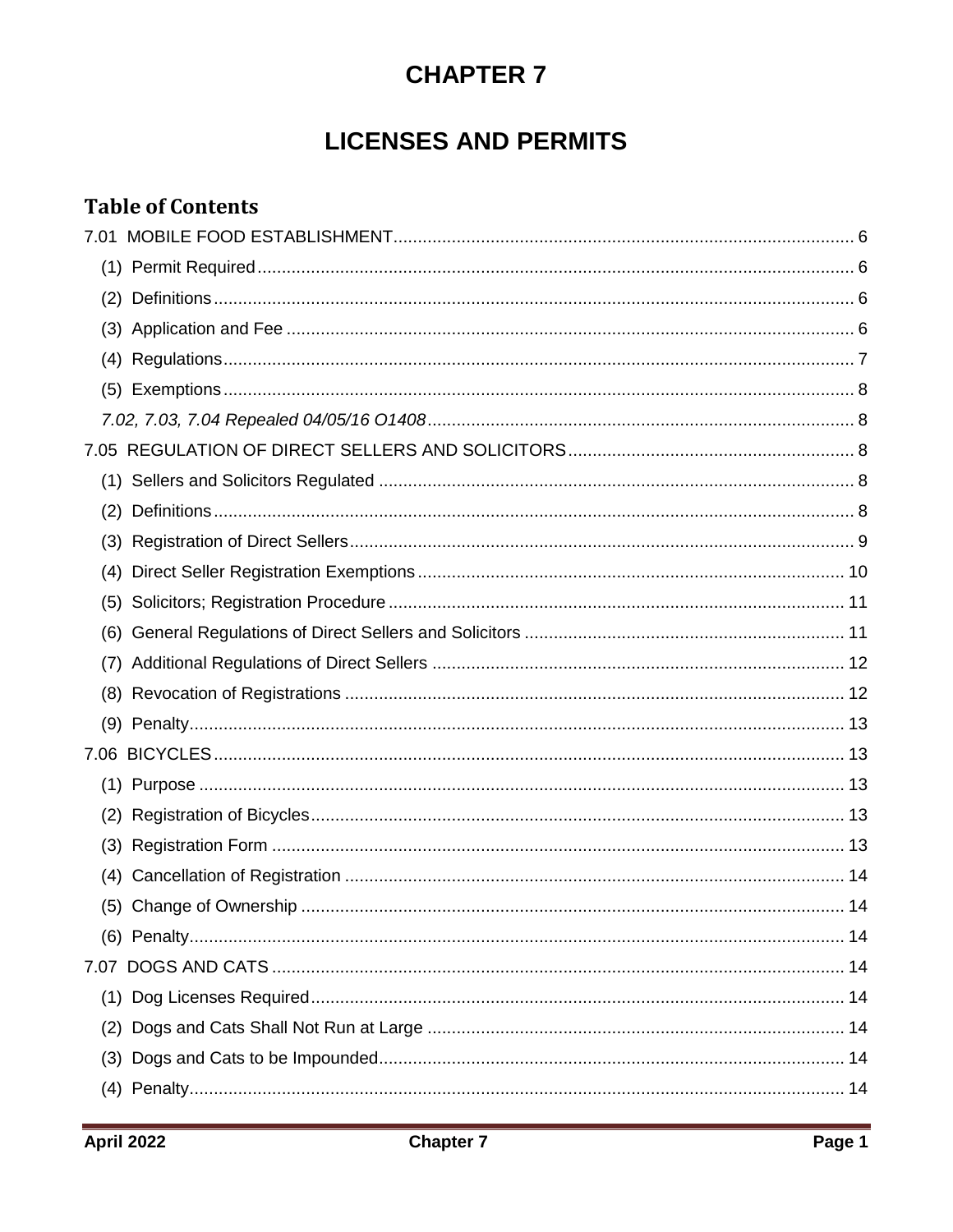| (8) Operation by License Under Class A or B License; Additional City Regulations 20 |  |
|-------------------------------------------------------------------------------------|--|
|                                                                                     |  |
|                                                                                     |  |
|                                                                                     |  |
|                                                                                     |  |
|                                                                                     |  |
|                                                                                     |  |
|                                                                                     |  |
|                                                                                     |  |
|                                                                                     |  |
|                                                                                     |  |
| (7) Additional Regulations for Sidewalk Cafes Holding Alcohol Beverage Licenses 28  |  |
|                                                                                     |  |
|                                                                                     |  |
|                                                                                     |  |
|                                                                                     |  |
|                                                                                     |  |
|                                                                                     |  |
|                                                                                     |  |
|                                                                                     |  |
|                                                                                     |  |
|                                                                                     |  |
|                                                                                     |  |
|                                                                                     |  |
|                                                                                     |  |
|                                                                                     |  |
|                                                                                     |  |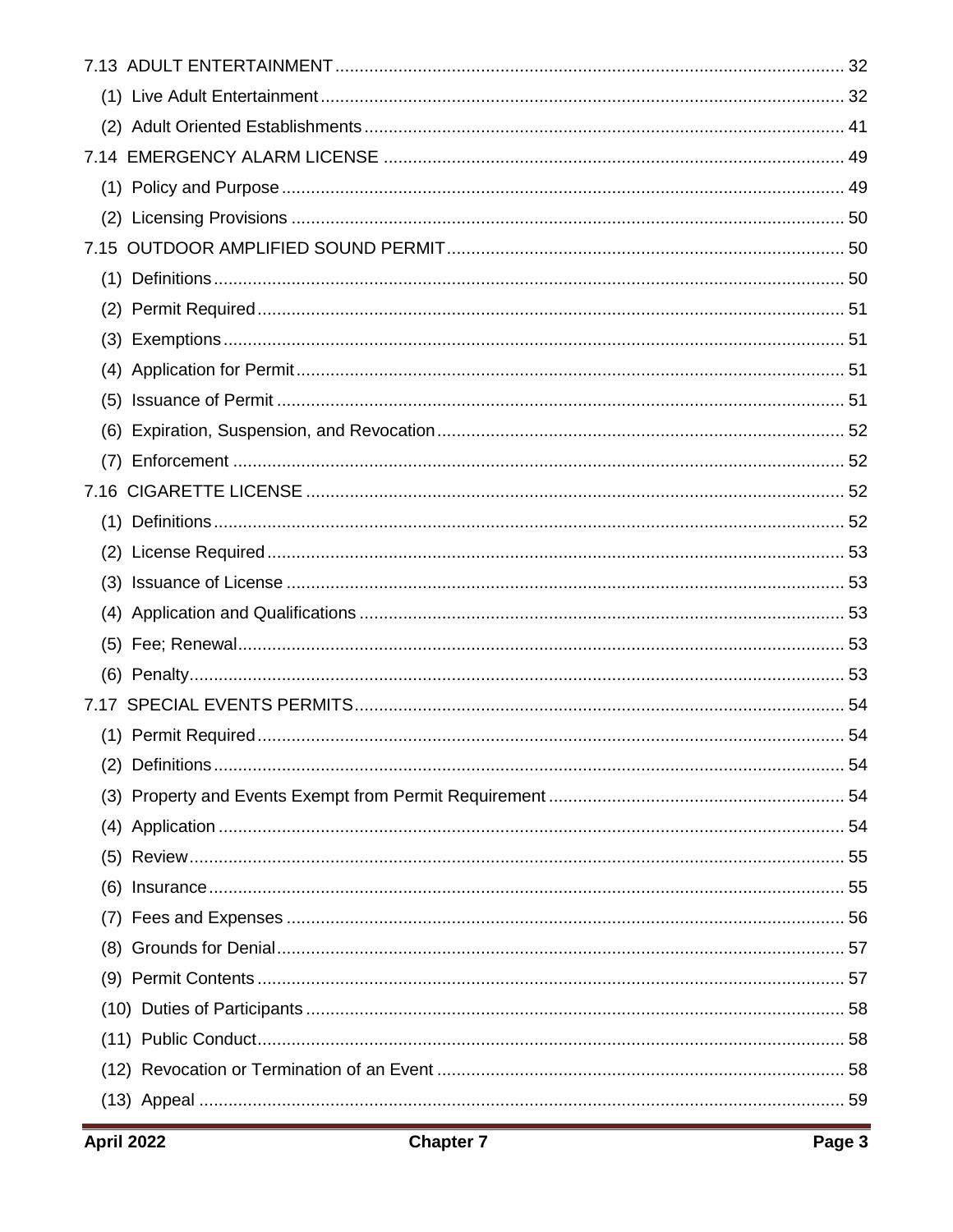| (7)                                                                              |  |
|----------------------------------------------------------------------------------|--|
|                                                                                  |  |
|                                                                                  |  |
|                                                                                  |  |
|                                                                                  |  |
|                                                                                  |  |
|                                                                                  |  |
|                                                                                  |  |
|                                                                                  |  |
|                                                                                  |  |
|                                                                                  |  |
|                                                                                  |  |
|                                                                                  |  |
|                                                                                  |  |
|                                                                                  |  |
|                                                                                  |  |
| 7.20 EXPEDITED STREET OR PUBLIC FACILITY USE PERMIT FOR EXPRESSIVE ACTIVITIES 64 |  |
|                                                                                  |  |
|                                                                                  |  |
|                                                                                  |  |
|                                                                                  |  |
|                                                                                  |  |
|                                                                                  |  |
|                                                                                  |  |
|                                                                                  |  |
|                                                                                  |  |
|                                                                                  |  |
|                                                                                  |  |
|                                                                                  |  |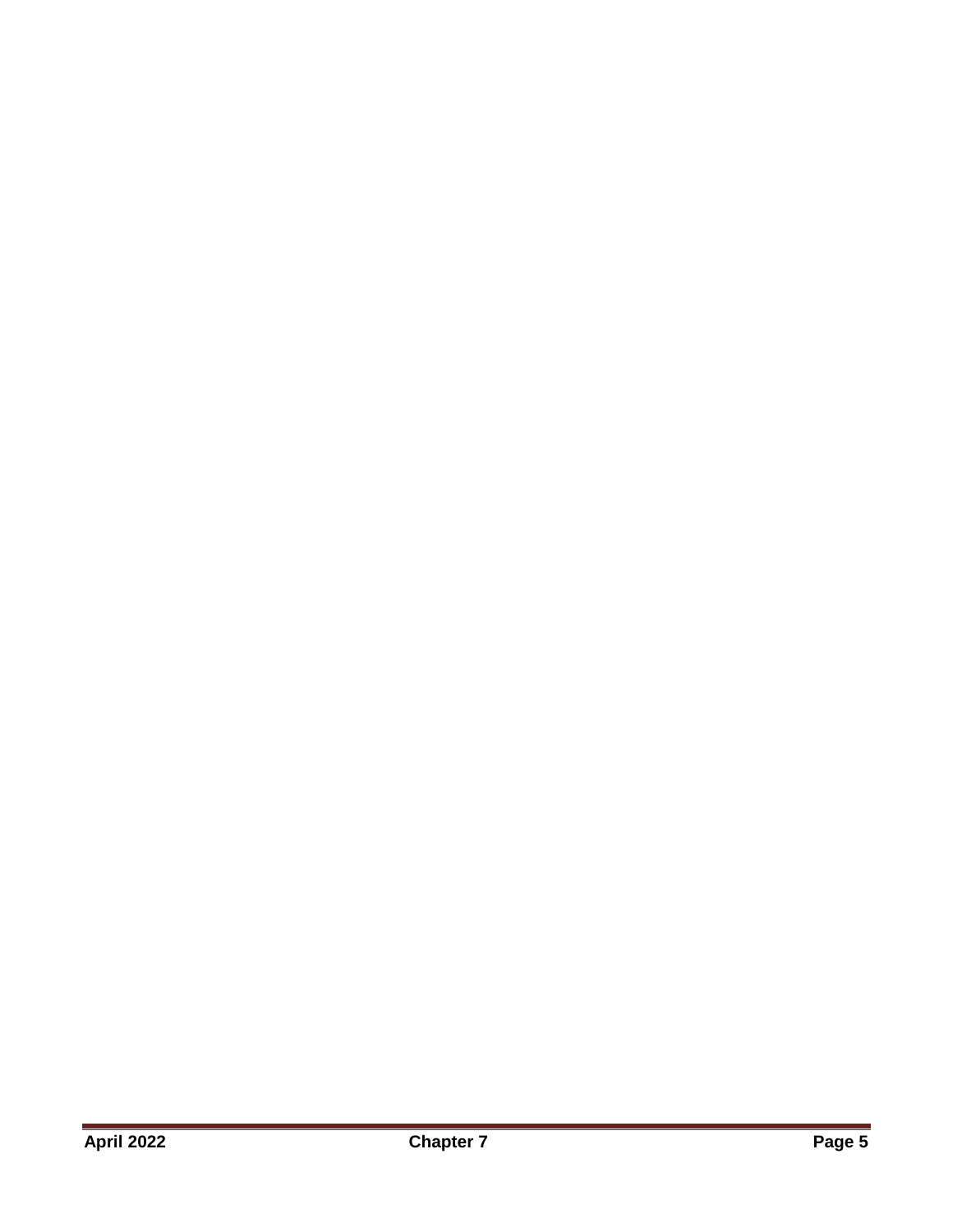# **LICENSES AND PERMITS**

## <span id="page-5-0"></span>**7.01 MOBILE FOOD ESTABLISHMENT**

### <span id="page-5-1"></span>**(1) Permit Required**

No person shall operate a mobile food establishment in the City of Middleton without obtaining a permit under this Section.

### <span id="page-5-2"></span>**(2) Definitions**

- (a) "Mobile food establishment" means a restaurant or retail food establishment as the term defined in Wis. Stats. §97.30(1)(c) where food is sold to members of the general public from a movable vehicle, push cart, trailer, or boat which periodically or continuously changes location including movable concession stands and similar temporary stations not operating from a permanent building licensed as a restaurant including those designed to operate as temporary food establishments or traveling retail food establishments as those terms are used in Wis. Admin. Code Chap. §ATCP 75 "Appendix" (the "Wisconsin Food Code"). Mobile food establishment does not include a vehicle which is used solely to transport or deliver food, a common carrier regulated by the state or federal government, or an establishment under hire, contract or special request to provide food service to a private group, organization or business and is not serving to members of the general public provided the establishment is in full compliance with all state and county food and health code requirements. *(O1488, 3/19/19)*
- (b) "Mobile desserts establishment" means a mobile food establishment that serves individual portions of ice cream, ice milk, frozen custard, frozen yogurt, dessert mix, sundaes, or other frozen desserts that are prepackaged and totally enclosed in a wrapper or container having been manufactured, prepared or wrapped in a licensed food establishment.

#### <span id="page-5-3"></span>**(3) Application and Fee**

Applications to operate a mobile food establishment unit shall be filed by the owner of the unit with the City Clerk on a form prescribed by the City Clerk.

- (a) Such form shall require the following information be provided:
	- 1. Name, address and telephone number of the person, firm, association or corporation that owns the unit.
	- 2. Birth date, height, weight, color of hair and eyes of the applicant.
	- 3. The length of time for which the right to conduct business is desired.
	- 4. Make, model and license number of any vehicle to be used in the operation of the unit.
	- 5. A statement as to whether the applicant has been arrested or convicted of any crime or ordinance violation as well as the nature of each offense and the place of arrest or conviction, if applicable.
	- 6. The location or locations from which the unit will be operated.
	- 7. A copy of the applicant's valid food and beverage license issued by the State of Wisconsin or agent health department.
	- 8. The three locations where applicant conducted business immediately preceding the application including identification of any licenses or permits required and the governmental entity that issued such license or permit.
	- 9. A copy of any authorization required under subsection.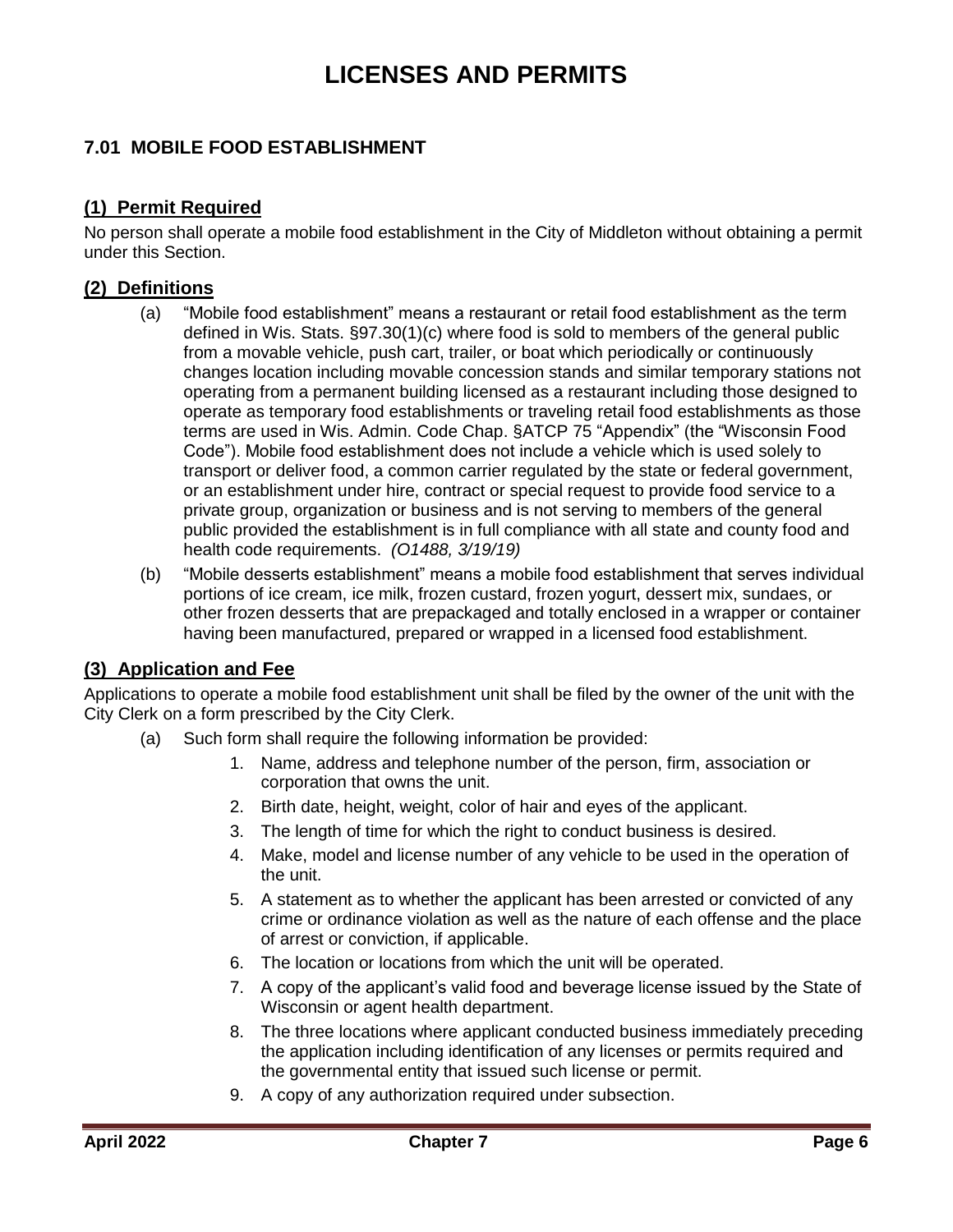- (b) At the time of filing the application, the applicant shall present the following to the Clerk for examination:
	- 1. A driver's license or some other proof of identity as may be reasonably required;
	- 2. A photograph approximately 2" X 2" showing the head and shoulders of such person, which was taken no more than one year prior to the application;
	- 3. A copy of the applicant's finger prints taken by any authorized law enforcement agency;
- (c) If any persons other than the applicant will be operating the unit without the presence of the applicant, such persons shall also be licensed as operators and the information required in paragraphs (a)1. through 5. and (b) shall be provided.
- (d) Permits may be issued on an annual basis, effective from January 1 through December 31 of the same year, or on a single event basis. Permits issued on a single event basis, if operating as part of a Special Event permitted under section 7.17 pursuant to a contract with the special event permittee, shall be effective for the duration of the Special Event. Single event permits for operations not contractually connected to a Special Event under section 7.17 may be effective for a period not exceeding 48 consecutive hours.
- (e) The permit fee shall be as established by the Fee Schedule under Section 3.12.

## <span id="page-6-0"></span>**(4) Regulations**

Mobile food establishment units operating within the City of Middleton shall comply with all of the following:

- (a) Mobile food establishments shall comply with all state and county food and health code requirements applicable to the unit and related food and beverage license.
- (b) All state, county and City of Middleton permits shall be conspicuously displayed on the mobile food establishment while in operation.
- (c) Mobile food establishments may operate from any space on private property where permitted by the property owner and which does not otherwise create a traffic hazard provided the zoning regulations applicable to the property do not limit the property to residential and related incidental or accessory uses. No mobile food establishment shall operate on a public street or any City property unless operating as part of a Special Event permitted under section 7.17 pursuant to a contract with the special event permittee and if on a public street, only if the area of the public street is closed for the special event. Notwithstanding the foregoing, a mobile desserts establishment may operate on the public streets within any City zoning district provided it is parked only while serving customers present or approaching for service or while it is not open for service.
- (d) Mobile food establishment units shall not obstruct any public street, sidewalk, trail access or visibility of cross walks, street corners, driveways or intersections and operators shall take affirmative steps to direct unit customers waiting for service to refrain from causing any such obstructions.
- (e) Mobile food establishments shall operate only between the hours of 7:00 a.m. and 10:00 p.m.
- (f) Mobile food establishments shall provide at least one leak proof container for the deposit of waste. Mobile food establishment operators are required to remove or otherwise properly dispose of all waste, liter or garbage generated by their operations and patrons on a daily basis including that which may be reasonably seen from the location of operation on the ground or otherwise not in a proper disposal container.
- (g) Licensed mobile food establishment operator must be present at all times when the unit is in operation.
- (h) All mobile food establishment units must have signage posted, in lettering not less than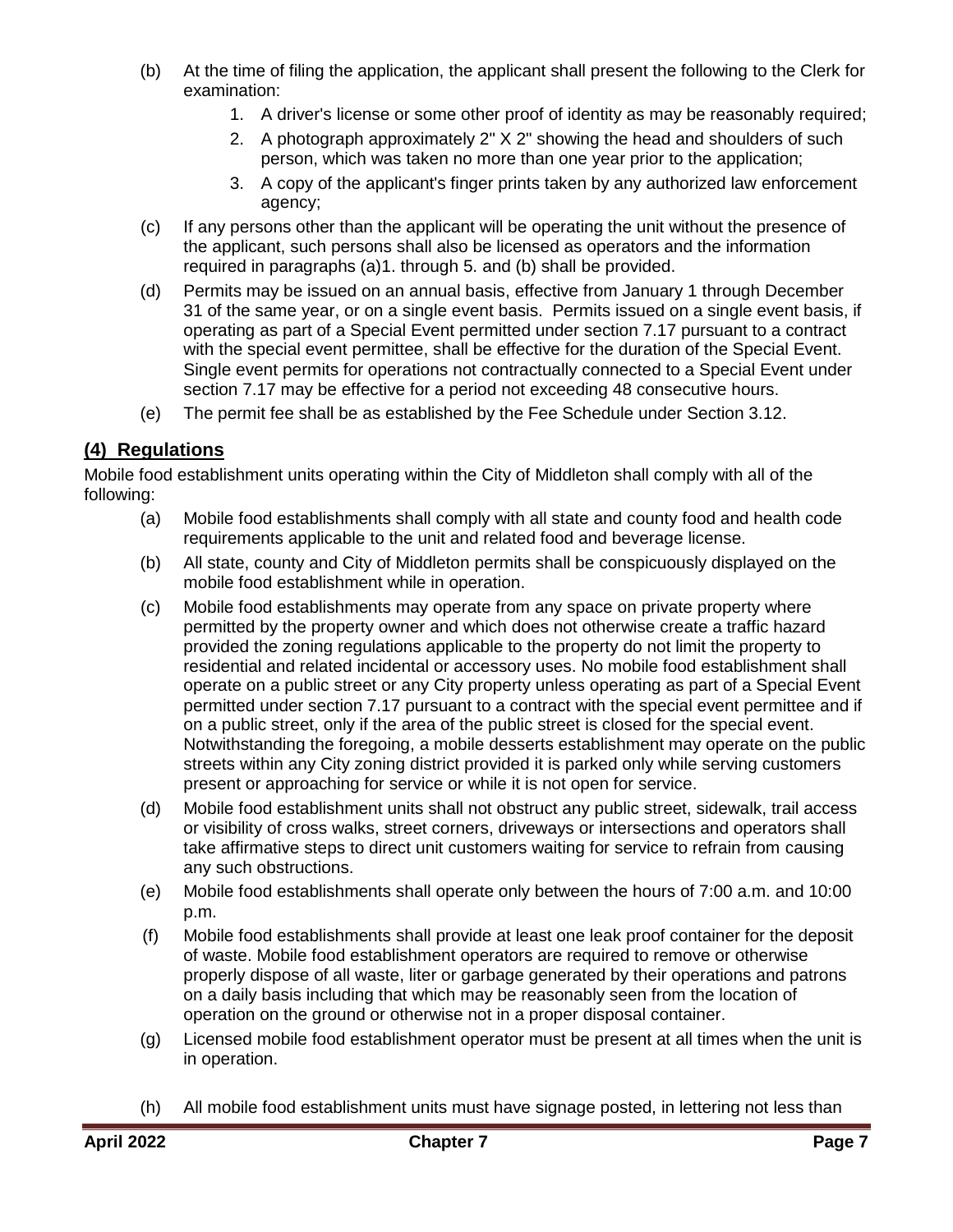three inches in height, in plain view to all patrons that provides the name of the operator and a valid telephone number.

## <span id="page-7-0"></span>**(5) Exemptions**

No permit shall be required for a mobile food establishment operating in authorized events as identified in this subsection. Notwithstanding this subsection, mobile food establishments shall comply with all of the regulations set forth in subsection (3) unless the regulation is inconsistent with any approval granted by the City of Middleton for the authorized event triggering the exemption. Mobile food establishments exempt from the permit requirement of this section are those mobile food establishments:

- (a) authorized, in accordance with procedures established by the City of Middleton, to operate at the Terrace Avenue Market Arcade;
- (b) operated by tax-exempt, non-profit organizations granted exemption under Section 501(c)(3) of the Internal Revenue Service Code or other educational institutions, churches, religious, educational or benevolent associations or youth organizations operating not for profit for local benefit for the area including, but not limited to, the City of Middleton, to raise funds for such purposes; or
- (c) operated by the City of Middleton;
- (d) that are mobile desserts establishments provided they apply for and receive a direct sellers permit under section 7.05; or
- (e) not required to obtain a license under Wis. Admin. Code §ATCP 75.09(9). *(O1488, 3/19/19)*

*(O1434, 3/7/17)*

## <span id="page-7-1"></span>*7.02, 7.03, 7.04 Repealed 04/05/16 O1408*

## <span id="page-7-2"></span>**7.05 REGULATION OF DIRECT SELLERS AND SOLICITORS**

## <span id="page-7-3"></span>**(1) Sellers and Solicitors Regulated**

No direct seller or solicitor shall engage in any activity governed by this section without first complying with the registration requirements applicable to the class of activity in which the direct seller or solicitor is engaged.

## <span id="page-7-4"></span>**(2) Definitions**

- (a) "Direct Seller" means any individual who, for him or herself, or for a partnership, association, or corporation, travels from house to house, sells goods or takes orders for the later delivery of goods or merchandise, at any location other than the permanent business place or residence of said individual, partnership, association or corporation, and shall include, but not be limited to, peddlers, solicitors and transient merchants. The sale of goods or merchandise includes donations required by the direct seller for the retention of goods or merchandise by a donor or prospective customer and further includes the sale of services in connection with goods or merchandise even where the sale of services constitutes the greater part of value for the price paid. *(O1486, 3/5/19)*
- (b) "Solicitor" means any person who for compensation or other consideration plans, conducts, manages or carries on any drive or campaign in the City for the purpose of soliciting contributions, travels from house to house for or on behalf of any charitable organization or any other person, or who engages in the business of, or holds him or herself out to persons in this state as independently engaged in the business of soliciting contributions for such purpose. A bona fide officer or employee of a charitable organization is not deemed a solicitor unless his or her salary or other compensation is computed based on the funds to be raised or actually raised.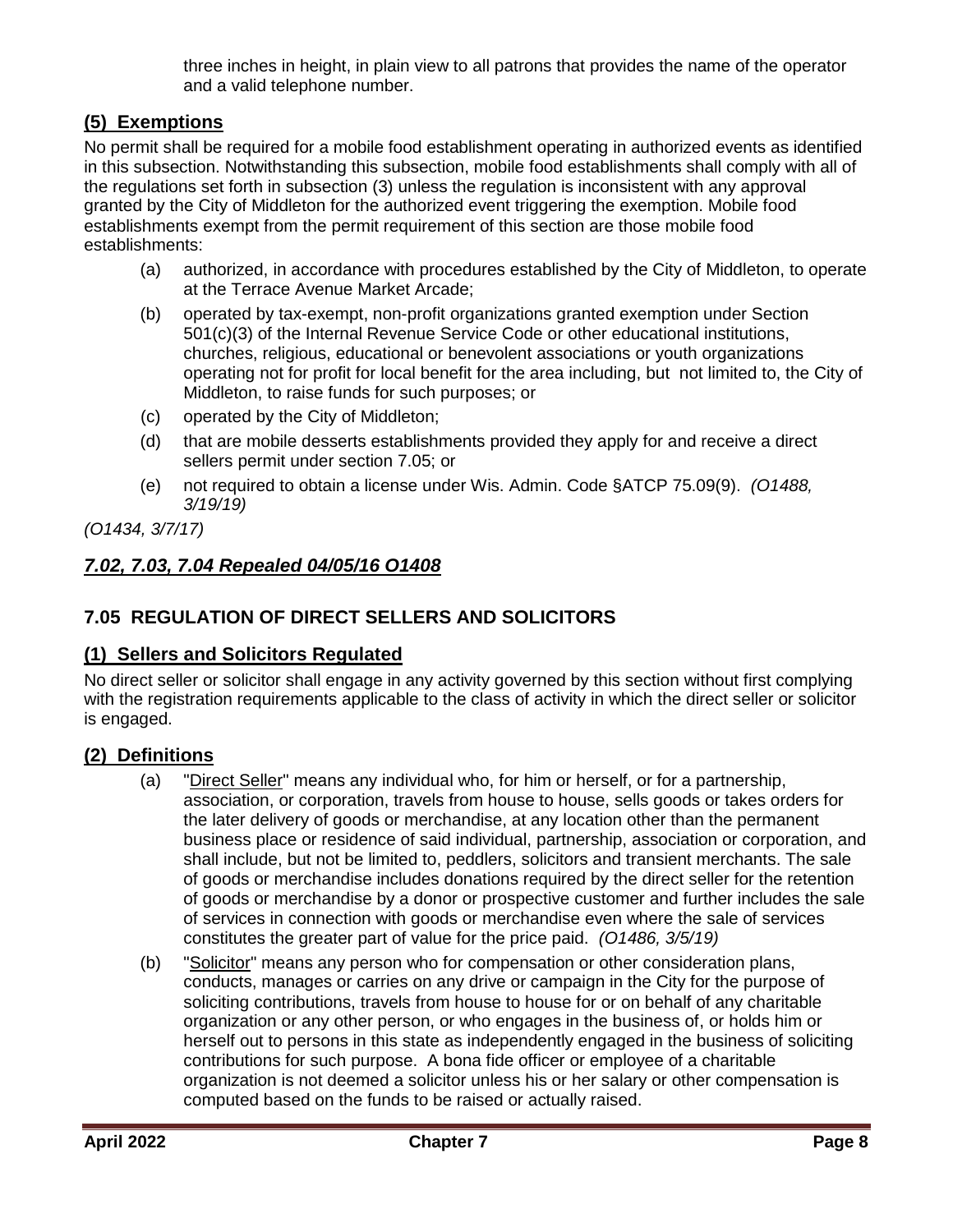- (c) "Transient Merchant" is one who engages in the sale of goods and merchandise at any place in this City temporarily, and who is not a permanent merchant. *(O1486, 3/5/19)*
- (d) "Permanent Merchant" means a direct seller who, has:
	- i. continuously operated an established place of business in the City for at least one year prior to consideration of the application of this section to said merchant, or *(O1486, 3/5/19)*
	- ii. continuously resided in the City for at least one year prior to consideration of the application of this section to said merchant and now does business from his or her residence; or *(O1486, 3/5/19)*
	- iii. operates a place of business in the City upon property owned by the direct seller or under a lease of no fewer than three (3) years. *(O1486, 3/5/19)*
- (e) "Charitable Organization" means any benevolent, philanthropic, patriotic or eleemosynary person, partnership, association or corporation, or one purporting to be such.
- (f) "Contribution" means the promise or grant of any money or property of any kind or value, including net proceeds from sales of tickets, and donations required by the solicitor for the retention of goods by a donor or prospective customer.

## <span id="page-8-0"></span>**(3) Registration of Direct Sellers**

- (a) Applicants for registration as a direct seller shall complete and return to the City Clerk a signed registration form furnished by the Clerk containing the following information:
	- i. Name, permanent address and telephone number and temporary address, if any, from which the business will be conducted;
	- ii. Age, height, weight, color of hair and eyes;
	- iii. Name, address and telephone number of the person, firm, association or corporation that the direct seller represents or is employed by, or whose merchandise is being sold, together with credentials establishing the relationship;
	- iv. Nature of the business to be conducted and a brief description of any goods and any services offered;
	- v. Proposed method of delivery of goods, if applicable;
	- vi. The length of time for which the right to conduct business is desired;
	- vii. Make, model and license number of any vehicle to be used by applicant in the conduct of his or her business;
	- viii. Statement as to whether the applicant has been arrested or convicted of any crime or ordinance violation as well as the nature of each offense and the place of arrest or conviction, if applicable;
	- ix. The three locations including addresses where applicant conducted business immediately preceding the application;
	- x. A place where applicant can be contacted for at least seven days after leaving the City.
- (b) At the time of filing the application, the applicant shall present the following to the Clerk for examination:
	- i. A driver's license or some other proof of identity as may be reasonably required;
	- ii. A photograph approximately 2" X 2" showing the head and shoulders of such person, which was taken no more than one year prior to the application;
	- iii. A State certificate of examination and approval from the sealer of weights and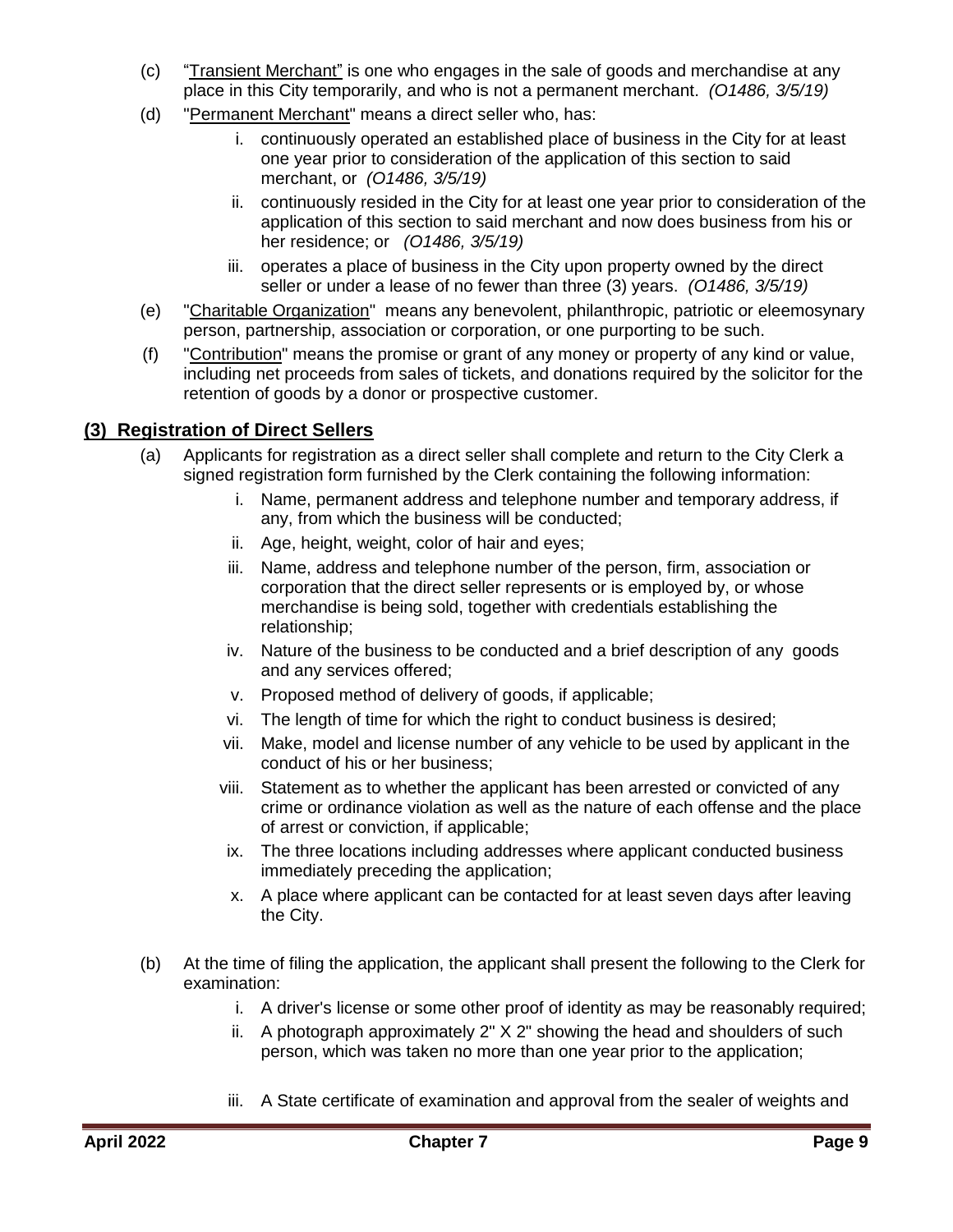measures where applicant's business requires use of weighing and measuring devices approved by State authorities; *(O1486, 3/5/19)*

- iv. A State health officer's certificate where applicant's business involves handling of food or clothing and is required to be certified under State law; such certificate to state that applicant is apparently free from any contagious or infectious disease, dated not more than 90 days prior to the date of the application. *(O1486, 3/5/19)*
- (c) At the time of filing the application, a fee as set forth in the Fee Schedule under Section 3.12 shall be paid to the Clerk to cover the cost of processing and investigating the application. The Clerk shall refuse to register the applicant if the application or supporting documents contain any material omission, if the applicant has been arrested or convicted of a crime or ordinance violation, subject to Wis. Stats. §§ 111.321, 111.322 and 111.335, or if the Clerk determines that complaints of a material nature have been received against the applicant in any of the last three locations of applicant's operation. If the application is apparently complete and lacks any of the above problems, the Clerk shall register the applicant as a direct seller and date the entry. The registrant shall thereupon sign a statement appointing the Clerk his or her agent for receipt of service of process in any civil action brought against the applicant arising out of the performance or nonperformance of any sale or service performed by the registrant in connection with the direct sales activities in the event the registrant cannot, after reasonable effort, be served personally. The registration shall be valid for one year from the date of entry, subject to subsequent summary revocation, as provided below.
- (d) Upon receipt of the application, the Clerk shall refer it immediately to the Chief of Police, who shall complete an investigation of the applicant based on the information in the application. If as a result of such investigation it is determined that any representation of fact in the application is false, the Chief shall summarily revoke or deny the registration.
- (e) Any person denied registration or whose registration is revoked may appeal to the Common Council in writing within 14 days. The procedure for such appeal shall follow Wis. Stat. Chapter 68.

## <span id="page-9-0"></span>**(4) Direct Seller Registration Exemptions**

The following shall not be required to register as direct sellers:

- (a) Any person delivering newspapers, fuel, dairy products or other goods or services to regular customers on established routes;
- (b) Any person selling goods at wholesale to retail dealers;
- (c) Any permanent merchant or employee thereof who takes orders away from the established place of business for goods regularly offered for sale by such merchant within the City and who delivers such goods in its regular course of business;
- (d) Any person who has an established place of business where the goods or services being sold are offered for sale on a regular basis, and in which the buyer has initiated contact with, and specifically requested a home visit by said person;
- (e) Any person holding a sale required by statute or by order of any court and any person conducting a bona fide auction sale pursuant to law;
- (f) Merchants delivering goods in the regular course of business;
- (g) Governmental agents and employees in the performance of their official duties;
- (h) Any veteran holding a state license pursuant to Wis. Stat. s. 440.51;
- (i) Any person authorized, in accordance with procedures established by the City of Middleton, to sell goods and merchandise at the Terrace Avenue Market Arcade;
- (j) Any person operating pursuant to a mobile food establishment permit under section 7.01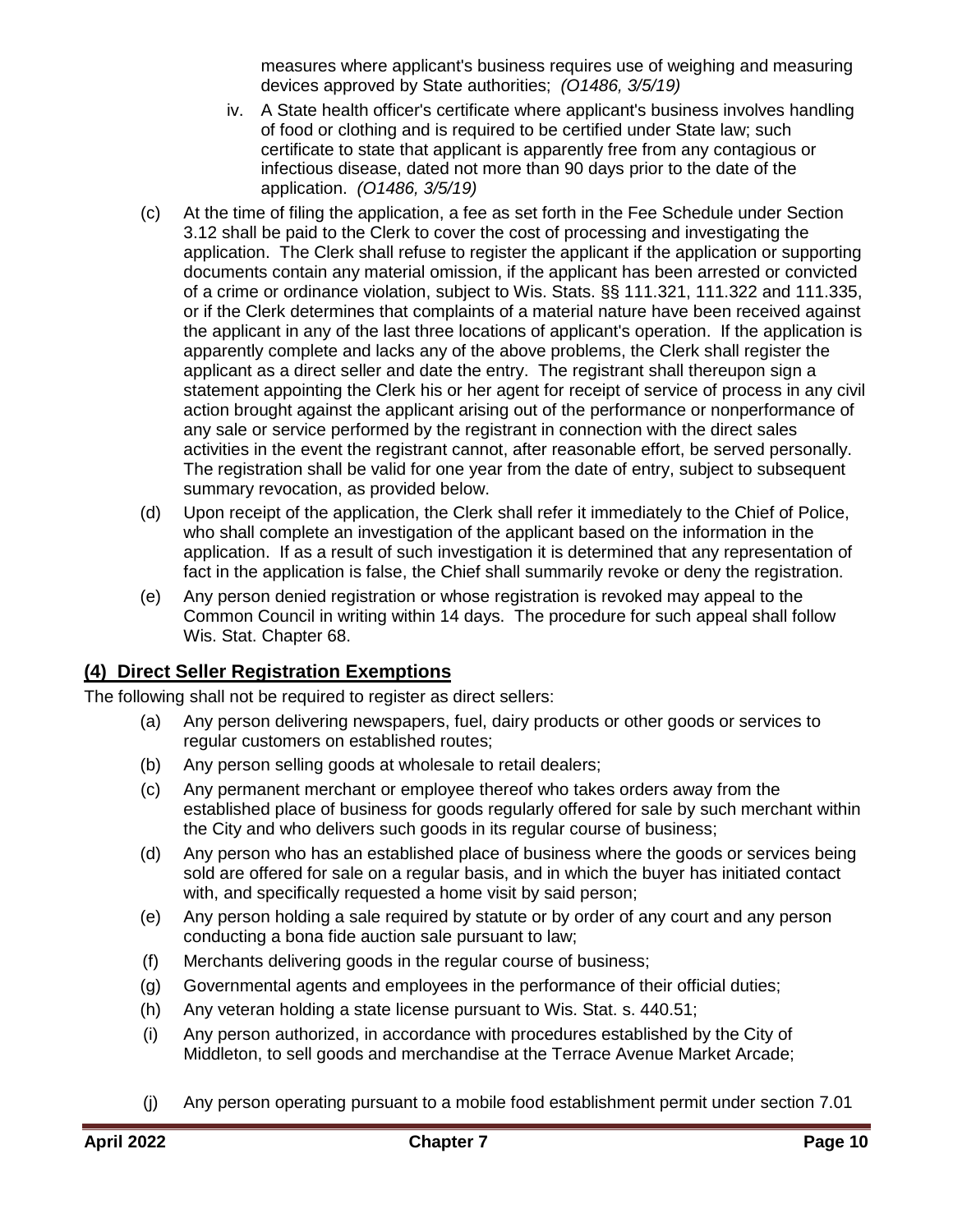or that is expressly exempt from such requirements under section 7.01(5)(e). *(O1488, 3/19/19)*

- (k) Any person who is a primary or secondary school student at a public or private school in Dane County, a participant in a Dane County youth sports organization, religious youth program or other non-profit youth organization, including, but not limited to the Boy Scouts or Girl Scouts, who is selling goods for purposes of fundraising for the school at which they are a student or for the organization or program in which they are members. *(O1486, 3/5/19)*
- (l) The sale of works art or crafts of created by the seller and offered for sale at locations other than door to door to customers' residences. *(O1486, 3/5/19)*

### <span id="page-10-0"></span>**(5) Solicitors; Registration Procedure**

- (a) Applicants for registration as a solicitor shall complete and return to the Clerk a signed registration form furnished by the Clerk containing the following information:
	- i. Name, address, and telephone number of the charitable person, firm, association, organization or corporation that the solicitor represents or is employed by, together with credentials establishing the relationship;
	- ii. Purpose of the charitable organization;
	- iii. Names, permanent addresses and telephone numbers of the persons who will actually engage in the soliciting, together with the time periods and routes on which the person will solicit;
	- iv. A statement of whether the charitable organization is registered with the State Department of Regulation and Licensing under Wis. Stat. s. 440.41;
	- v. Amount of commission, fees, wages or emoluments, if any, to be expended in connection with the solicitation.
- (b) At the time of filing the application, the applicant shall present the following to the Clerk for examination:
	- i. A driver's license or some other proof of identity as may be reasonably required;
	- ii. A photograph of approximately 2" X 2" showing the head and shoulders of such person, which was taken no more than one year prior to the application;
	- iii. If required to be registered with the State, a complete copy of the charitable organization's registration form and supporting materials under Wis. Stat. s. 440.41(2), the latest annual report under Wis. Stat. s. 440.41(4), and the registration materials, bond and contract under Wis. Stat. ss. 440.41(5), (6), and  $(7)$ ;
	- iv. If not required to be registered with the State, a complete copy of the charitable organization's registration form and latest filed federal tax form.
- (c) No fee shall be charged for registration of solicitors. The Clerk shall examine the application and supporting documents. If the application and supporting documents are complete, the Clerk shall register the applicant as a solicitor. The registration shall be valid for one year from the date of issuance.

### <span id="page-10-1"></span>**(6) General Regulations of Direct Sellers and Solicitors**

- (a) No direct seller or solicitor may call at any dwelling during the traditional hours of rest between 9:00 PM and 8:00 AM, and all day on Sundays and legal holidays, unless the direct seller or solicitor has previously arranged an appointment during those times.
- (b) No direct seller or solicitor may call at any dwelling or other place where a sign is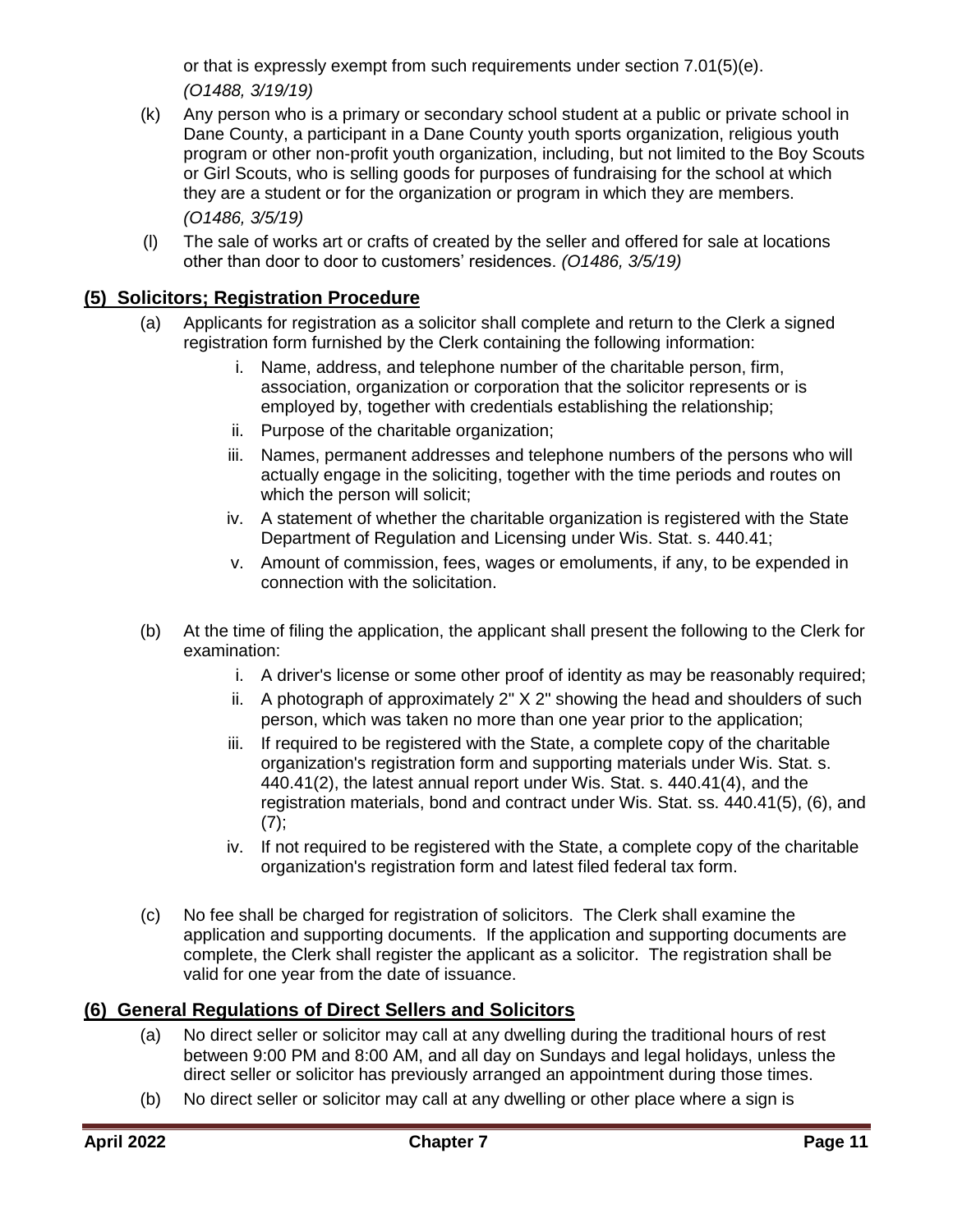displayed bearing the words "No Trespassing", "No Solicitors", "No Peddlers", or words of similar meaning, unless the direct seller or solicitor has previously arranged an appointment on such premises.

- (c) No direct seller or solicitor may call at the rear door of any dwelling except by prior appointment.
- (d) No direct seller or solicitor may remain on any premises after being asked to leave by the owner, occupant or other person having apparent authority over the premises.
- (e) No direct seller or solicitor may impede the free use of sidewalks or streets by pedestrians or vehicles.
- (f) No direct seller or solicitor may make any loud noises or use any sound amplifying device to attract persons if the noise produced is capable of being plainly heard outside a 100 foot radius from the source.
- (g) Upon making contact with an individual while attempting to make a sale or solicit a contribution, the direct seller or solicitor shall immediately disclose his or her name, the name of the company or organization with which he or she is associated or affiliated, and the purpose of the contact. Each such seller or solicitor shall carry proof that the individual represents the company or organization he or she purports to represent, as well as a copy of the registration issued by the Clerk. The direct seller or solicitor shall produce such proof and registration for inspection by the individual immediately upon demand by the individual.

## <span id="page-11-0"></span>**(7) Additional Regulations of Direct Sellers**

- (a) A direct seller shall not misrepresent or make false, deceptive or misleading statements concerning the quality, quantity or character of goods or services offered for sale, or the purpose of the visit, or the identity of the organization represented.
- (b) If a sale of goods is made, or any sales order for the later delivery of goods is taken, the buyer shall have the right to cancel the transaction if it involves the extension of credit or is a cash transaction in which the amount the customer pays exceeds \$25.00, in accordance with the procedure set forth in Wis. Stat. ss. 423.202-203; the direct seller shall furnish the buyer with two copies of a typed or printed notice conforming with all of the requirements of Wis. Stat. s. 423.203(1).
- (c) If the direct seller takes a sales order for the later delivery of goods or services, he or she shall, at the time the order is taken provide the buyer with a written statement containing the terms of the agreement, the amount paid in advance whether full, partial or none, the name, address and telephone number of the seller, the delivery or performance date and whether a guarantee or warranty is provided and if so, the terms thereof.

## <span id="page-11-1"></span>**(8) Revocation of Registrations**

- (a) Licenses or registrations issued under the provisions of this section may be revoked by the License and Ordinance Committee of the City after notice and hearing, for any of the following causes:
	- i. Fraud, misrepresentation, or incorrect statement contained in the application;
	- ii. Fraud, misrepresentation or incorrect statement made in the course of carrying on business as solicitor, canvasser, peddler, transient merchant, itinerant merchant, or itinerant vendor;
	- iii. Any violation of this section;
	- iv. Conviction of any crime, misdemeanor or ordinance violation, subject to Wis. Stats. 111.321, 111.322 and 111.335;
	- v. Conducting the business of peddler, canvasser, solicitor, transient merchant,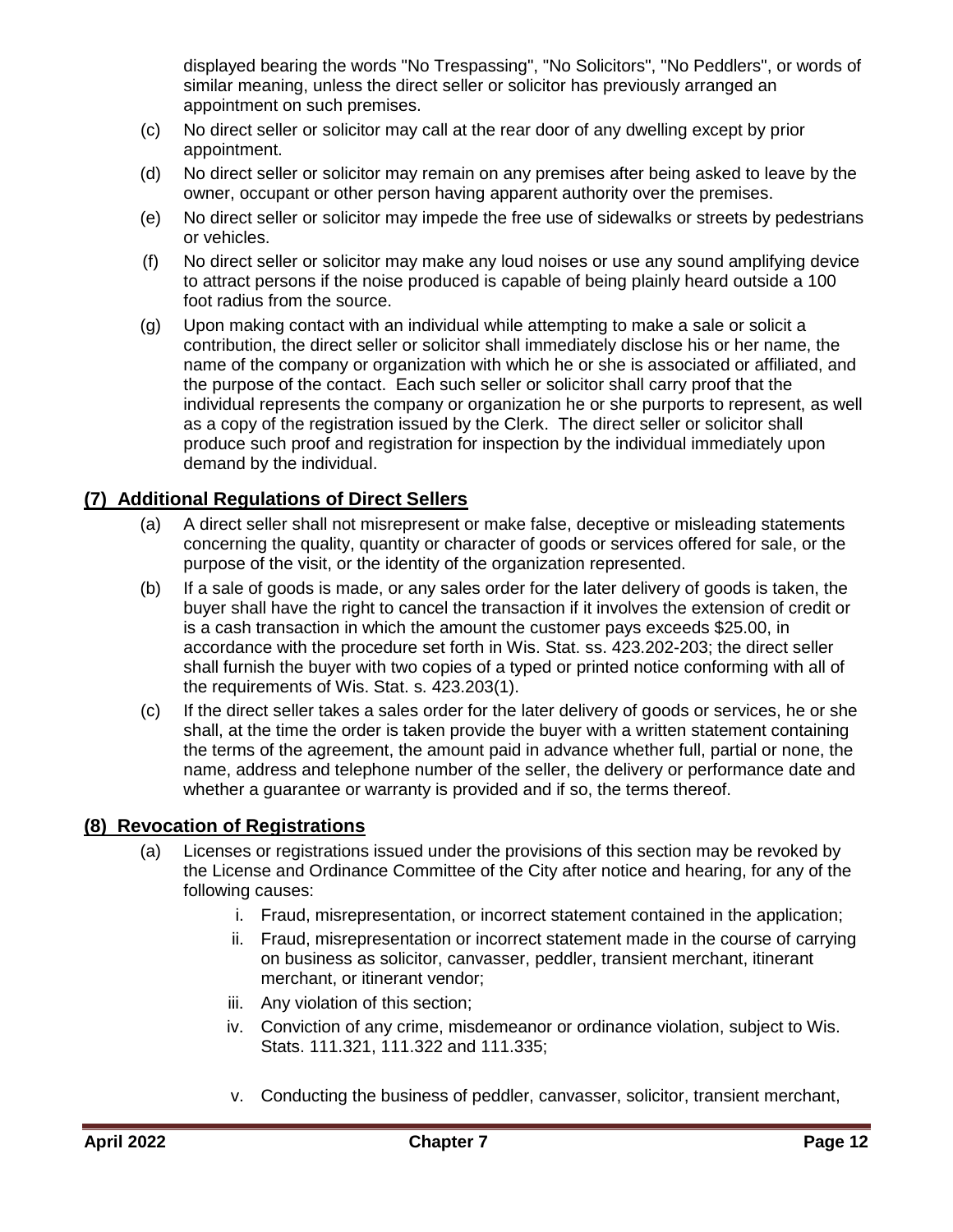itinerant merchant, or itinerant vendor, as the case may be, in an unlawful manner or in such a manner as to constitute a breach of the peace or to constitute a menace to the health, safety or general welfare of the public.

- (b) Notice of the hearing for revocation of a license or registration shall be given by the City Clerk in writing, setting forth specifically the grounds of complaint, the time and place of hearing, the right to counsel, right to confrontation, cross examination and the right to produce witnesses. Such notice shall be mailed, postage prepaid, to the licensee at his or her last known address at least five (5) days prior to the date set for hearing, or shall be delivered to the licensee by a police officer in the same manner as a summons at least three days prior to the date set for hearing.
- (c) The hearing for revocation shall be held before the License and Ordinance Committee for determination as to revocation of a license or registration. The licensee may be represented by legal counsel. The complainant or licensee may appeal the determination of the Committee to the Common Council within five (5) days, by filing a written notice of appeal with the City Clerk; otherwise the Committee's determination becomes final.
- (d) When notice of appeal is filed, the City Clerk shall notify the Chair of the License and Ordinance Committee who shall within five (5) days prepare or cause to be prepared a written summary of the testimony and evidence, findings of fact and the decision of the Committee. A copy of this summary shall be served on the appellant in the same manner as provided for service of notice of the revocation hearing as provided herein. Appellant may file with the Clerk a written response of objections or corrections to the summary within five (5) days of receipt of the summary but the response shall not contain any new evidence or testimony. If the action of the Committee was by a divided vote, a representative of the majority view may file a written response in like manner. The summary and responses, if any, shall constitute the appeal record, copies of which shall be furnished to the Common Council. The appeal shall be placed on the next council agenda after action of the License and Ordinance Committee. The appellant or his or her representative and the City's Attorney or his or her designee may orally argue to the Common Council; however there shall be no attempt to supplement the appeal record by testimony, evidence, or by another manner or means. A majority vote of the Common Council shall be determinative.

## <span id="page-12-0"></span>**(9) Penalty**

Any person convicted of violating any provision of this section shall be subject to a forfeiture under section 30.04 of this Code, as well as revocation of all registrations held by the person or any organization with which he or she is affiliated by the City Council upon reasonable advance written notice and hearing as provided herein.

## <span id="page-12-1"></span>**7.06 BICYCLES**

## <span id="page-12-2"></span>**(1) Purpose**

The purpose of bicycle registration is to assist with tracking and recovery of missing bicycles.

### <span id="page-12-3"></span>**(2) Registration of Bicycles**

No person shall operate or knowingly permit the operation of a bicycle upon any street within the City unless such bicycle shall have been properly registered.

## <span id="page-12-4"></span>**(3) Registration Form**

Every owner or operator of any bicycle within the City shall, within ten (10) days of the acquisition of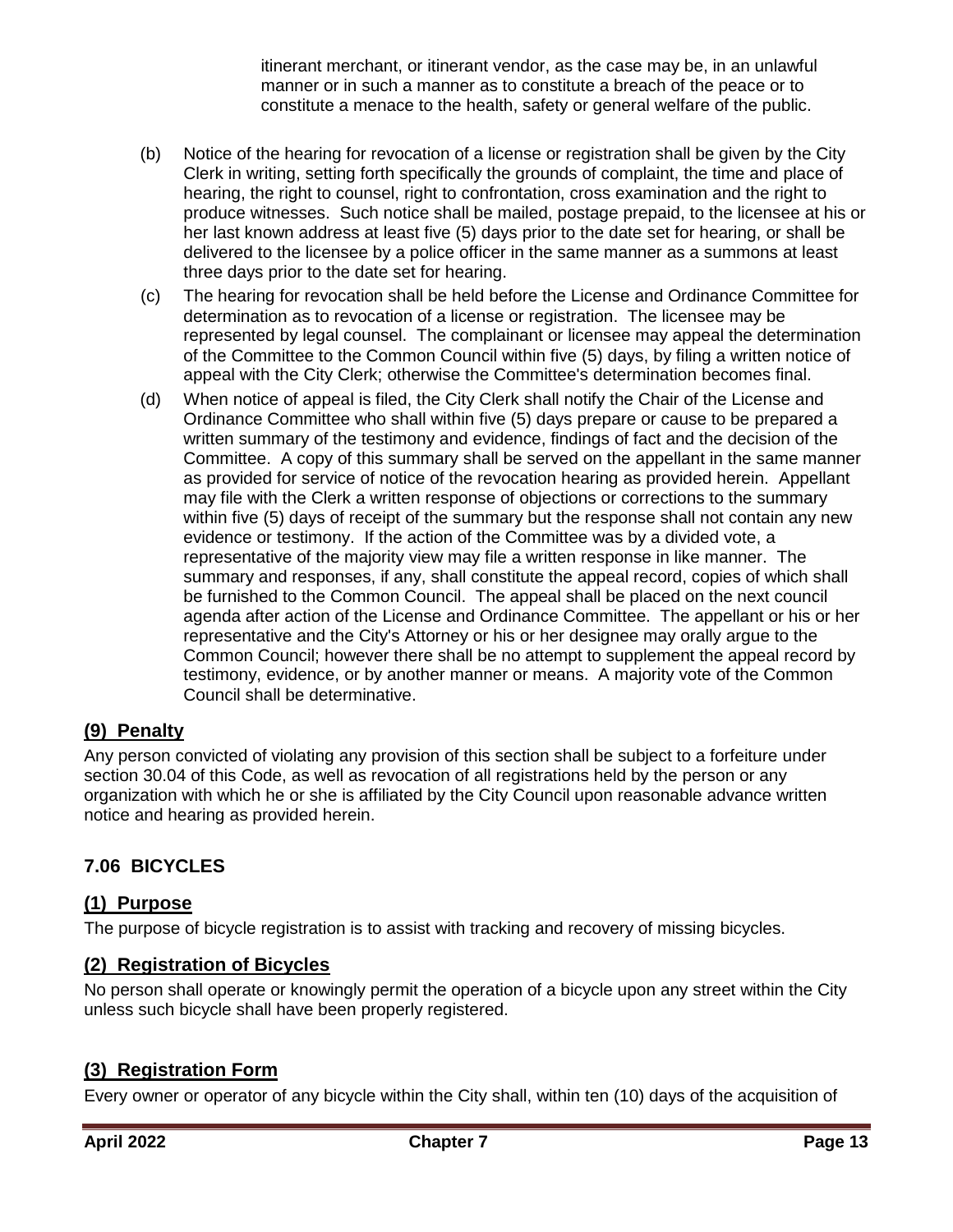such bicycle file with the Chief of Police a complete description of such bicycle, upon an online form located on the police department website. Such filing shall constitute a registration of such bicycle for the purposes of this section. Such registration shall be serially numbered and kept on file by the Chief of Police. Registration shall not be required under this section if the bicycle is registered in another municipality. The City of Middleton bicycle registration system is for the use of Middleton residents only. Registration in the City of Middleton by non-residents is prohibited.

## <span id="page-13-0"></span>**(4) Cancellation of Registration**

The Chief of Police may cancel the registration from any bicycle being operated upon any street in the City in an unsafe manner, or in violation of any state law or local ordinance; and such cancellation of registration shall be in addition to other penalties provided in this Code.

## <span id="page-13-1"></span>**(5) Change of Ownership**

Within ten (10) days after any bicycle registered hereunder shall have changed ownership, or been dismantled and taken out of operation, such information shall be reported to the Chief of Police by the person in whose name the bicycle has been registered.

## <span id="page-13-2"></span>**(6) Penalty**

Any person, firm, or corporation who violates any provision of this section shall be subject to a penalty as prescribed by section 30.04 of this Code.

## <span id="page-13-3"></span>**7.07 DOGS AND CATS**

## <span id="page-13-4"></span>**(1) Dog Licenses Required**

It is unlawful for any person to harbor or permit to remain about his or her premises any dog for which no license has been issued and for which one is required pursuant to Wis. Stat. Chapter 174, and the fact that a dog is without a license attached to its collar shall be presumptive evidence that the dog is unlicensed. The fee for a dog license shall be as set forth in the Fee Schedule under Section 3.12.

## <span id="page-13-5"></span>**(2) Dogs and Cats Shall Not Run at Large**

It is unlawful for the owner or keeper of any dog or cat to permit the same to run at large in the City. A dog or cat shall be deemed to be at large unless under the control of a person by means of a chain, rope or harness of sufficient strength to control the action of such dog or cat, or confined on the premises of the owner or keeper.

## <span id="page-13-6"></span>**(3) Dogs and Cats to be Impounded**

The Chief of Police, other police officer or a deputy sheriff shall seize and impound any dog for the keeping of which no license has been issued and for which one is required, or seize and impound any dog or cat running at large in the City. When any such dog or cat is seized pursuant to this section the officer seizing the same shall notify the owner personally through the US mail, if such owner be known to the officer, but if such owner is unknown, the officer shall post written notice in three public places in the City giving the description of the dog or cat, stating where it was impounded and the conditions for its release. If after seven (7) days the owner does not claim such dog or cat and pay to the City Treasurer the required license fee in the case of dogs and cats , the cost of seizure and impounding said dog or cat in the amount of \$10.00, the care of the dog or cat, and the damage caused by such animal, if any, such officer shall dispose of the dog or cat in a proper and human manner.

## <span id="page-13-7"></span>**(4) Penalty**

Any person who violates any of the provisions of this section shall be subject to a penalty as provided in section 30.04 of this Code.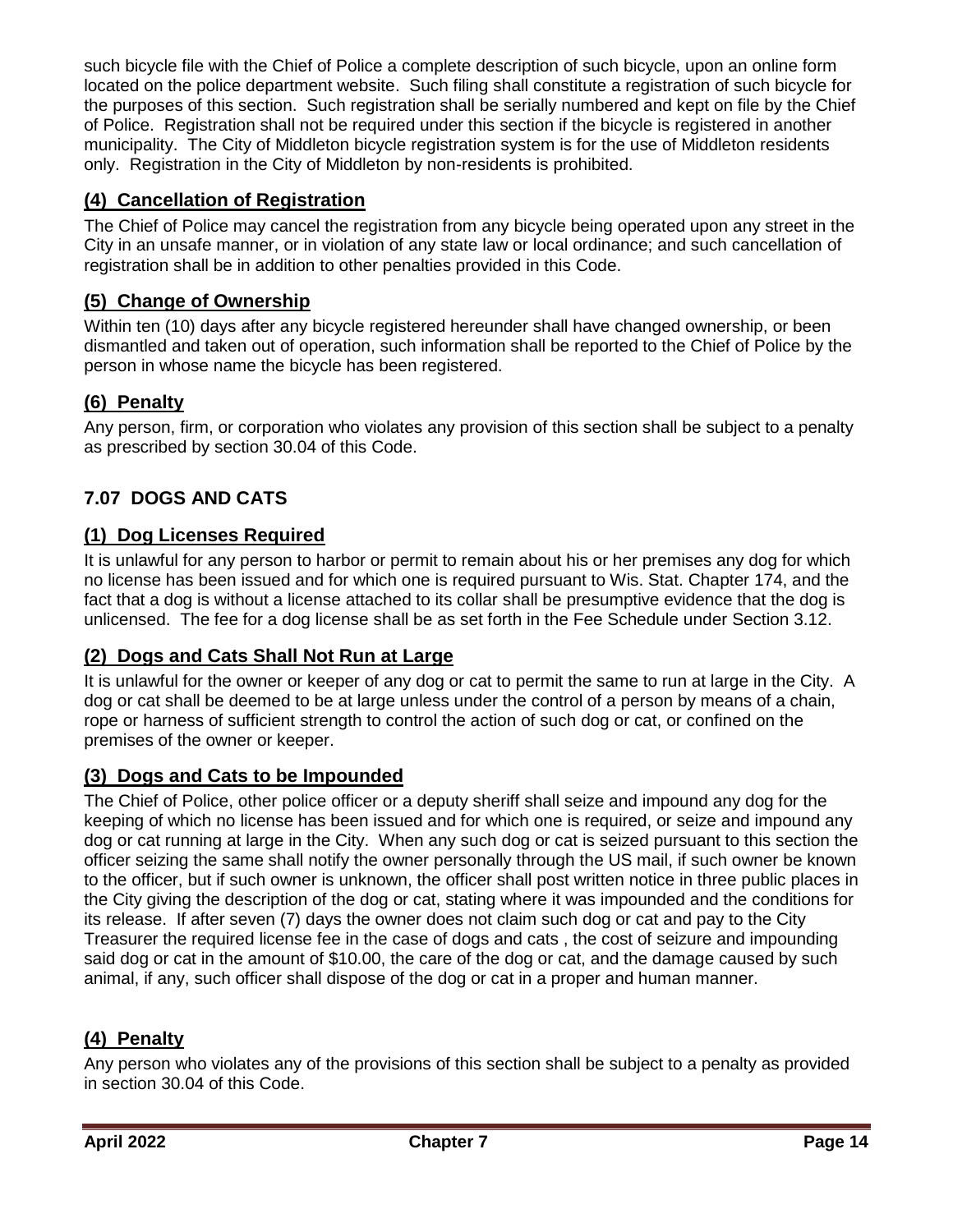## <span id="page-14-0"></span>**7.08 ALCOHOL BEVERAGE LICENSES**

## <span id="page-14-1"></span>**(1) Conformity with Regulations Required**

It shall be unlawful for any person, firm, association or corporation to sell, keep for sale, give away, deal in, traffic in, or permit to be sold or kept for sale, given away, dealt in or trafficked in to consumers within the City an alcoholic beverages except in strict conformance with this section.

### <span id="page-14-2"></span>**(2) Provisions of Wisconsin Statutes Incorporated into Code**

(a) The provisions of the Wisconsin Statutes as listed herein, or any successor sections thereto, exclusive of any provisions thereof relating to the penalty to be imposed or the punishment for violation of such statutes are hereby incorporated by reference. A violation of any such provision shall constitute a violation of this ordinance:

| <b>Statutory Citation</b> | <b>Description of Section</b>                                                                                                        |
|---------------------------|--------------------------------------------------------------------------------------------------------------------------------------|
| 125.02                    | <b>Definitions</b>                                                                                                                   |
| 125.04                    | <b>General Licensing Requirements</b>                                                                                                |
| 125.05                    | Local Option; Remonstrances                                                                                                          |
| 125.06                    | License and Permit Applications                                                                                                      |
| 125.07                    | Restrictions on Sales to Minors and Intoxicated Persons; Presence<br>of Minors in Places of Sale and Possession by Minors; Penalties |
| 125.08                    | Proof of Age                                                                                                                         |
| 125.09                    | <b>General Restrictions</b>                                                                                                          |
| 125.12                    | Revocations, Suspensions, Refusals to Issue and Review                                                                               |
| 125.15                    | <b>Furnishing Bail</b>                                                                                                               |
| 125.17                    | <b>Issuance of Operator's Licenses</b>                                                                                               |
| 125.18                    | <b>Issuance of Manager's Licenses</b>                                                                                                |
| 125.25                    | Class "A" Licenses - Fermented Malt Beverages                                                                                        |
| 125.26                    | Class "B" Licenses - Fermented Malt Beverages                                                                                        |
| 125.28                    | <b>Wholesaler's Licenses</b>                                                                                                         |
| 125.31(2)                 | Multiple Licenses and Permits                                                                                                        |
| 125.32                    | <b>General Restrictions and Requirements</b>                                                                                         |
| 125.51                    | Retail Licenses and Permits - Intoxicating Liquors                                                                                   |
| 125.57                    | <b>Pharmacist's License</b>                                                                                                          |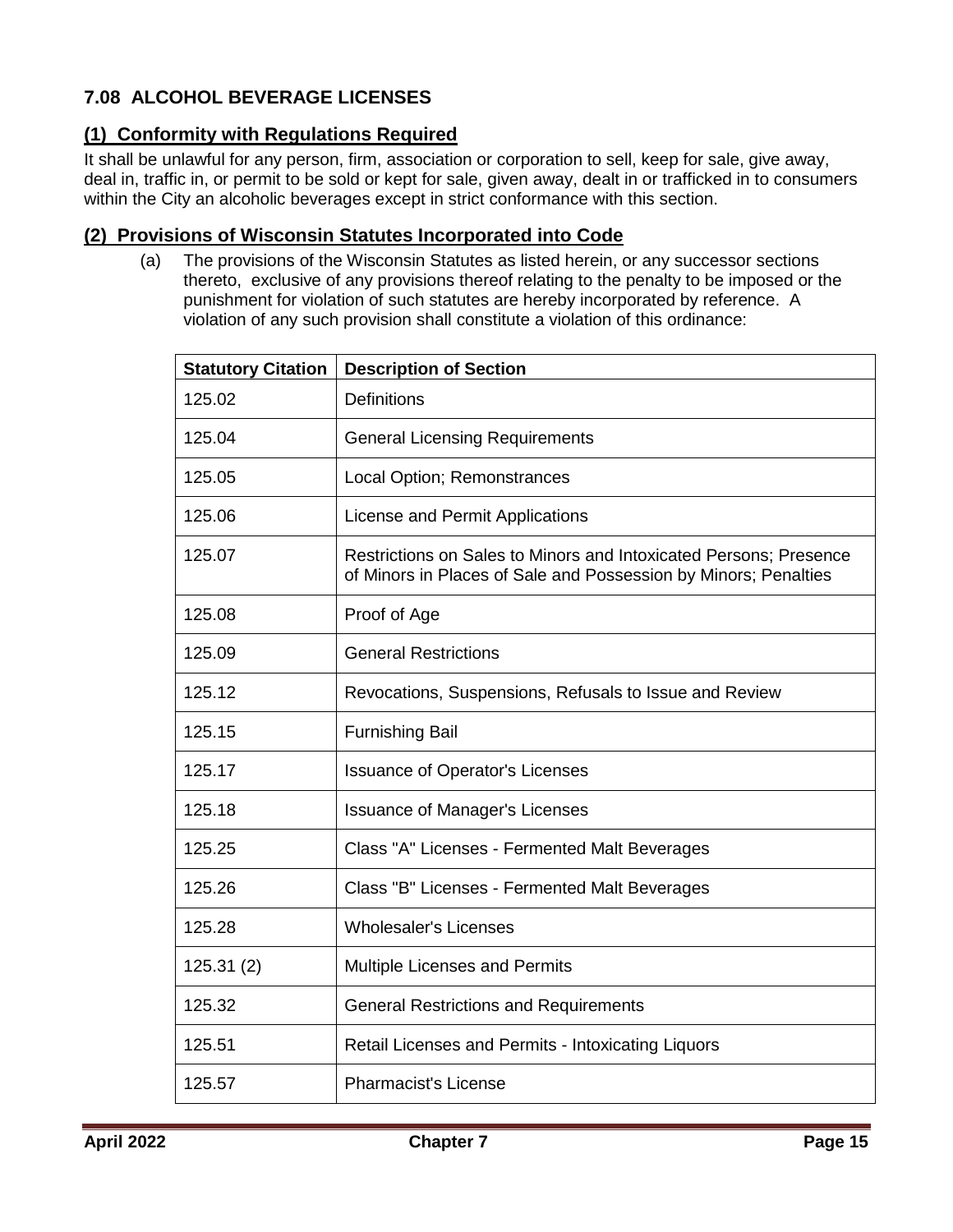(b) Pursuant to Wis. Stats. 125.10(5)(a), the prohibition against consumption of alcohol beverages on the premises of a public place without an appropriate retail license or permit set forth in Wis. Stats. 125.09(1) shall apply to the consumption of fermented malt beverages on commercial quadricycles.

## <span id="page-15-0"></span>**(3) License Fees**

- (a) Fees for licenses under this section shall be as set forth in the Fee Schedule under Section 3.12.
- *(O1439, 5/16/17, 7.08(3)(b) repealed c became b)*
- (b) Holders of a Class "B" fermented malt beverage license or "Class B" intoxicating liquor license may apply to the City Clerk for a temporary expansion of the premises description for special events. Such application shall be referred to the License & Ordinance committee for a recommendation to the Common Council. A temporary expansion of the premises shall be permitted only where and under such conditions as may be consistent with the public health, safety and welfare. Such application shall be accompanied by a fee as set forth in the Fee Schedule under Section 3.12. Such application shall include whatever information that may be reasonably requested by the City Clerk or other City officials necessary to review the application, including, but not limited to, site plans, security plans, sanitation plans and event details.

### <span id="page-15-1"></span>**(4) Application**

- (a) The application for such licenses shall be in writing on forms furnished by the Wisconsin Department of Revenue, and shall contain the following information verified under oath by the applicant:
	- 1. Address of the building for which the license is desired and description including a diagram of overall dimensions, seating arrangements, capacity and bar size of the premises therein where fermented malt beverages or intoxicating liquors are to be sold. If the premises have yet to be constructed and final plans are not available at the time of the license application, the application may be processed and a license granted on the condition that the diagram required under this paragraph shall be filed at least 60 days prior to issuance of an occupancy permit. Upon receipt, the City shall review the diagram as if a new application were filed; however, unless the license is up for renewal, or as otherwise required or authorized by statute or ordinance, no other application materials need be submitted or reviewed.
	- 2. A statement that the applicant is a citizen of the United States, or a domestic corporation.
	- 3. A statement that the applicant or registered agent has resided continuously in the State of Wisconsin for not less than one (1) year prior to the date of such application, except that a Class B license or permit may be issued to a person who has been a resident of the State continuously for 90 days prior to the date of application.
	- 4. A statement as to whether the applicant has ever been convicted of a felony or of a violation of any Federal or State act, or ordinance of the City of Middleton or other jurisdiction regulating or prohibiting the sale of intoxicating or nonintoxicating liquor, and if so, the number and dates of such convictions and the penalty imposed.
	- 5. A statement as to whether the applicant holds or has applied for any other Class A or Class B licenses for any other location within the State and if so the number of such licenses held or applied for by such applicant.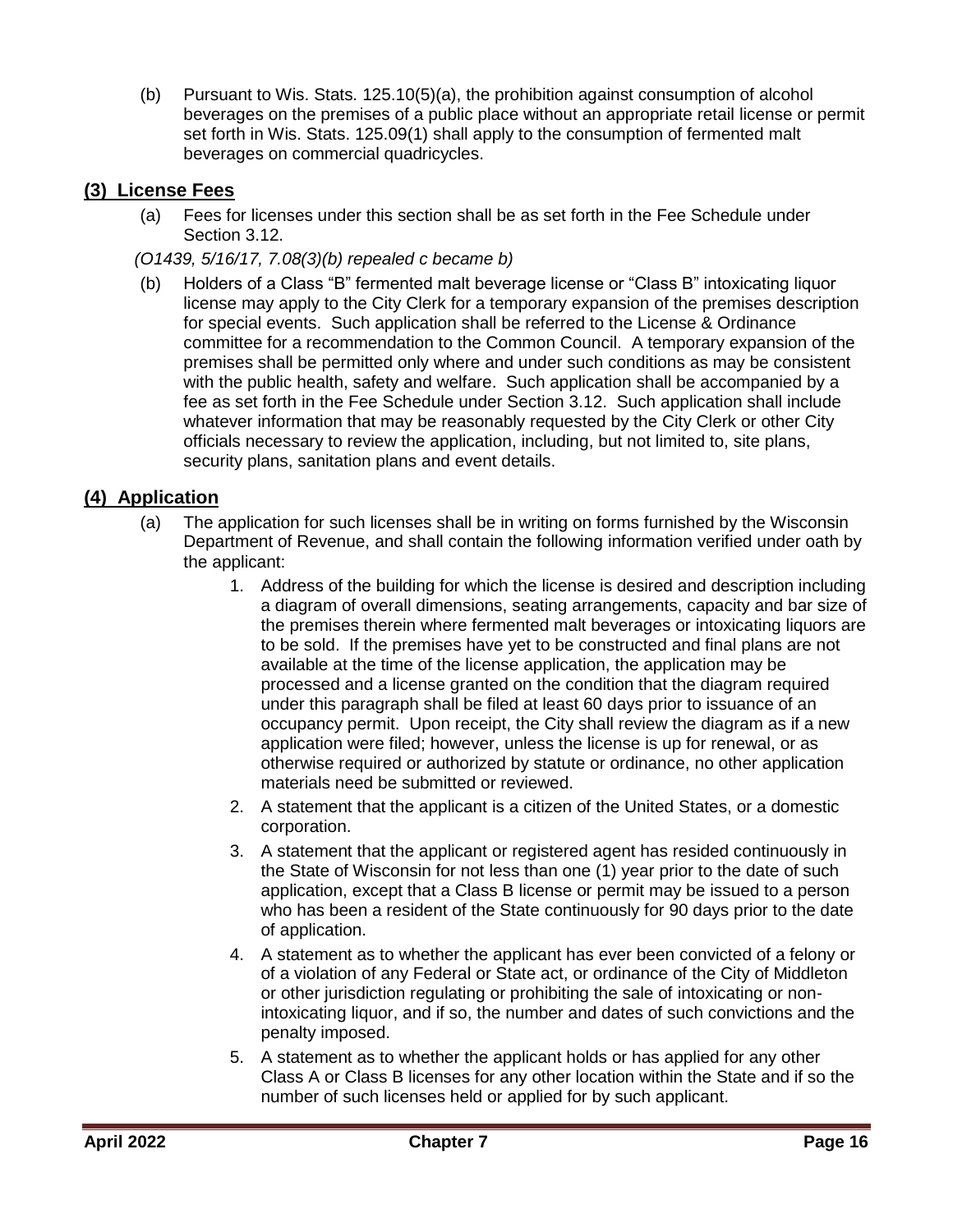- 6. A statement as to whether any other business other than the sale of fermented malt beverages, intoxicating liquor and soft drinks as herein defined is to be conducted on the premises sought to be licensed, and if so a description of the nature of such business, but such information shall not be required in an application for an operator's license.
- 7. A statement that the applicant is not acting as agent for or in the employ of another.
- 8. If the application be for a Class B license a statement as to whether any brewer, bottler, wholesaler, or corporation, a majority of whose stock is owned by any brewer, bottler or wholesaler, has or intends to supply, furnish, lease, give, pay for, or take any chattel mortgage on any furniture, fixture, fitting, or equipment to be used in or about the premises covered by the application.
- 9. If the application be made for a Class B license, a statement as to whether any brewer, bottler or wholesaler is financially interested in, directly or indirectly, the license for which application is made.
- 10. If the application be made for a Class B license, a statement as to whether any brewer, bottler, or wholesaler, is financially interested in, directly or indirectly, the license for which application is made.
- 11. The name, residence, age of the applicant, if an individual, or the name of the principal officers, their residence, ages, if the applicant is an association or corporation, together with the state of incorporation. It shall also contain the name(s) of one or more persons whom such corporation or association shall designate as manager or person in charge, with the address(es) of same.
- 12. A statement that the applicant consents to the entry of duly authorized representatives of the City at all reasonable hours for the purpose of inspection and search and consents to the removal from said premises of all things and articles in evidence in any prosecution and such statement shall be signed and sworn to by the applicant, if an individual, and if a corporation, then by the president and secretary thereof, before a notary public or other officer authorized to administer oaths. Such application shall also contain such other reasonable and pertinent information as the Common Council may from time to time require. Such application shall be referred by the Clerk to the Common Council which shall thereupon make any investigation as it may deem necessary or desirable. The application shall also be referred by the Clerk to the Chief of Police, who shall inspect the premises sought to be licensed and shall report in writing to the Common Council as required. Such reports shall deal with any and all incidents relating in any manner to the premises sought to be licensed, whether or not the incident led to any official action against the premises or its licensee.
- (b) Applications for renewal of "Class A" and "Class B" Intoxicating Liquor, Class "A" and Class "B" Fermented Malt Beverage, and "Class C" Wine Licenses shall be filed with the City Clerk no later than April 15. The Clerk shall send notice of such deadline each year to holders of such licenses no later than March 15. Any licensee filing a renewal application after April 15 shall pay and additional fee as set forth in the fee schedule under Section 3.12.

## <span id="page-16-0"></span>**(5) Transfer of Licenses**

No license issued pursuant to this ordinance may be transferred from place to place or from person to person except pursuant to the rules set forth in Wis. Stat. §. 125.04(12). Any application for transfer pursuant to said statute shall be accompanied by payment of a fee as set forth in the Fee Schedule under Section 3.12.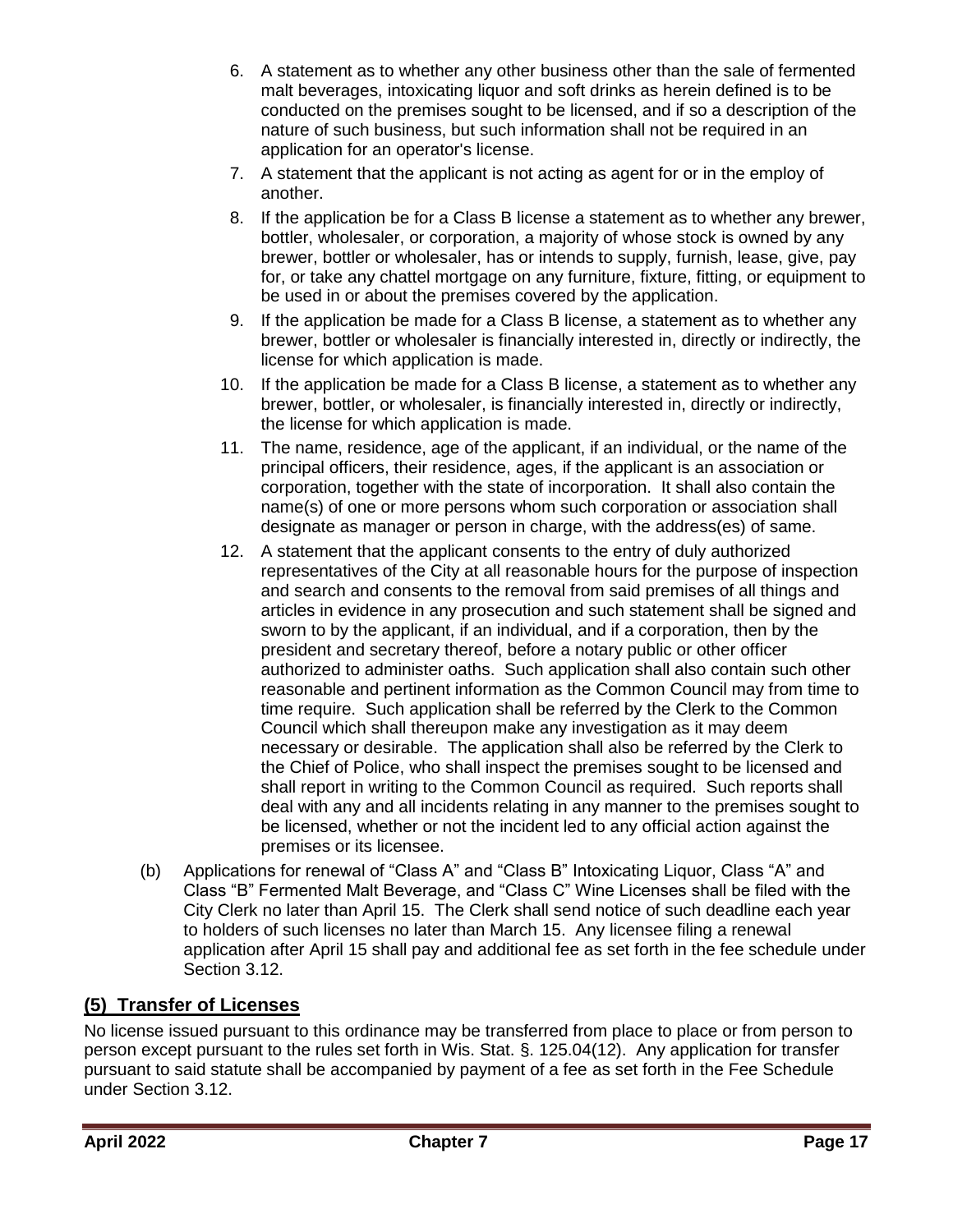## <span id="page-17-0"></span>**(6) Issuance of Licenses**

### (a) Hearing and Council Approval

Opportunity shall be given by the Common Council to any person to be heard for or against the issuance of any license. Upon the approval of the application by the Common Council, the City Clerk shall, upon payment of the license fee herein provided, issue to the applicant a license. Each license shall be numbered in the order in which issued and shall specifically state the premises for which issued, the date of issuance, the fee paid, and the name of the licensee. All licenses shall remain in force until the 30th day of June next following the issuance thereof unless sooner revoked or suspended.

### (b) Issuance of Temporary Licenses

- 1. Notwithstanding the forgoing paragraph (a), or any other provision of this Section, the License and Ordinance Committee, pursuant to Wis. Stats. §§125.26(1) and 125.51(1)(a), may issue Temporary Class "B" and "Class B" licenses without public hearing except that the City Clerk is authorized to issue such licenses without hearing if the same applicant has previously had such license approved by the License and Ordinance Committee and the license will be subject to the same, or more restrictive conditions, as the prior license.
- 2. The City Clerk may decline to exercise the authority granted under this Section and refer any such application to the License and Ordinance Committee if the Clerk determines, in his or her discretion, that changes of circumstances, the passage of time since the last approved license, a change in the officers, agents or employees of the licensee, or other policy considerations relevant to consideration of the license suggest, that License and Ordinance Committee review of the application is appropriate.
- 3. Any decision to deny a Temporary License, in whole or in part, may be appealed by filing a written request for hearing, including a brief description of the grounds of the appeal, within fifteen (15) days of mailing the decision to the applicant. If the decision appealed from is the City Clerk's, the appeal shall be heard by the License and Ordinance Committee at its next regular meeting. If the decision appealed from is the License and Ordinance Committee's, including any decision on appeal from the decision of the City Clerk, such appeal shall be heard by the Common Council.

### <span id="page-17-1"></span>**(7) General Licensing Requirements**

In addition to the requirements set forth in subsection (2) hereof, all license applicants and licensees shall strictly comply with the following provisions:

(a) Conformity to Statutes and Ordinances

No license shall be issued or renewed unless the premises conforms to the sanitary, safety and health requirements of the State Building Codes, the State Plumbing Code, the rules and regulations of the State Department of Health and Social Services applicable to restaurants as well as conform to all ordinances and regulations adopted by the City.

- (b) No license shall be issued unless it is issued to a specific premises as identified pursuant to subsection (4)(a) above. Any existing licenses not applied to a specific premises by June 30, 2006 shall not be renewed pursuant to the procedures of Wis. Stat. §. 125.12(3) as adopted by reference by subsection (2) above.
- (c) Non-operational premises
	- 1. Except as provided under subparagraph 2 below and subsection (7)(e) above, no license shall be maintained unless the premises to which it applies begins regular operation within (12) months from the issuance of the license or fails to be in operation for any consecutive six (6) month period while holding a license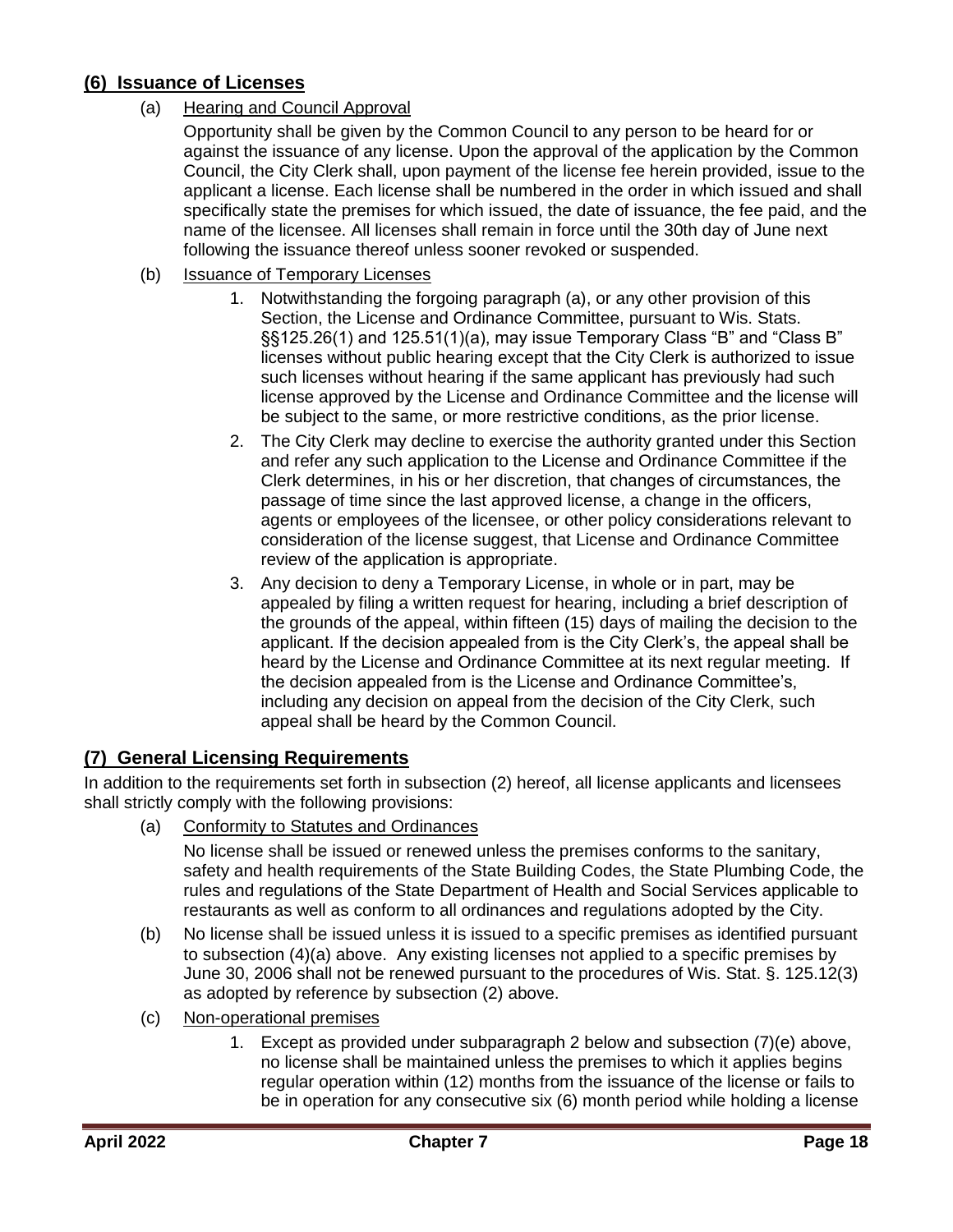and may be revoked or non-renewed pursuant to the procedures of Wis. Stat. §§. 125.12(1) or (3) respectively as adopted by reference by subsection (2) above.

- 2. Upon the filing of a complaint with the City Clerk alleging a violation of this paragraph, the License and Ordinance Committee shall hold a hearing to show cause why the license should not be revoked or non-renewed. The Committee may postpone revocation or non-renewal proceedings for up to but not to exceed six (6) months from the date of the hearing in its discretion upon consideration of the following factors:
	- (a) the reasons why the licensed premises has not been in operation including but not limited to the degree of control the licensee has had over the circumstances leading to non-operation and efforts the licensee has undertaken in order to commence or resume operations.
	- (b) the likelihood that the premises will commence or resume operations within the three months subsequent to the hearing.
	- (c) the licensee's investment backed expectations in the license.
	- $(d)$  the number of licenses available for issuance.
	- $(e)$  any other factors the Committee deems relevant in balancing the licensee's interests in retaining the license against the City's interest in licenses being held by functioning and productive businesses.
- 3. If after the period of time granted by the License & Ordinance Committee under subparagraph 2 the licensed premises is still not in regular operation, revocation or non-renewal proceedings shall continue subject to the discretion of the Common Council.

### (d) Class "A" and "Class A" License Quota

1. Number of Licenses

At the time of the enactment of this section, there were nine Combination Class "A" and "Class A" license holders and 13 Class "A" license holders. As part of a comprehensive effort to decrease the incidence of alcohol-related problems, to protect the safety and welfare of the community from increasing rates of alcohol-related crime and violence and to reduce the strain on public resources, the common council seeks to reduce the number of "Class A" and Class "A" alcohol beverage licenses in the City in accordance with the following prospective quotas:

- (a) The total number of Combination Class "A" and "Class A" licenses shall not exceed 15. *O1560, 9/21/21*
- (b) The total number of Class "A" fermented malt beverage licenses issued alone or in combination with a "Class A" intoxicating liquor license shall not exceed 23. *O1560, 9/21/21*
- (c) No "Class A" intoxicating liquor license shall be issued except in combination with a Class "A" license.
- 2. Public Hearing

The Common Council shall hold a public hearing upon every Class "A" and "Class A" license application and shall notify all property owners within a radius of one-half of a mile of the proposed site of the date of the hearing. The notice shall be given at least five days before the hearing and may be given by mail or other publication.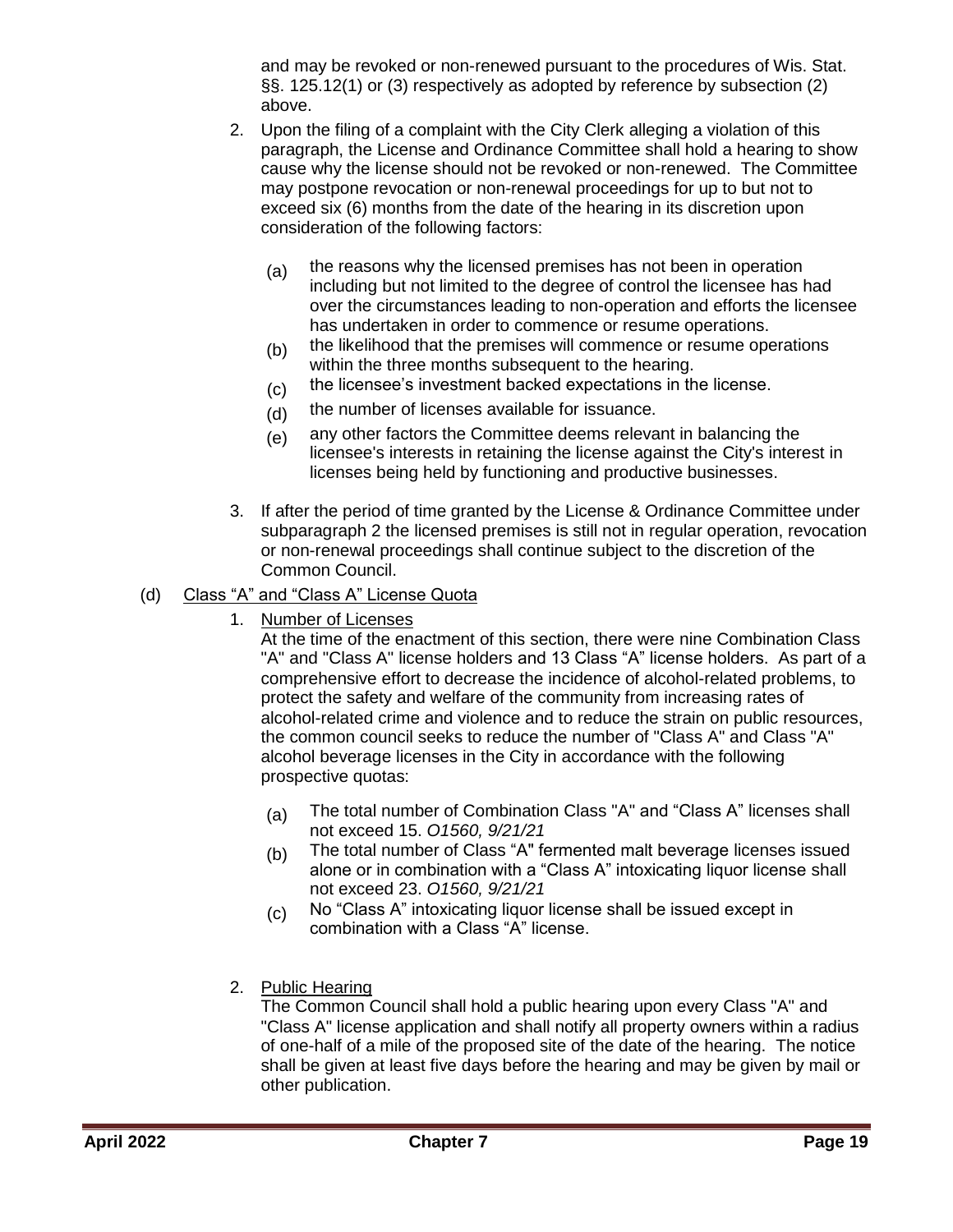3. Exceeding Quota

Notwithstanding the quotas and geographic restrictions established under this paragraph, the Common Council may, by a two-thirds vote of all the members present of the Common Council, grant a new retail Combination Class "A" and "Class A" or a new retail Class "A" fermented malt beverage license in excess of the quota or geographic concentration restrictions. Any license issued under this subparagraph shall not operate to permanently increase the quota, but rather to temporarily exceed the quota for reasons of benefiting the community pursuant to the following considerations:

- $(a)$  In addition to the license application, the applicant shall submit a business plan of operation and the relevant experience, background and signatures of the individual, partners or directors, officers and agent of a corporation or limited liability company, as well as the signature of the owner or owners of the building or land;
- (b) The applicant shall supply proof of ownership, lease or options to purchase or lease the proposed land or building which shall be properly zoned for the proposed venture;
- (c) The applicant shall show that the proposed establishment will have a beneficial economic impact upon the community apart from any that would naturally occur as the result of the mere addition of another tavern, liquor store, convenience store or restaurant;
- (d) The applicant shall show that the proposed establishment will benefit the community by substantially improving the tax base of the City by extensively rehabilitating a blighted or deteriorated building, constructing a new building on vacant land, or will benefit the community by conferring some other tangible and substantial improvement for the area; and
- $(e)$  The Council, as part of its analysis under paragraphs c and d, shall consider the proposed establishment's proximity to other establishments holding a Class A license and to schools, youth centers, licensed day care centers or places of worship. Where the proposed establishment is greater than 1000 feet away from another Class A establishment and 300 feet away from such other listed uses as measured from nearest property line to nearest property line, this criterion shall be deemed satisfied.
- 4. Exemptions
	- $(a)$  Licenses issued to premises that are contained within a structure primarily operated as a hotel or motel shall not be subject to the quota under this Section 7.08(7)(d). *O1540, 1/19/2021*
	- (b) When an establishment with a valid Class "A" or "Class A" as of June 30, 2012 is thereafter sold, the subsequent buyer shall not be subject to either the quota or geographic restrictions set forth in this article when applying for a new license. New licenses may be granted in such instances, contingent upon surrender of the existing license by the seller and upon the buyer's meeting all other requirements established by the City. An establishment whose license has been non-renewed, revoked or has otherwise expired, does not qualify for this exemption. Any conditions previously placed on the seller's licensed premises transfer to the buyer's licensed premises in addition to any new conditions that may be imposed.

## <span id="page-19-0"></span>**(8) Operation by License Under Class A or B License; Additional City Regulations**

(a) View of Interior to be Unobstructed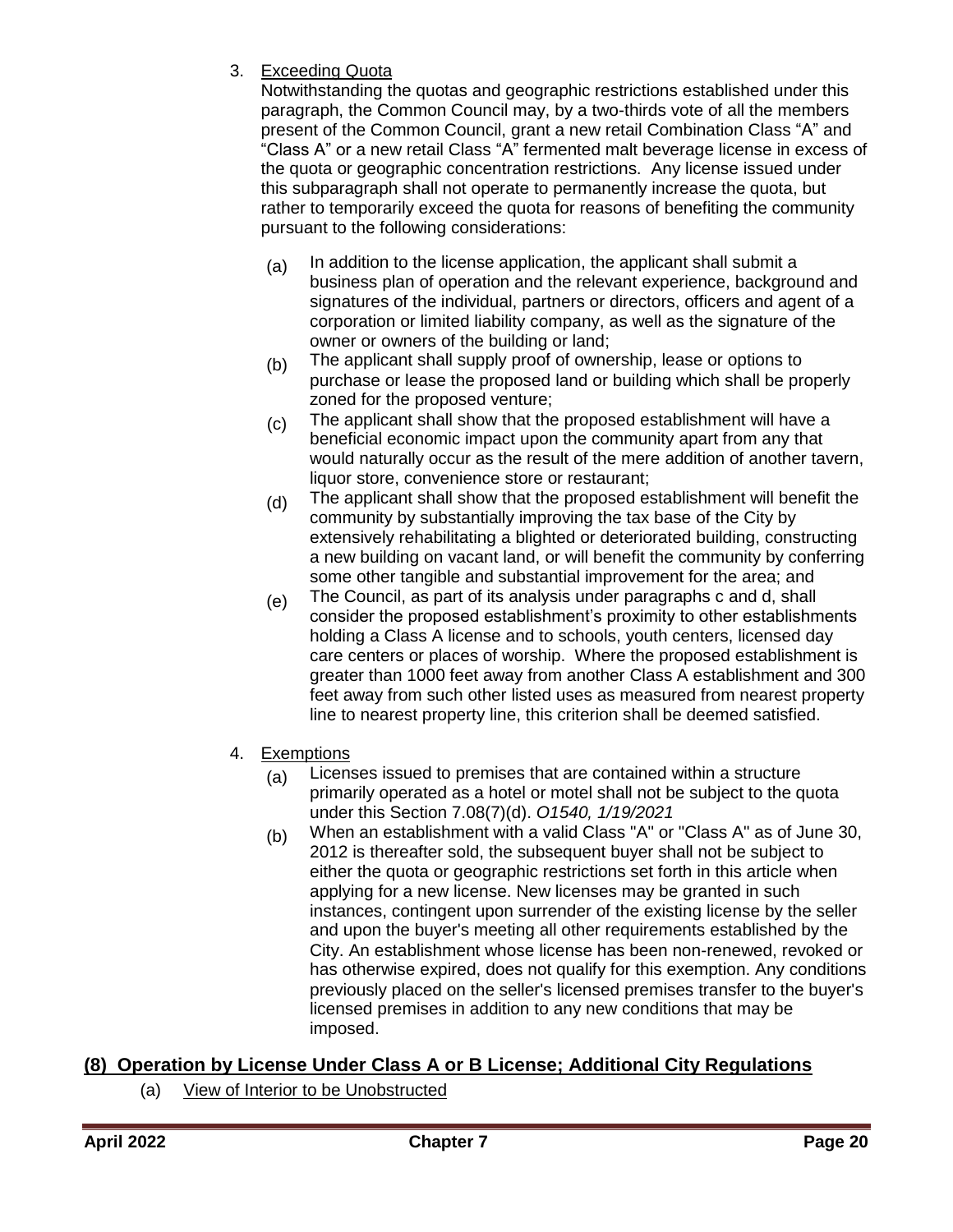- i. Blinds, Screens, and Partitions. No holder of a retail Class B license hereunder shall permit the interior of the premises to be obstructed provided that partitions, etc., not exceeding 48" in height may be permitted within the interior, and provided further this section shall not apply to a licensed premises where the principal business conducted is that of a restaurant or hotel.
- ii. Windows and Doors. Windows and doors of any licensed premises shall not be obstructed by screens, blinds, paints or other articles, provided articles not higher than 48" from the sidewalk level shall be permitted, provided further this section does not apply to a licensed premises where the principal business conducted is that of a hotel or restaurant.
- (b) Alcoholic Beverages to be Sold and Consumed Only in Authorized Parts of Premises No alcoholic beverage may be sold, dispensed or consumed under a Class B license in any portion of the building or premises not authorized in said license, or outside the building on the premises or within any temporary shelter or tent on the premises. Areas outside the building may be included under the definition of licensed premises if adequate security and enclosures are provided.
- (c) Posting

Every license issued pursuant to this section shall be posted in a conspicuous place, while in force, in the room or place where alcoholic beverages are kept for sale. It shall be unlawful for any person to post such license, or to be permitted to post same upon premises other than those designated in the application, or knowingly to deface or destroy such license, or to remove such license without the permission of the licensee. Whenever a license shall be lost or destroyed without fault on the part of the holder or his or her employee or agent, a duplicate in lieu thereof under the original application shall be issued by the City Clerk if the Clerk is satisfied to the facts required herein, upon payment of a fee as set forth in the Fee Schedule under Section 3.12.

(d) Credit Restrictions

No licensee shall sell or offer to sell any alcoholic beverage to any person on credit except credit extended by a hotel to a resident guest or a club to a bona fide member, and by grocers and druggists who maintain a credit system in connection with other purchases as well. It is unlawful for such licensee to sell alcoholic beverages to any person on a pass book or store order, or to receive from any person any goods, wares, merchandise or other articles in exchange for alcoholic beverages.

(e) Gambling Prohibited

It is unlawful to permit gambling or devices used for gambling upon any premises licensed under this section.

- (f) Operator Licenses
	- 1. The City Clerk may issue a manager or operator license, which, license may be granted only upon application in writing on forms to be obtained from the City Clerk and only to persons 18 years of age or older. Operator Licenses shall be operative only within the limits of the city.
	- 2. All applicants are subject to an investigation by the Chief of Police and/or other appropriate authority to determine whether the applicant and/or premises to be licensed comply with all regulations, ordinances and laws applicable thereto. The Police Department shall conduct an investigation of the applicant, including but not limited to, requesting information from this State, surrounding municipalities and/or any communities where the applicant has previously resided concerning the applicant's conviction. Based upon such investigation, the Chief of Police shall recommend to the City Clerk approval or denial of the application. If the Chief of Police recommends denial, the chief of Police shall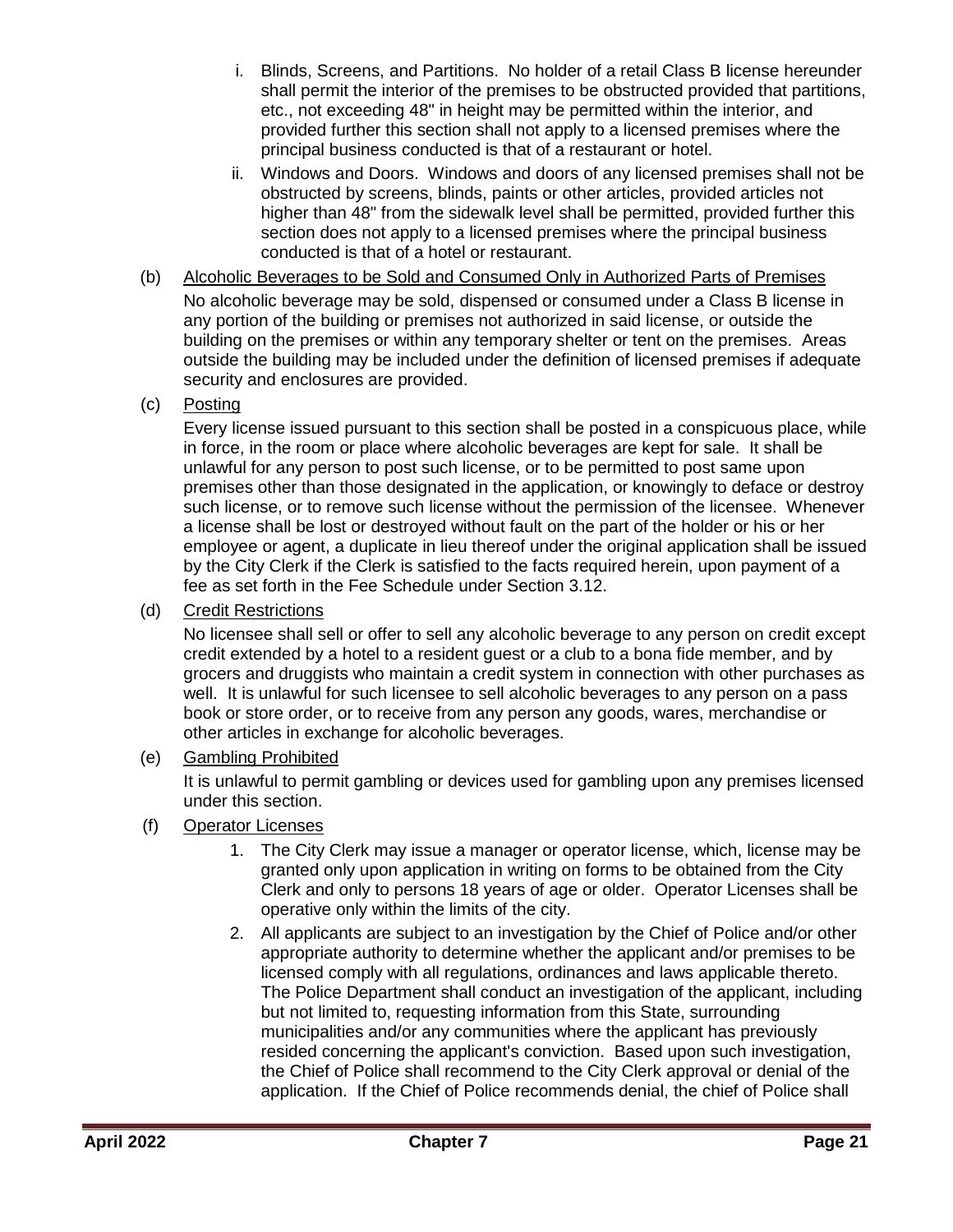provide the reason(s) for such recommendation.

- 3. Operator Licenses shall be issued and numbered in the order that they are granted and shall give the applicant's name, address and the date of the expiration of such license.
- 4. If the application for an Operator License is denied by the City Clerk, the City Clerk shall in writing inform the applicant of the denial, the reason(s) therefore and of the opportunity to request a reconsideration of the application by the License & Ordinance Committee. Such notice must be sent by mail to or served upon the applicant at least 10 days prior to the License Committee's reconsideration of the matter. At such reconsideration hearing, the applicant may present evidence and testimony as to why the license shall be granted.
- 5. If upon reconsideration, the License & Ordinance Committee again denies the application, the City Clerk shall notify the applicant in writing of the reasons therefore. An applicant who is denied any license under consideration of the matter, may apply to the Common Council for review. If upon reconsideration by the Common Council the applicant is again denied, they may apply to the Circuit Court pursuant to Section 125.12(2)(d) Wisconsin Statutes for review.
- 6. Consideration for granting or denial of a license will be based upon (a) the conviction record of the applicant subject to the limitation imposed by 111.321, 111.322 and 111.335 Wisconsin Statutes; (b) the financial responsibility of the applicant; (c) location and the premises where the license business is to be conducted and; (d) the applicant's fitness for the trust to be reposed.
- 7. An application for any alcohol license may be denied based upon the applicant's conviction record if the applicant has been convicted of a felony (unless duly pardoned) or if the applicant has habitually been a law offender. For purposes of this licensing procedure "habitually been a law offender" is generally considered substantially related to the license activity within the five years immediately preceding the license application. Because a license is a privilege, the Council and its designees, the Common Council and City Clerk reserve the right to consider the severity, facts and circumstances of the offense when making the determination to grant, deny or not renew a license. Further the Common Council and City Clerk at their discretion may be based upon a conviction record of two or more offenses which are substantially related to the license activity within the five years immediately preceding the act to suspend such license for a period of one year or more.
- 8. The License and Ordinance Committee shall be responsible for hearing and deciding all complaints and revocation or suspension hearings relating to operator's licenses.
- 9. Licensee, manger or other operator required to be on premises. There shall be upon premises operated under a retail Class A, Class B or Class C License at all times that the premises are open for business the licensee or some person who is responsible for acts of all persons serving, in any manner, any alcoholic beverages to customers. No person other than the licensee shall serve alcoholic beverages in any place operated under a Retail Class A, Class B or Class C license unless he/ she possesses a manager or operator's license unless he/she under the immediate supervision of the licensee or a person holding a manager or operator's license who shall be at the time of such service upon the premises.

## (g) Consent to Inspection of Premises

Any holder of any license issued hereunder shall be deemed to have given consent to entry and inspection at any time by any City police officer or Alderman without any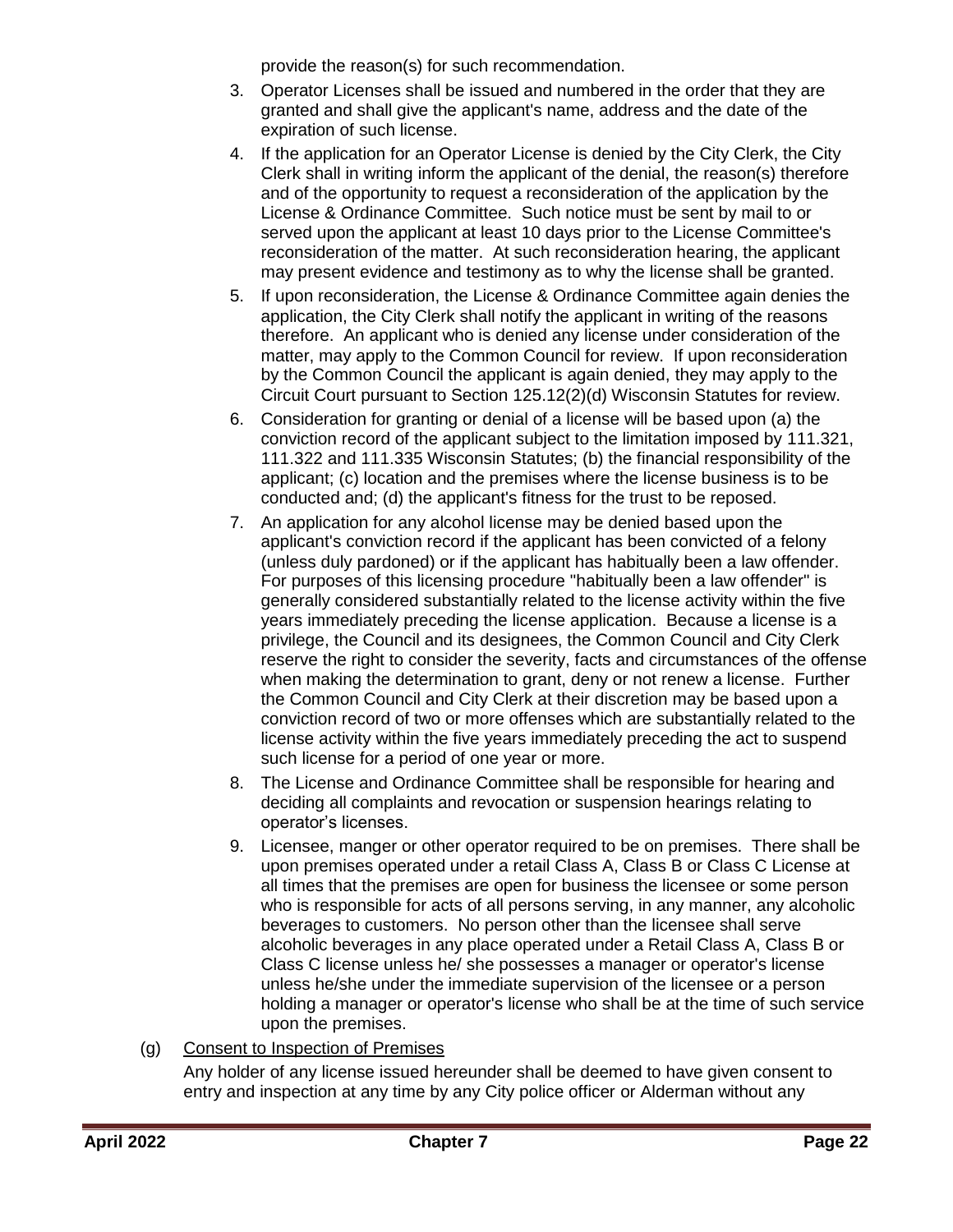warrant. Any refusal by the license holder or holder of a manager's or operator's license to permit such inspection shall be deemed a violation of this section.

### (h) Presence on Premises After Hours Under Retail Class B License

No person shall be permitted to be present on any premises licensed under a Class "B" or "Class B" alcohol beverage license between 2:00 AM & 6:00 AM Monday through Friday and 2:30 AM & 6:00 AM Saturday and Sunday except that on New Year's Day the premises may be open as provided in Wis. Stat. Chapter 125. The prohibition on presence on such premises shall not apply to the licensee, employees of the licensee, salespersons, employees of wholesalers licensed under Wis. Stat Chapter 125.28(1) or 125.54(1) or service personnel if those persons are performing job-related activities. Under no circumstances shall the consumption of intoxicating liquor be permitted between 2:00 AM & 6:00 AM Monday through Friday, or 2:30 AM & 6:00 AM on Saturday or Sunday except for New Year's Day. The premises shall be well lighted during any closed hours occupancy.

### (i) Open Container Restrictions

No licensee, manager or operator shall permit any patron to leave the licensed premises with an open container containing any intoxicating beverages or fermented malt beverage. Notwithstanding the foregoing, patrons may be permitted to leave premises licensed under a Temporary Class "B" Fermented Malt Beverages license with an open container provided that such licensed premise and patrons with open containers will remain within a larger area regulated under a Special Event permit under Section 7.17 within which alcohol consumption for the event will be contained.

(j) Health Rules

Each premises shall be maintained and conducted in a sanitary manner and shall be a safe and proper place for the purpose for which used. The Board of Health of Dane County is authorized and empowered to make reasonable and general rules for the sanitation of all places of business possessing licenses under this section. Such rules or regulations may be classified and made applicable according to the class of business conducted. All such rules and regulations shall have the same force as this section and infractions thereof may be punished as a violation of this section.

#### (k) Miscellaneous Rules

i. Consent to Inspection

Every applicant procuring a license hereunder consents to the entry of any City Officer or his or her designee at any time for the purpose of inspection and search, and consents to the removal from the premises of all things and articles they had in violation of City ordinances or State laws and consents to the introduction of such things and articles in evidence in any prosecution that may be brought for such offense.

ii. Employment of Minors

No retail Class B licensee shall employ any person under eighteen (18) years of age but this provision shall not apply to hotels, restaurants, or combination grocery stores and taverns where forty nine (49%) percent or less of the gross revenue is derived from the sale of intoxicating liquors, nor to bona fide clubs.

iii. Clubs

No club shall sell intoxicating liquors except to members and to guests invited by members.

iv. Premises Order

Each licensed premises shall at all times be conducted in an orderly manner, and no disorderly, riotous or indecent conduct shall be allowed at any time on any licensed premises.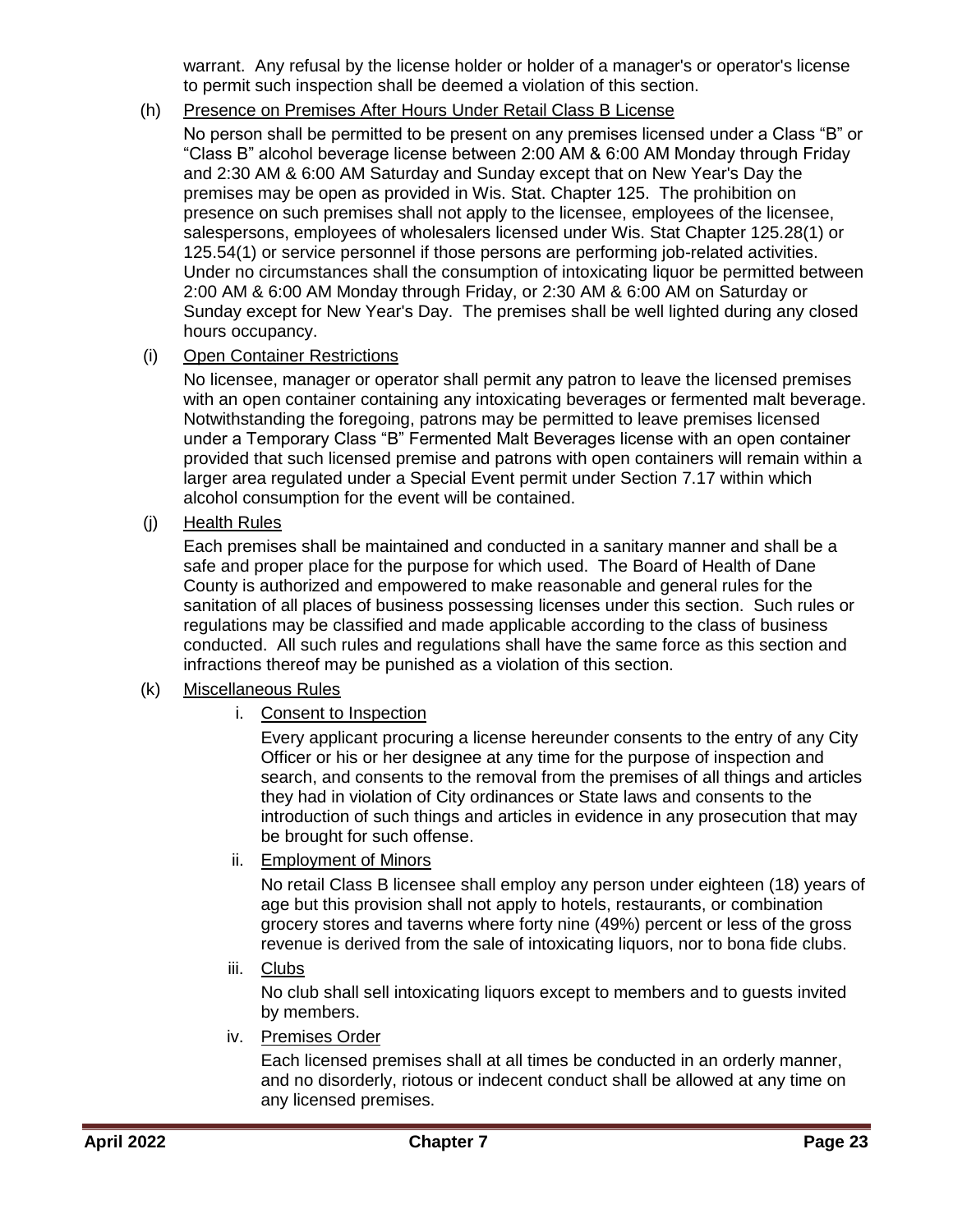v. Alcoholic Beverage's Content

No beverages of an alcoholic content prohibited by the laws of the United States or of the State shall be kept in or about licensed premises.

### (l) 9:00 Carryout Ban; Applicable to Class A and B Licensed Premises

No person shall sell or keep for sale or permit to be sold or kept for sale in or about any premises for which a Class A license has been issued any fermented malt beverage except in original unopened packages, containers or bottles, not to be consumed in or about the premises where sold. No fermented malt beverage shall be sold upon any premises for which a Class "A" or "B" license has been issued between the hours of 9:00 PM and 8:00 AM, no seller shall permit nor shall any person carry out or remove from the Class A or B licensed premises, any fermented malt beverages or intoxicating liquors in an original unopened package, container or bottle or for consumption away from the premises.

### (m) Provisional License

The City Clerk may issue provisional operator licenses in accordance with Section 125.17(5) Wisconsin Statutes. The provisional operator license shall expire 60 days after its issuance or when an operator's license is issued to the holder, whichever is sooner, the City Clerk may upon receiving an application for a temporary provisional license, issue such a license without requiring the successful completion of a responsible beverage server training course. However, such temporary license shall be used only for the purpose of allowing such applicant the privilege of being licensed as a beverage operator pending his/her successful completion of the responsible beverage server training course. A provisional license may not be issued to any person who has been denied an operator's license by the City Clerk or who has had his/her operator's license revoked or suspended within the preceding 12 months. The City Clerk shall provide an appropriate application form to be completed in full by the applicant. Failure to adequately complete the application shall be grounds for denial. Upon receipt of such application, the City Clerk shall refer it to the Chief of Police who shall immediately institute such investigation of the applicant business and character as he/she deems necessary for the protection of the public good and shall endorse his/her approval or disapproval with reasons thereof, upon said applications with three business days and return the application to the Clerk who shall issue or deny the license to the application in accordance with the Chief's recommendation. The City Clerk may revoke the provisional license issued if he/she discovers that the holder of the license made a false statement on the application. Following completion of the responsible beverage server training course and notification by the school, the license application will be presented to the City Clerk with the appropriate fee for the operator license.

### (n) Video Games of Chance Prohibited

It shall be unlawful for any Class "A", "Class A", Class "B" or "Class B" alcohol beverage license holder to have located on the premises a video game of chance. A video game of chance is a game or device that stimulates one or more games commonly referred to as poker, blackjack, craps, hi-lo, roulette, any game in which winners are selected based on the results of a race or sporting event, any banking card game, baccarat or chemin de fer, any game that involves rolling dice, keno, bingo 21, bingo jack, bingo let, bingo craps, any game of chance that is placed on a slot machine or any mechanical, electro-mechanical or electronic device that is generally available to be played at a gambling casino, or other common gambling forms, regardless of whether the video game of chance offers any type of pecuniary award or gain to players. Any license holder violating this ordinance shall forfeit not more than \$1,000. Each video game shall be considered a separate violation and each day such video game is on a licensed premises also shall be a separate violation.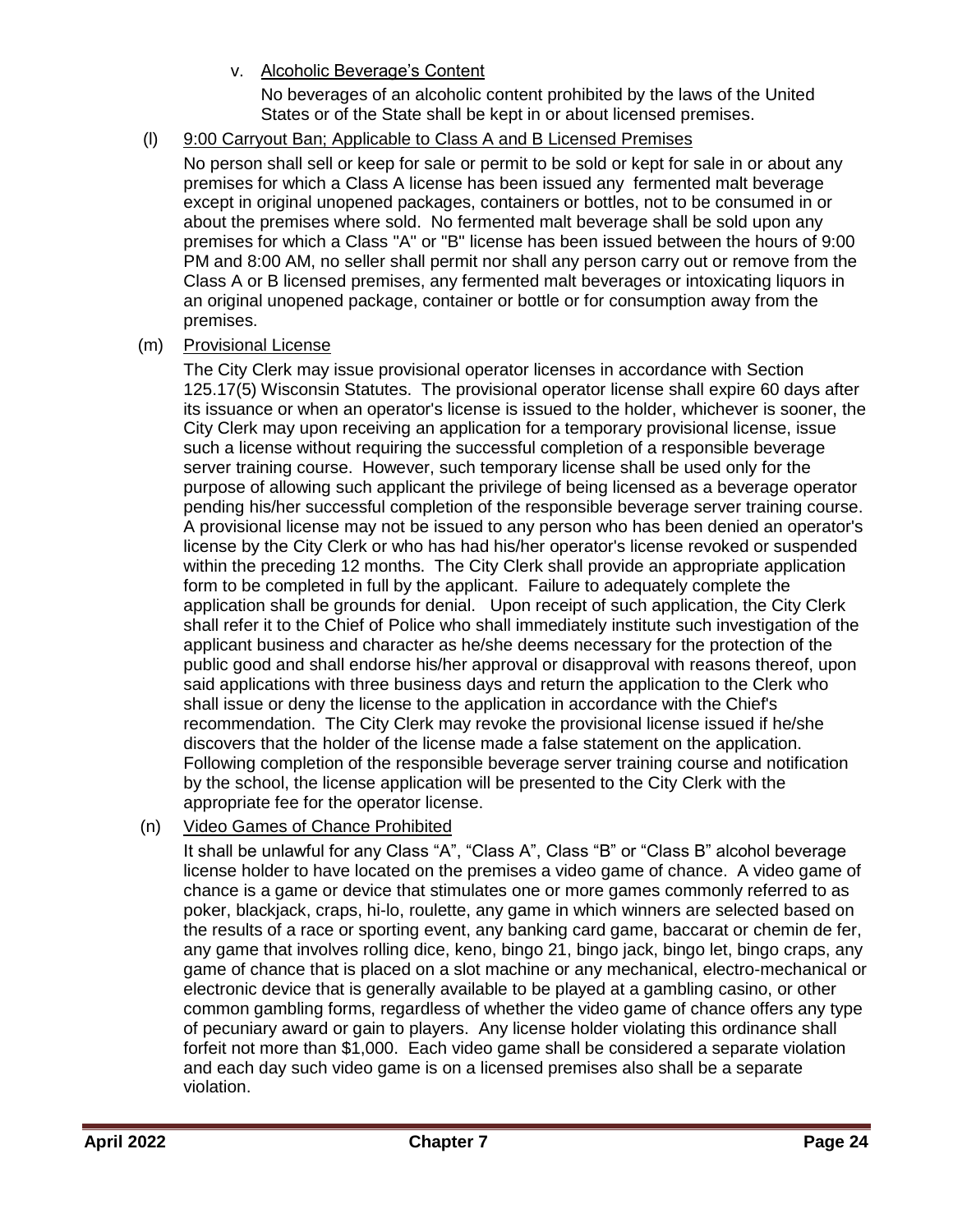## <span id="page-24-0"></span>**(10) Encouraging or Contributing to Underage Alcohol Violations**

- (a) In conformity with Wis. Stats. § 125.07(1)(a)4., no adult may intentionally encourage or contribute to a violation of Wis. Stats. §§ 125.07(4)(a) or (b). Acts which violate this subsection include, but are not limited to:
	- 1. Knowingly permitting underage persons not accompanied by their parent, legal guardian or adult spouse, to consume or possess alcohol on property owned or under the control of the adult or by otherwise managing, overseeing, supervising, organizing, facilitating or hosting underage persons engaged in such activity. Presence on the subject property at the time of the unlawful consumption or possession or at any other time is unnecessary to establish a violation of this subsection.
	- 2. Participating in any way, either by providing payment, signature or other action, a hotel, motel or other room or property for rent where it is known that underage persons not accompanied by their parent, legal guardian or adult spouse will consume or possess alcohol. Presence on the subject property at the time of the unlawful consumption or possession or at any other time, is unnecessary to establish a violation of this subsection.
- (b) Encouraging or contributing to a violation of Wis. Stats. §§125.07(4)(a) or (b) shall include the failure to take reasonable action to prevent such violation or violations if the adult has information that would lead a reasonable person to conclude that such violations will occur or are occurring under circumstances described in subsection (a) and reasonable alternatives for action, including, but not limited to contacting law enforcement, are available to prevent or put a stop to such violation or violations.
- (c) Each underage person committing a violation of Wis. Stats. §§ 125.07(4)(a) or (b) as a result of any adult action found to have encouraged or contributed to such violation shall constitute a separate violation of this subsection. It is not necessary that the adult be aware of the presence of each individual underage person if it is proved that the circumstances of the adult person's intentional act or failure to act with respect to at least one underage person would be reasonably likely to lead to unlawful consumption or possession by other underage persons.
- (d) Penalties for violation of this subsection shall be as set forth under Wis. Stats. § 125.07(1)(b).

## <span id="page-24-1"></span>**(11) Severability**

The several terms and provisions of this section shall be deemed severable, and if any provision hereof of the application hereof to any person or circumstances is held invalid, the remainder of the section and the applicability of such provisions to other persons and circumstances shall not be affected thereby.

## <span id="page-24-2"></span>**(12) Penalty Provision**

Any licensee who personally or through his or her managers, operators, agents or employees violates any of the provisions of this section shall be subject to a penalty as provided in s. 30.04 of this Code. In addition, the licensee's license or licenses shall be subject to revocation, suspension or nonrenewal pursuant to Wis. Stat. s. 125.12, or if the violation involves one or more minors, the penalties shall be as set forth in Wis. Stat. s. 125.07.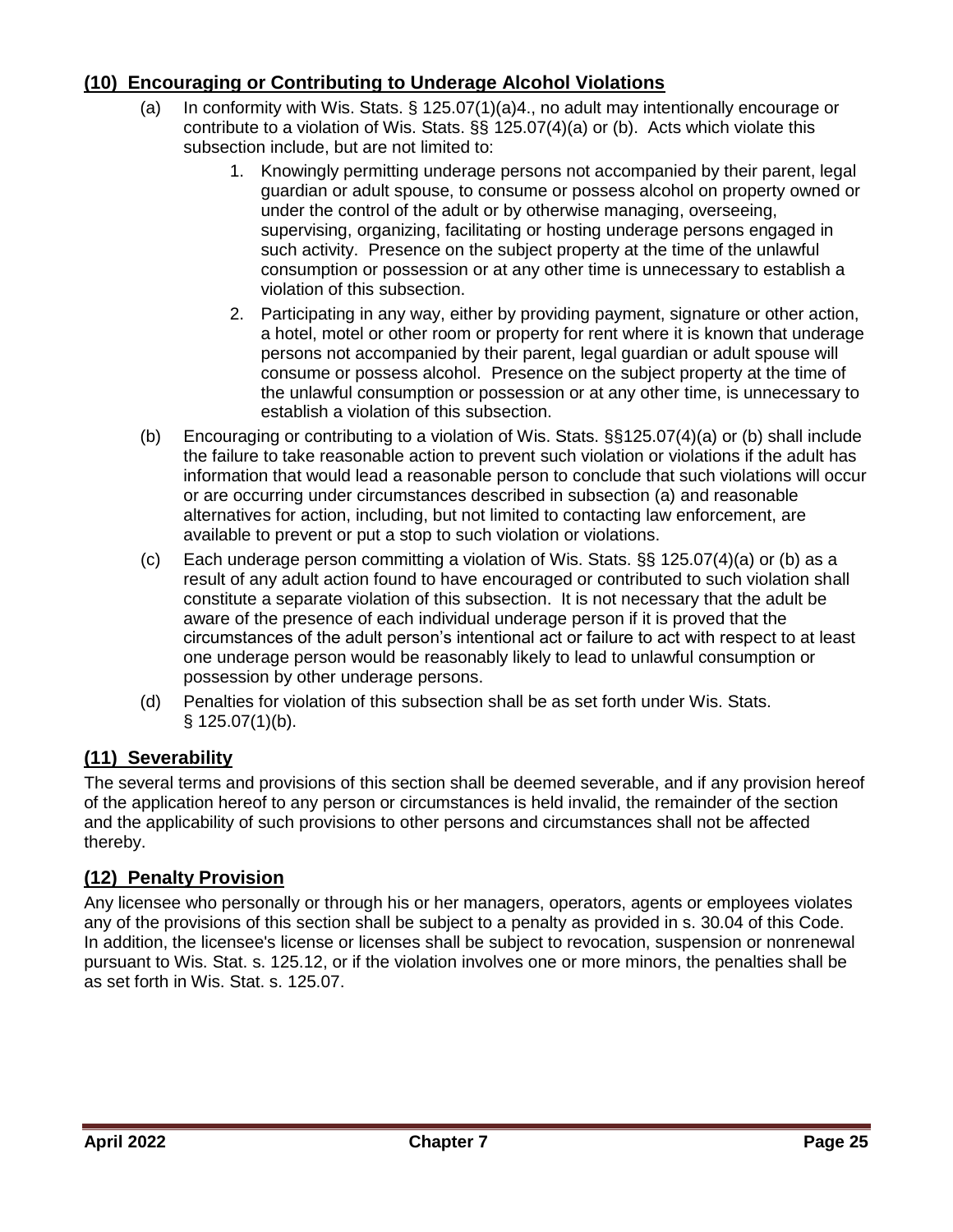## <span id="page-25-0"></span>**7.09 SIDEWALK CAFÉ PERMITS**

## <span id="page-25-1"></span>**(1) Sidewalk Cafes Regulated**

It shall be unlawful for any person to sell or offer to sell any food at a sidewalk café located upon any street, alley, sidewalk, public square, street terrace, or other public property, unless such person shall have first applied for an obtained a sidewalk café permit.

## <span id="page-25-2"></span>**(2) Definition**

(a) "Sidewalk Café" a sidewalk café shall mean any group of tables, chairs, benches, barriers or partitions, trash containers and suitable decorative devices maintained upon any part of the public right-of-way for use by an establishment with a valid restaurant permit for the sale to the public of food, refreshments and beverages of all kinds.

## <span id="page-25-3"></span>**(3) Permit, Fee**

The fee for an annual permit shall be as set forth in the Fee Schedule under Section 3.12 which shall be paid to the City Clerk. Such license shall be issued on the 15<sup>th</sup> day of April each year, or thereafter when applied for, and shall expire on the 14<sup>th</sup> day of April following its issuance. An additional one-time fee as set forth in the Fee Schedule under Section 3.12 shall be paid for applications for a fixture license under subsection (6).

### <span id="page-25-4"></span>**(4) Permit Procedure**

- (a) Application for any sidewalk café permit shall be filed with the City Clerk. The application shall contain such information as the Clerk may require. The application shall include a scale drawing of the site, including the location of all trees, poles, benches, grates, and other amenities or obstructions, and the exact type, size and location of the proposed furniture, fences, and other vending equipment.
- (b) All applications for sidewalk café permits shall also be subject to design review by the Plan Commission pursuant to the procedures and standards set forth in Sections 10.98 through 10.102, Middleton General Ordinances.
- (c) An applicant for a sidewalk café permit who wishes to sell alcoholic beverages must also follow the procedures set forth in Section 7.08 of the Middleton General Ordinances for obtaining an alcoholic beverage license.
- (d) Upon receipt of an application for a sidewalk café permit, the Clerk shall review the information in the application for conformity with the provisions of this Ordinance and other City Ordinances. If the application appears complete, the Clerk shall refer the application to the License and Ordinance Committee. The Committee shall meet with the applicant and determine whether to recommend the approval of the permit to the Common Council.
- (e) Following approval of the sidewalk café permit by the Common Council, the applicant must produce evidence of having adequate liability insurance in full force and effect. "Adequate liability insurance" is insurance holding the City and its employees and agents harmless, and which indemnifies the City, its employees and agents against any and all claims, liability, loss, damage, or expense incurred by the City, with adequate policy liability limits on account of any damage caused by or resulting from the activities for which the permit is granted. As evidence of the applicant's ability to perform this condition of the permit, the applicant shall furnish a certificate of insurance, on a form acceptable to the City, evidencing the existence of comprehensive general liability insurance (including contractual liability insurance) with the City of Middleton being named as an additional insured. Adequate liability limits means minimum limits of \$500,000 combined single limits per occurrence. The certificate of insurance shall provide 30 days written notice to the City prior to cancellation, non-renewal or material change to the policy.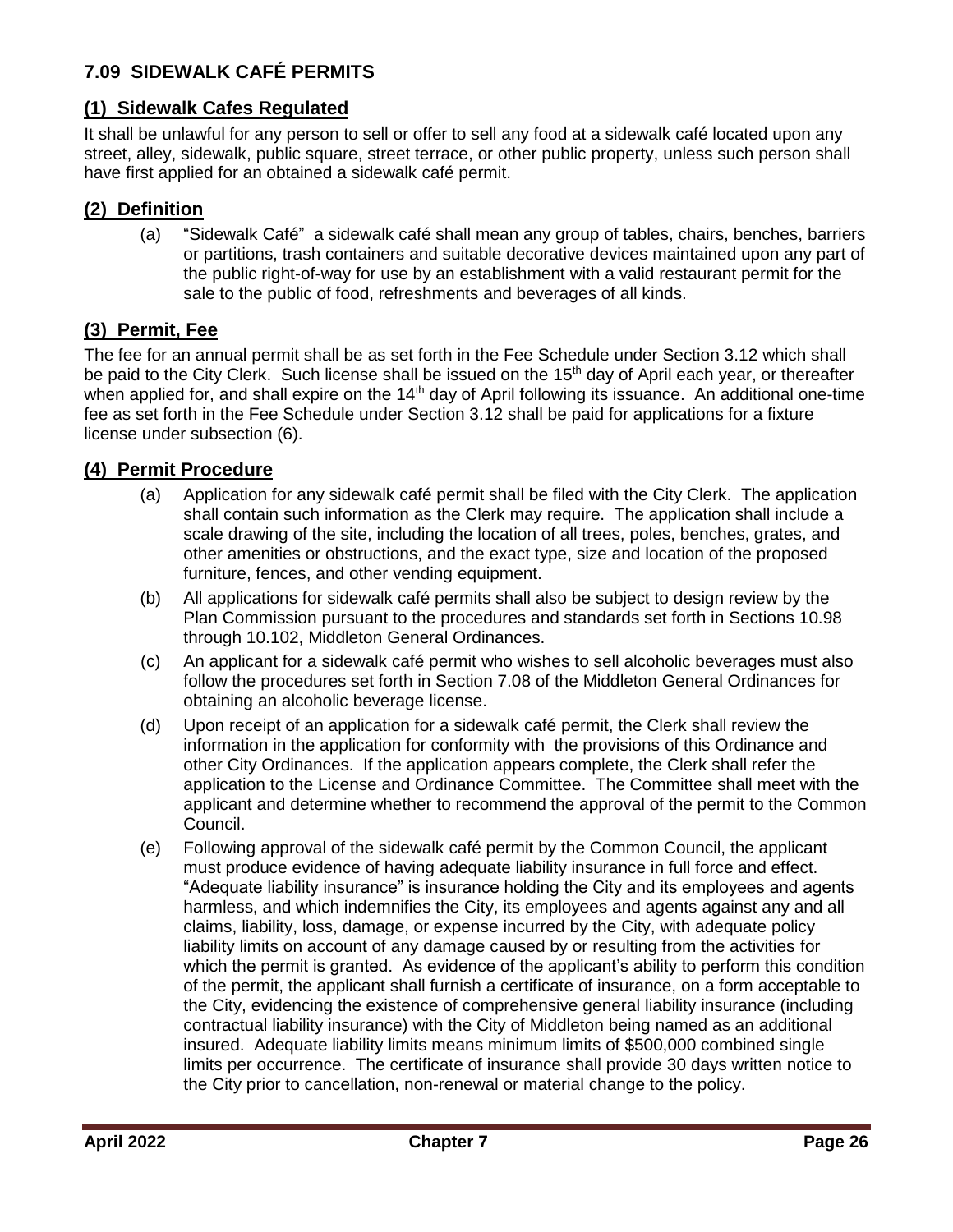(f) Renewal of Permit

In order to renew an existing sidewalk café permit each year, the permit-holder who meets all applicable requirements need only submit a completed renewal application and the applicable fees. If the applicant proposes changes for the site, the application shall be processed in the same manner as an initial granting of the sidewalk café permit.

### <span id="page-26-0"></span>**(5) General Restrictions**

Any sidewalk café permitted hereunder shall be subject to the following restrictions and limitations:

- (a) No portion of the sidewalk café shall be permitted within a 10 foot radius of a fire hydrant, nor within a five foot radius of standpipe.
- (b) No portion of a sidewalk café shall be permitted within a five feet of the sides of bus shelters or bus stops, nor in any manner which interferes with the use of the bus stops or with ingress and egress form any bus shelter.
- (c) No portion of a sidewalk café shall be permitted within 10 feet of a curb-out or a marked crosswalk.
- (d) All activities at the sidewalk café shall be conducted so as to maintain a minimum width of six feet or unobstructed public pedestrian walkway adjacent to the sidewalk café.
- (e) No portion of the sidewalk café may be placed on any portion of a public sidewalk between the edge of the sidewalk closest to the property line if clearly defined or, if not so defined, the face of the abutting building or structure, and an imaginary line six feet therefrom. "Sidewalk" has the meaning given in Wis. Stats. 340.01(58).
- (f) No portion of a sidewalk café shall be permitted adjacent to any truck, freight, or passenger loading zone, or adjacent to any handicap parking space or loading zone.
- (g) No person holding a sidewalk café permit may use any public property, such as, light poles or other utility poles, flower planters, trees, or other amenities as a point of attachment for any ropes or as part of the sidewalk café.
- (h) All sidewalk cafes shall remain within the approved boundaries of the sidewalk café site as set forth on the approved application.
- (i) All tables, chairs and other materials and equipment forming part of the sidewalk café shall be removed from the site from close of business until normal opening of business each day except as provided under subsection (6) below.
- (j) No sidewalk café shall be open for business between the hours of 1:00 a.m. and 6:00 a.m.
- (k) All sidewalk cafes shall be maintained in a clean and hazard-free condition, so as not to attract any vermin or other pests.

## <span id="page-26-1"></span>**(6) Fixtures License**

In the sole discretion of the Common Council, a license may be grated in addition to the sidewalk café' permit to allow materials and equipment forming part of the sidewalk café to be affixed to the public right-of-way. The terms of such license shall be determined by the Common Council on a case by case basis. Any license granted under this section shall specify what materials and equipment may be affixed, the manner in which they shall be affixed, and whether tables, chairs or other materials and equipment need to be removed under subsection (5)(i) above. The license shall further establish that the license may be terminated and all fixtures removed upon no greater than six (6) months' notice to be licensee and that the City reserves the right to enter upon the sidewalk café and remove any fixtures without notice in the event of an emergency. Security for costs of removal in the form of a cash deposit, bond, letter of credit or other form satisfactory to the Common Council shall be posted before the license may be granted. Further terms of licensure may be established by the Common Council to protect the public health, safety and welfare. Applications for such license shall follow the same procedure as the sidewalk café permit.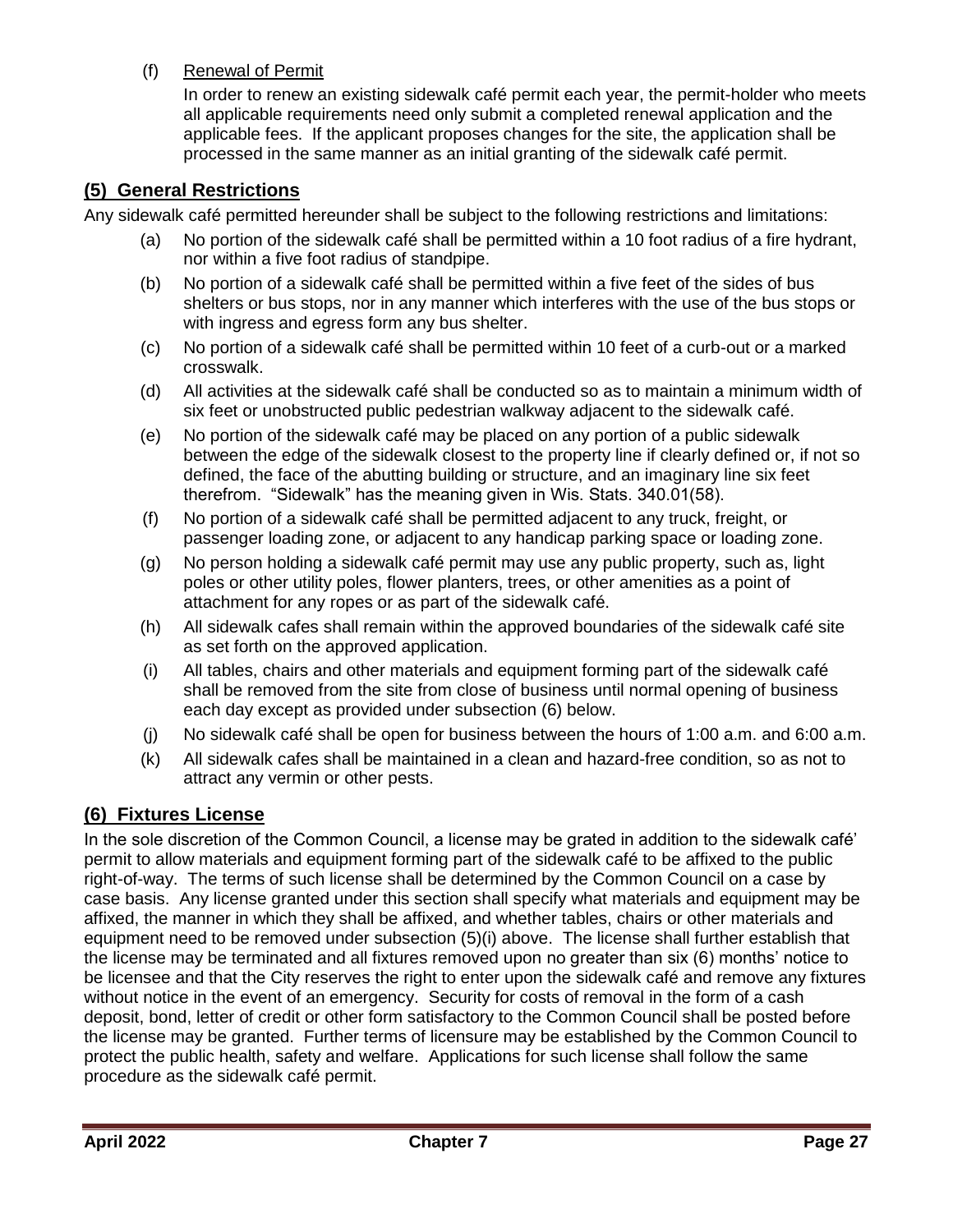## <span id="page-27-0"></span>**(7) Additional Regulations for Sidewalk Cafes Holding Alcohol Beverage Licenses**

The issuance of a sidewalk café permit does not authorize the holder thereof to permit the sale of consumption of alcoholic beverages in the area of the sidewalk café unless the permit holder also holds a Class "B" or "Class B" alcohol beverage license from the City. If a holder of such a license obtains a sidewalk café permit from the City, such permit shall act to exempt the area of a sidewalk café from the applicability of Section 16.05(11), Middleton General Ordinances. In addition, the following regulations shall apply to sidewalk cafes holding alcoholic beverage licenses:

- (a) All such sidewalk cafes shall be required to have staff of the establishment owning such sidewalk café serve all food, beverages or other items in the sidewalk café area.
- (b) Service of alcoholic beverages in all such sidewalk cafes shall be limited to persons seated at tables in the sidewalk café area. Food service shall be required to be available at all times such sidewalk café is open.
- (c) Each such sidewalk café shall be responsible for policing the area of the sidewalk café to be sure that customers are of the age to legally consume alcohol beverages, and that alcohol beverages are not removed from the premises.
- (d) All containers of alcoholic beverages shall be removed from the sidewalk café area during times when consumption of alcoholic beverages is prohibited. In no case shall this time be later than 1:00 AM.
- (e) The License and Ordinance Committee may specify whether fencing is necessary around the perimeter of the area of the sidewalk café.

## <span id="page-27-1"></span>**(8) Procedure for Revocation, Suspension, or Non-Renewal of License**

(a) General Procedure

In addition to any other penalty provided under this Ordinance, any sidewalk café permit issued hereunder may be revoked, suspended, or not renewed for a specific period of time after notice and hearing as provided herein for violation of any provisions of this Ordinance, or of any other City Ordinance.

- (b) Any such hearing shall be held before the License and Ordinance Committee. The permittee shall be notified in writing of the charges at least 10 calendar days prior to the hearing. At the hearing, the Chief of Police, or the Chief's designee, shall present evidence of the alleged violation. The party shall have the opportunity to question witnesses, may call witnesses on their own behalf, or may be represented by counsel. At the conclusion of the hearing, the License and Ordinance Committee will make findings and recommendations, and shall direct the Chief of Police to report its findings and recommendations to the Common Council and to the alleged violator within five working days.
- (c) The Common Council shall consider the report and recommendations of the License and Ordinance Committee within 30 days after the Committee's recommendation. If the Chief of Police or alleged violator wishes to present additional evidence, they may do so, or the Common Council may, upon its own motion, consider additional evidence as necessary to fairly decide the issue.
- (d) After due consideration of the License and Ordinance Committee recommendation and any additional evidence presents, the Common Council may suspend the perimeter's permit for a period of time not to exceed six months, or revoke or non-renew the permit for a period not to exceed one year. The violator shall be notified within five working days of the findings and determination of the Common Council.
- (e) The decision of the Common Council shall be a final determination and shall be subject to judicial review as may be provided by law. Any person aggrieved by the Common Council decision may seek judicial review thereof within 30 days of the date of the final decision.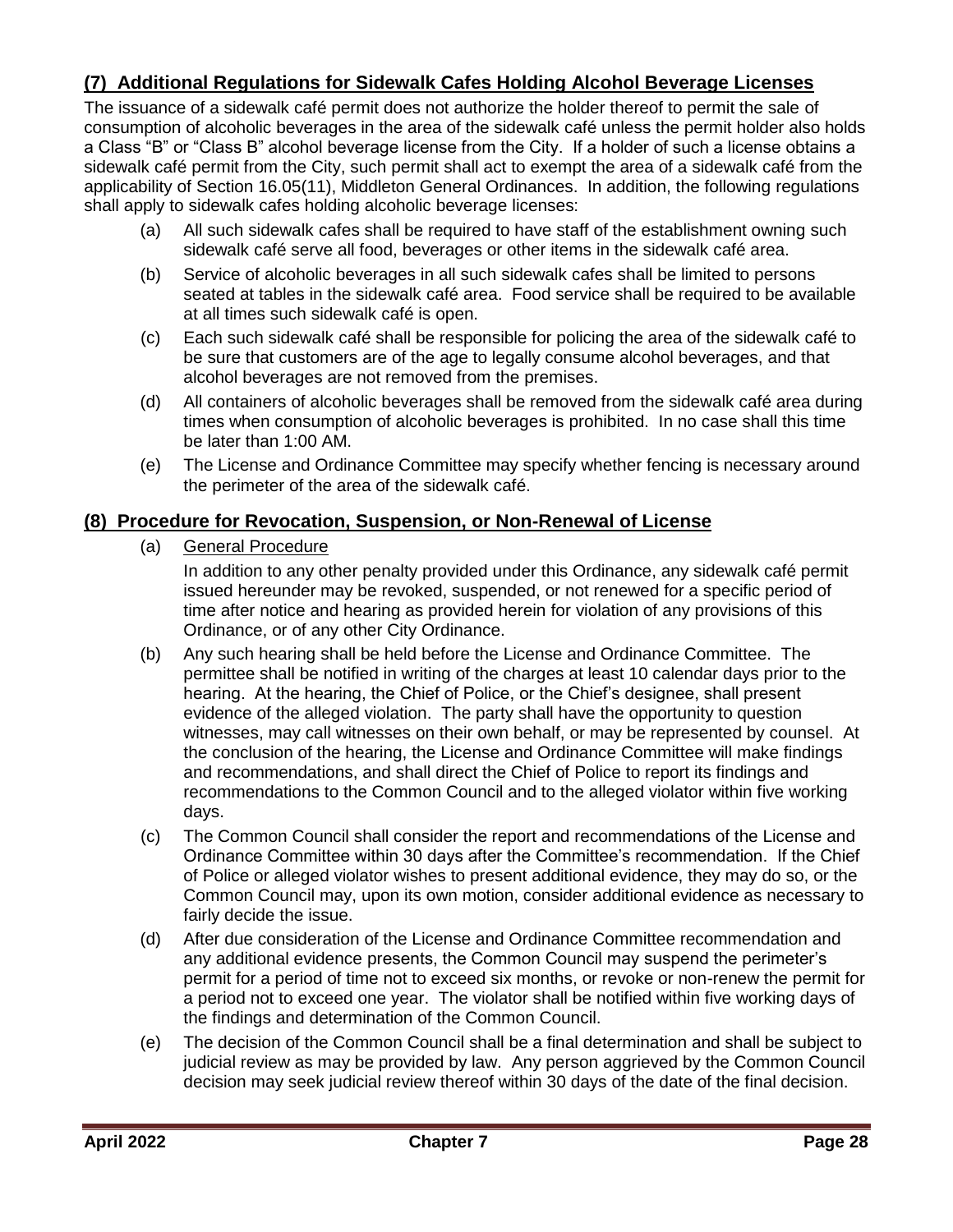## <span id="page-28-0"></span>**(9) Penalty for Violations**

Any person violating any provision of this Ordinance shall be subject to a forfeiture as provided in Section 30.04 of the Middleton General Ordinances.

## <span id="page-28-1"></span>*7.11 Repealed 4/5/16 O1408*

## <span id="page-28-2"></span>**7.12 TAXICAB LICENSE**

### <span id="page-28-3"></span>**(1) License Required**

No person shall operate a public vehicle, taxicab or automobile for the conveyance of passengers, with or without baggage, for hire or reward, without having first obtained a license therefor from the Common Council. Such license shall entitle such person, firm or corporation to operate such public vehicle, taxicab or automobile for hire or reward until the first day of January of the year subsequent to the issuance thereof. This section shall apply to all vehicles conveying persons or baggage for hire or offering taxicab or cab or similar transportation service to the public except such vehicles as operate over a regular route or between fixed termini; excepting, also, such vehicles as are rented to be driven by the renter or his or her agent, commonly known as rental cars, and except vehicles operated solely as funeral cars.

### <span id="page-28-4"></span>**(2) License Fee**

Every person required to be licensed by subsection (1) shall pay an annual license fee for the first vehicle operated in such business or under the management and control or under the name of such person, and a further annual fee for each additional vehicle so operated. Both fees shall be as set forth in the Fee Schedule under Section 3.12. Whenever a license shall be issued under the provisions of this Code for a part of a year, the fee required to be paid upon the issuance of such license shall be a pro rate part of a full year's fee.

### <span id="page-28-5"></span>**(3) Application**

Application for the license required by subsection (1) shall be made to the Council for filing same with the City Clerk. The application shall contain the name and address of the applicant, the rates to be charged, the number of vehicles to be licensed, a description of each such vehicle by factory number, maker's name, number of adult persons the vehicle is designed to carry, number of the state license under which the vehicle is operated, name of the insurance carrier, name of the insured, and the number, amount, and duration of the policy.

### <span id="page-28-6"></span>**(4) Granting and Issuing License**

Upon the filing with the City Clerk of such application, together with a receipt of the City Treasurer showing payment of the license fee required, the Council shall either grant or deny such license whichever shall in its judgment appear in the interests of the public, specifying the terms and conditions, if any, under which said person shall operate public vehicles, taxicabs or automobiles for hire, including the rates to be charged therefor and any other limitations or conditions that may be deemed advisable in the judgement of the Council. After the granting of such license by the Council, the City Clerk shall issue to the applicant a license for the operation of such vehicle or vehicles. The City Clerk may license additional vehicles of a taxicab license holder hereunder upon compliance with subsections (5) and (6).

### <span id="page-28-7"></span>**(5) Mechanical Condition of Car**

No vehicle shall be licensed under this Code unless the applicant presents with the application a certificate as to the good mechanical condition of the automobile to be used for hire, from a reputable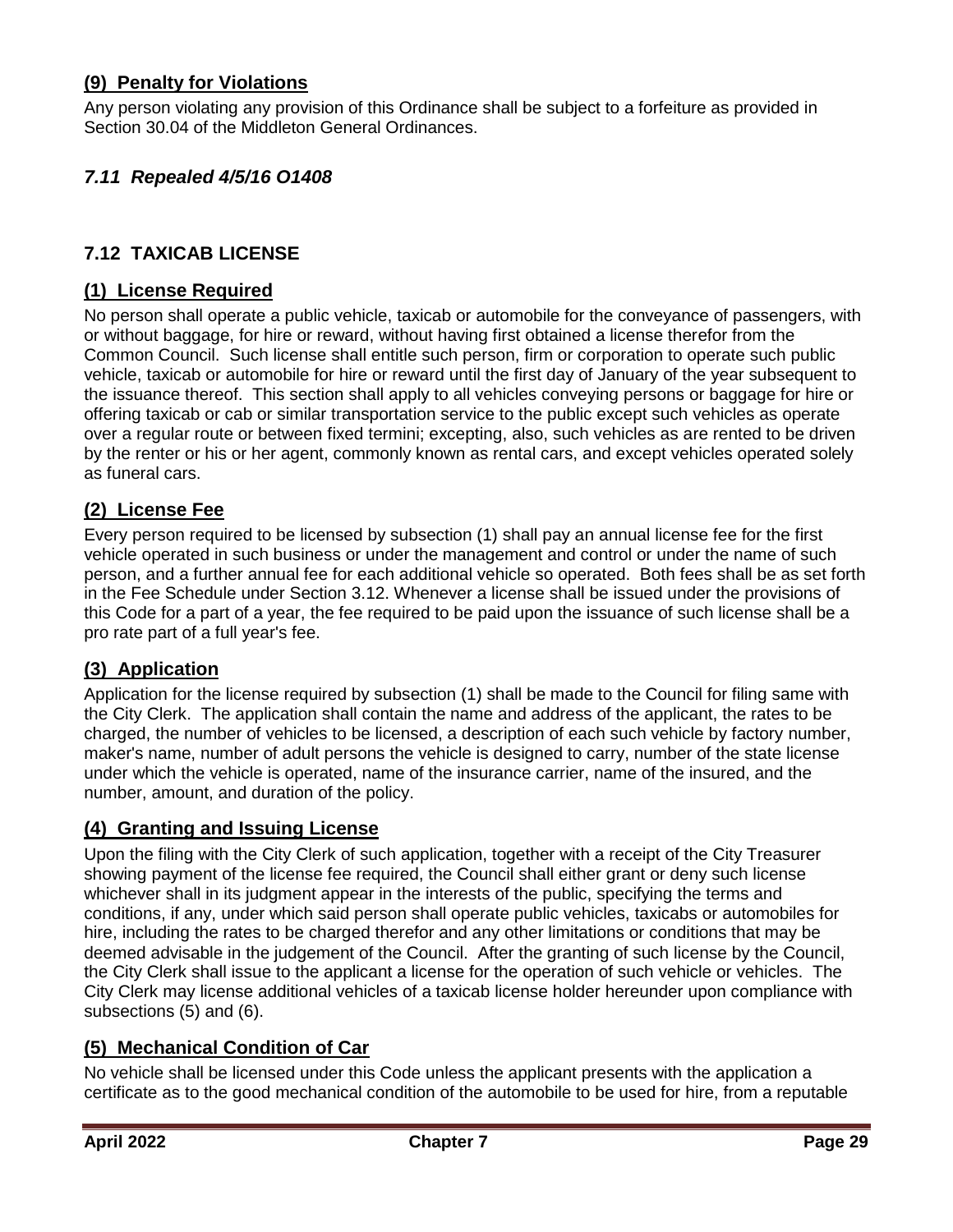automobile mechanic or reputable garage owner, and such automobile shall be kept in good mechanical condition at all times and shall comply with the provisions of law pertaining to the mechanical conditions of cars. Such vehicles shall also be subject to further inspection of the Wisconsin Division of Motor Vehicles as may be required by the Police Department in order to determine whether there are any violations of the Wisconsin Motor Vehicle equipment regulations as well as physical condition of such vehicle.

## <span id="page-29-0"></span>**(6) Insurance Required**

- (a) No license to operate a taxicab shall be issued unless and until the owner shall have filed with the City Clerk a public liability and property damage insurance policy issued by a responsible insurance company which company shall be licensed to do business in the State or shall have designated an agent within this State upon whom the service of process may be made and will submit to the jurisdiction of any court of competent jurisdiction within the State and will comply with all requirements necessary to give such court jurisdiction, providing insurance coverage for such taxicab (which must be specifically described in the policy) with a minimum liability of \$100,000.00 for the injury or death of any one person and subject to the same limit per person, a minimum liability of \$300,000.00 for the injury or death of any number of persons in any one accident, and a minimum liability of \$100,000.00 for property damage in any one accident, which policy or policies shall provide that the indemnitor shall be directly liable for and shall pay all damages for injuries to persons or property that may be recovered against the owner or operator of each such motor vehicle by reason of the negligent use or operation thereof.
- (b) At the time of the delivery of any such insurance policy, the licensee shall certify under oath the trade name, model, engine number, and other identifying characteristics of all vehicles actually used in the business, and no vehicle shall be used by the business unless such insurance policy covers it and such an affidavit has been made.
- (c) Said policy shall further provide that it cannot be cancelled until 15 days notice of such cancellation shall have been given by registered mail to the City Clerk. The cancellation or other termination of any such insurance policy shall automatically revoke and terminate all licenses issued for the taxicabs covered by such insurance policy, unless another policy shall be provided and be in effect at the time of such policy cancellation or termination.
- (d) The owner of any taxicab, at the time of filing with the City Clerk said insurance policy, shall also file a receipted bill from the insurance company issuing said policy showing that the premium for said policy for one year has been paid in full.

## <span id="page-29-1"></span>**(7) Meters and Rates**

All taxicabs operated under the authority of this ordinance shall either be equipped with taximeters in front of the passengers, visible to them at all times, day and night, or shall have zoned rates approved by the Common Council. The face of the taximeter shall be illuminated and the zone rates shall be readily visible to passengers at all times. Taximeters shall be operated mechanically by a mechanism of standard design and construction, driven either from the transmission or from one of the front wheels by a flexible and permanently attached driving mechanism. Taximeters shall be sealed at all points and connections which, if manipulated, would affect their correct reading and recording. Each taximeter shall have thereon a flag to denote when the vehicle is employed and when it is not employed; and it shall be the duty of the driver to throw the flag of such taximeter into a non-recording position at the termination of each trip. The said taximeters shall be subject to inspection from time to time by the Police Department. Any police officer is hereby authorized either on complaint of any person or without such complaint to inspect any meter and upon discovering any inaccuracy therein to notify the person operating such taxicab to cease operation. Thereupon said taxicab shall be kept off the highways until the taximeter is repaired and in the required working condition. Each vehicle operated under a license required by this Code shall have displayed in a prominent place therein the schedule of rates charged, including the charges according to ones and mileage. The licensee shall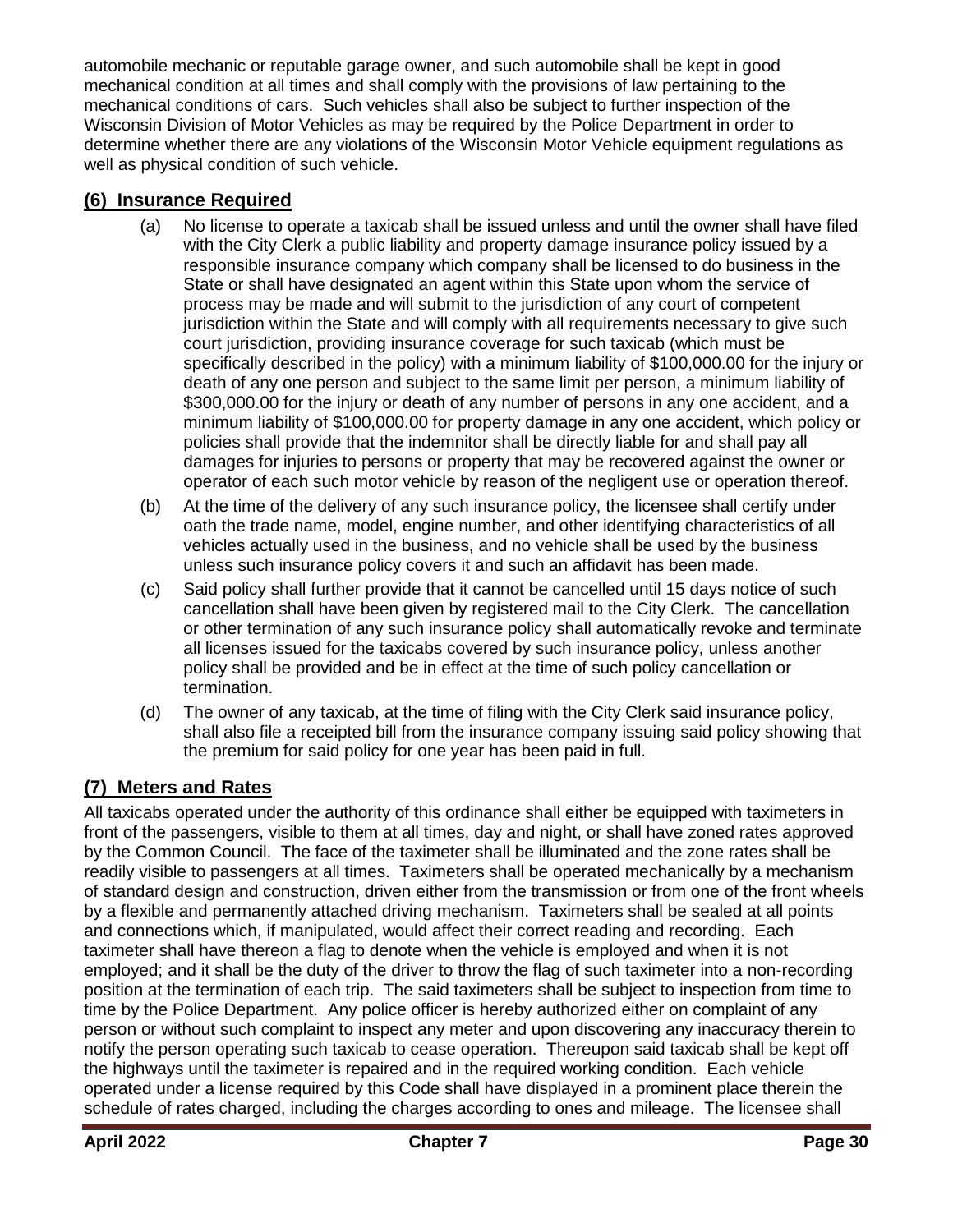submit to the Council with each application a schedule of the rates proposed to be charged during the license year. The Council may approve or disapprove the proposed rates or may substitute in its discretion a rate or rates which shall be reasonable under the circumstances. Standards of service shall also be prescribed by the Council. Failure to charge the rate subsequently approved by the Council or to provide the service proposed to be performed, or failure to comply with any of the provisions of this section shall subject the licensee to the penalties provided by this Chapter. A copy of the rates shall be on file with the City Clerk and Police Department at all times and no amendments or changes thereto may be made without prior Council approval.

## <span id="page-30-0"></span>**(8) Duty to Carry Passengers**

No person engaged in the business of carrying passengers for hire or reward shall unreasonably or unlawfully refuse to carry passengers to or from any part of the City with reasonable promptness, and at the rates fixed in the license to operate.

## <span id="page-30-1"></span>**(9) Revision to License**

The Council may, after due hearing thereon, and pursuant to notice to all interested parties, while any license by this Code is in full force and effect, change such license or licenses by inserting therein additional terms or conditions or schedules of changes in the rates as may to the Council appear to be for the public good.

## <span id="page-30-2"></span>**(10) Operator's License**

No person shall operate any vehicle requiring an operator's license under this Code without first having obtained such a license and the requisite type of driver's license required by the State of Wisconsin. Application for such operator's license shall be made to the City Clerk. The application shall contain the name and address of the applicant, the vehicle to be operated and for whom, a description of such vehicle by factory number, maker's name, number of adult persons the vehicle is designed to carry, number of State license under which the vehicle is operated, and the age of the applicant. Any such persons must be at least 18 years of age. Such license shall be valid until the first day of January of the second year subsequent to the issuance thereof. Fees shall be paid as set forth in the Fee Schedule under Section 3.12. The fees for an operator's license herein shall include the cost of photo identification for all operators licensed by the City. It shall be unlawful for the operator of any vehicle for hire or reward to operate said vehicle more than 12 hours out of every 24 hours. An operator shall be deemed to be operating a vehicle whenever he or she is in charge of a vehicle and holding him or herself in readiness to convey passengers. No operator's license shall be issued unless the Chief of Police has certified that he or she has examined the applicant as to qualifications as a driver of an automobile for hire in the City and finds that the applicant is of good moral character and possesses all of the necessary qualifications for such.

## <span id="page-30-3"></span>**(11) Exemptions**

- (a) Taxicabs as described in s. 7.12(1) of this Code and Operators as described in s. 7.12 (10) of this Code properly licensed in any other community are not required to be licensed under the provisions of this ordinance, however must be registered with the City Clerk. The registration requirement is met by filing a copy of a current taxicab license with the City Clerk.
- (b) Taxicabs and Operators properly licensed by another community are also exempted from licensing requirements under this ordinance providing that both the origin and destination of pickup service is not conducted within the City of Middleton limits for the same fare. All other provisions of this ordinance, however, must be satisfied.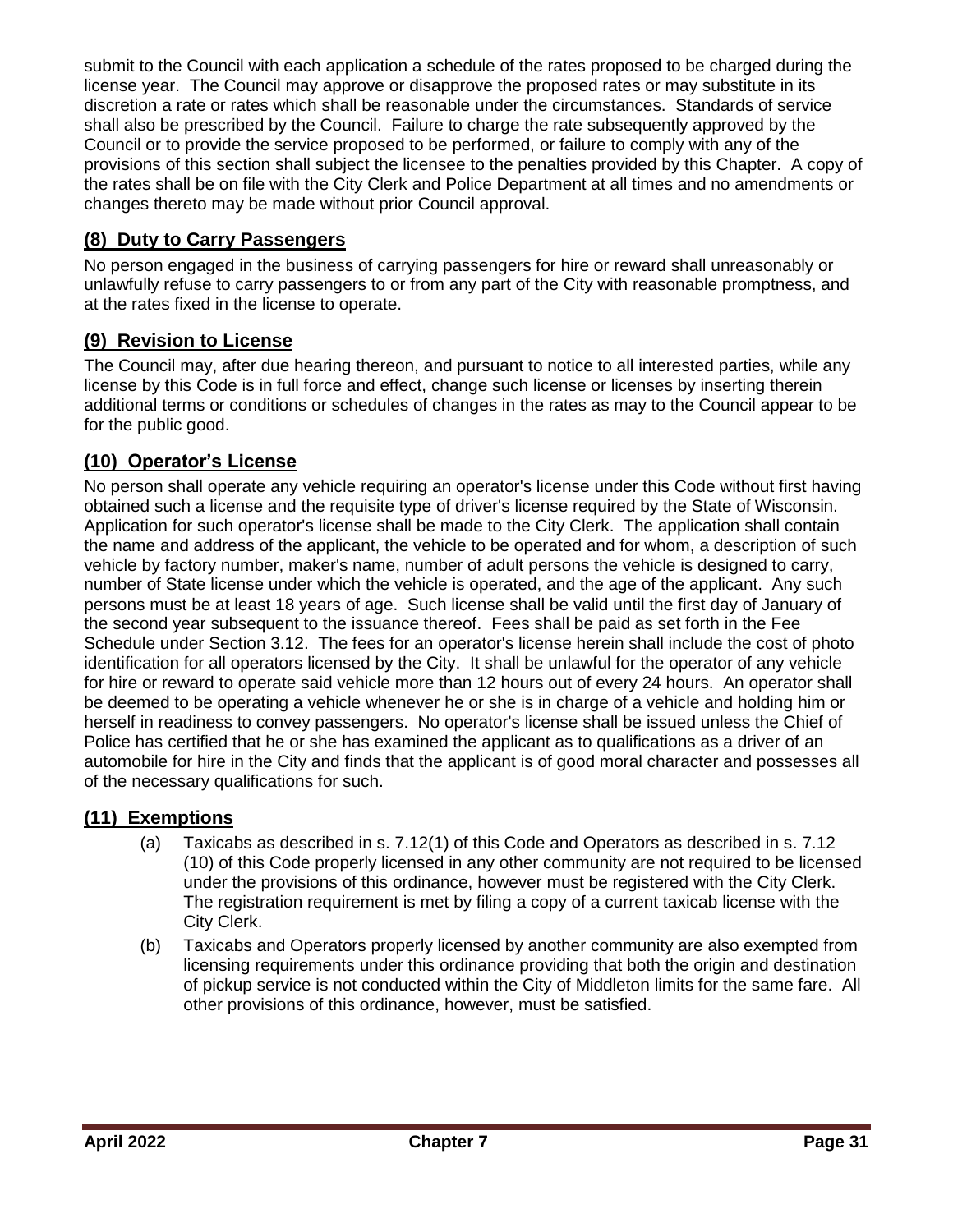## <span id="page-31-0"></span>**7.13 ADULT ENTERTAINMENT**

## <span id="page-31-1"></span>**(1) Live Adult Entertainment**

- (a) Purpose
	- 1. The Common Council of the City of Middleton has explicit authority under Wis. Stats. § 125.10(1) to adopt regulations governing the sale of alcohol beverages which are in addition to those set forth in Wis. Stats. Chap. 125.
	- 2. It is a lawful purpose of the Common Council to enact rules and regulations as are necessary for the preservation of health and to prevent the spread of AIDS and other communicable or sexually transmitted diseases in the City of Middleton. It has been found by municipalities through the State of Wisconsin, particularly Milwaukee, Racine, Waukesha, Delafield, Kenosha, West Allis and St. Croix County, as well as communities around the country, including Cleveland, Ohio; Phoenix; Arizona; Oklahoma City, Oklahoma; Indianapolis, Indiana; Austin, Texas; Belleview, Washington; Houston, Texas; Cleburne, Texas; Denver, Colorado; and Kansas City, Missouri; as well as other communities around the country, that sexually oriented adult entertainment establishments are predisposed to the creation of unsafe and unsanitary conditions; that operators and employees of such businesses tend to participate in sex-related offenses on the premises, creating substantial law enforcement problems, and that the operational characteristics of such businesses have a deleterious effect on surrounding areas, resulting in neighborhood blight and reduced property values, especially when such businesses are concentrated in one area. Many of such establishments install movie viewing booths with doors in which patrons view videotapes, movies, films and other forms of entertainment characterized by their emphasis on depicting, describing or relating to specified sexual activities or specified anatomical areas, and that such booths have been and are being used by patrons to engage in sexual acts resulting in unsanitary, unhealthy and unsafe conditions in said booths and establishments. This Ordinance is intended to establish standards in order to prevent the spread of AIDS and other communicable or sexually transmitted diseases, and to eliminate the deleterious effects described above in the City of Middleton.
	- 3. The Common Council finds that there is an increasing likelihood of commercial exploitation of human sexuality by owners of premises holding "Class B" and Class "B" alcohol beverage licenses in the State of Wisconsin. Such exploitation takes place in the form of employing or permitting persons to perform or exhibit their nude or semi-nude bodies to other persons as an inducement to other persons to purchase alcohol beverages. The direct result of such exploitation is criminal activity, moral degradation and disturbance of the peace and good order of the community. In addition, this commercial exploitation of such nude and semi-nude acts is adverse to the public's interest in the quality of life, commercial activity and total community environment in the City of Middleton.

## (b) Definitions

The following words, terms and phrases, when used in this Section, shall have the meaning ascribed to them in this Subsection, except where the context clearly indicates a different meaning:

1. Adult Bath House. An establishment or business which provides the service of baths of all kinds, including all forms and methods of hydrotherapy, that is not operated by a medical practitioner or a professional physical therapist licensed by the State of Wisconsin and which establishment provides to its patrons an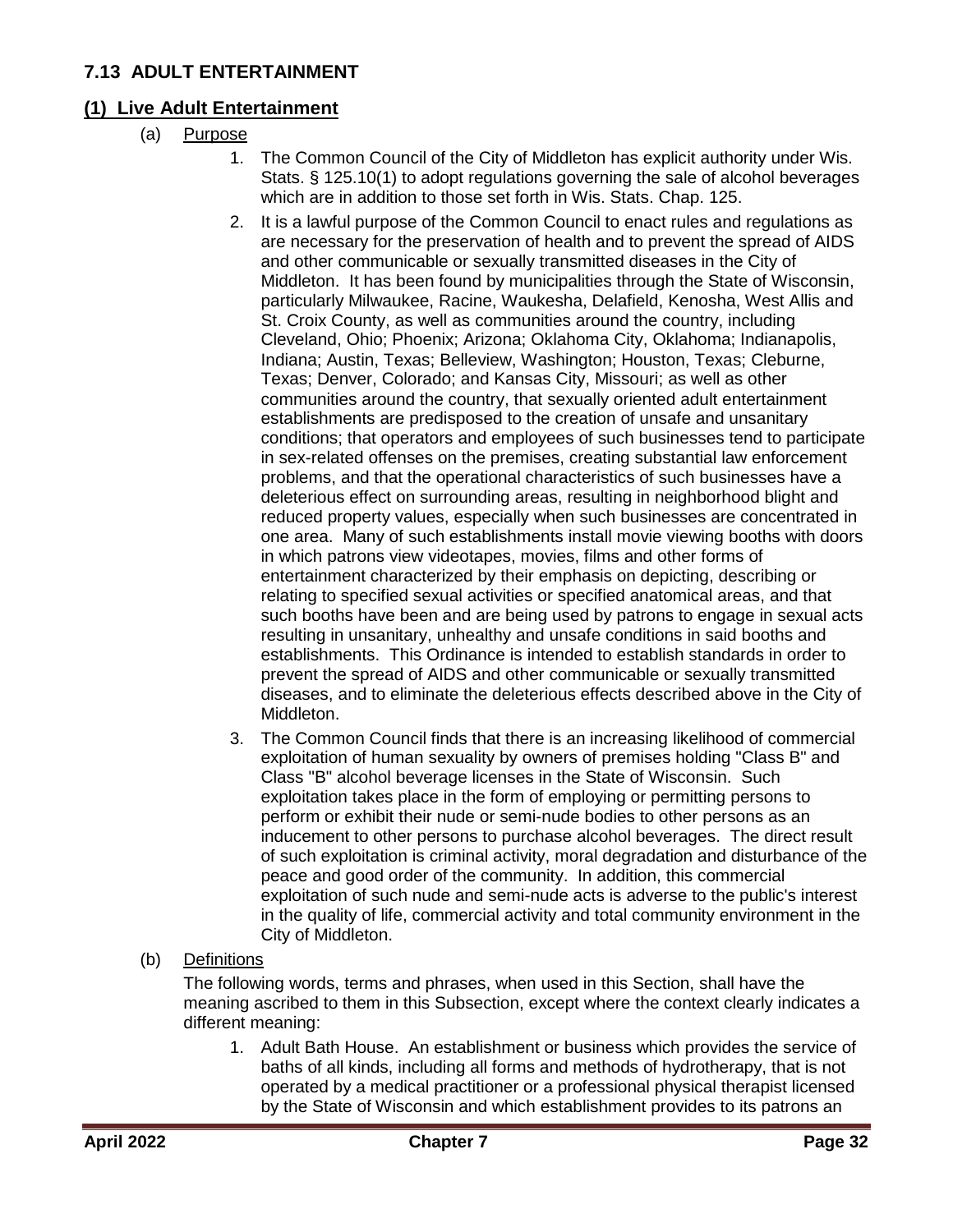opportunity for engaging in specified sexual activities as defined in this Section.

- 2. Adult Body Painting Studio. An establishment or business wherein patrons are afforded an opportunity to paint images on a body which is wholly or partially nude. For purposes of this Section, an adult body painting studio shall not be deemed to include a tattoo parlor.
- 3. Adult Bookstore. An establishment having as a substantial or significant portion of its stock and trade in books, magazines, and other periodicals which are distinguished or characterized by their emphasis on matter depicting, describing, or relating to specified sexual activities or specified anatomical areas as defined herein. This includes an establishment having as its stock in trade, for sale, rent, trade, lease, inspection or viewing books, films, video cassettes, motion pictures, magazines or other periodicals which are distinguished or characterized by their emphasis on matters depicting, describing or relating to specific sexual activities or specified anatomical areas, and in conjunction therewith have facilities for the presentation of adult entertainment, including adult-oriented videotapes, films, motion pictures or other offered entertainment for observation by patrons therein.
- 4. Adult Cabaret. A cabaret which features male or female impersonators or similar entertainers.
- 5. Adult Entertainment. Any exhibition of any motion pictures, live performance, display or dance of any type, which has as a significant or substantial portion of such performance or is distinguished or characterized by an emphasis on, any actual or simulated performance of specified sexual activities, or exhibition and viewing of specified anatomical areas, as defined herein, appearing unclothed, or the removal of articles of clothing to reveal specified anatomical areas.
- 6. Adult Mini-Motion Picture Theater. An enclosed building with a capacity for less than fifty (50) people, including establishments that have coin operated video or motion picture booths, used for presenting material distinguished or characterized by an emphasis on matter depicting, describing, or relating to specified sexual activities or specified anatomical areas as defined herein for observation by patrons therein.
- 7. Adult Modeling Studio. An establishment or business which provides the services of modeling for the purpose of reproducing the human body wholly or partially nude by means of photography, painting, sketching, drawing or otherwise.
- 8. Adult Motel. A hotel, motel, or similar commercial establishment which:
	- (a) Offers accommodations to the public for any form of consideration; provides patrons with closed-circuit television transmissions, films, motion pictures, video cassettes, slides, or other photographic reproductions which are characterized by the depiction or description of specified sexual activities or specified anatomical areas; and which may have a sign visible from the public right-of-way which advertises the availability of this adult type of photographic reproductions; or
	- (b) Offers a sleeping room for rent for a period of time that is less than ten (10) hours; or
	- (c) Allows a tenant or occupant of a sleeping room to sub-rent the room for a period of time that is less than ten (10) hours.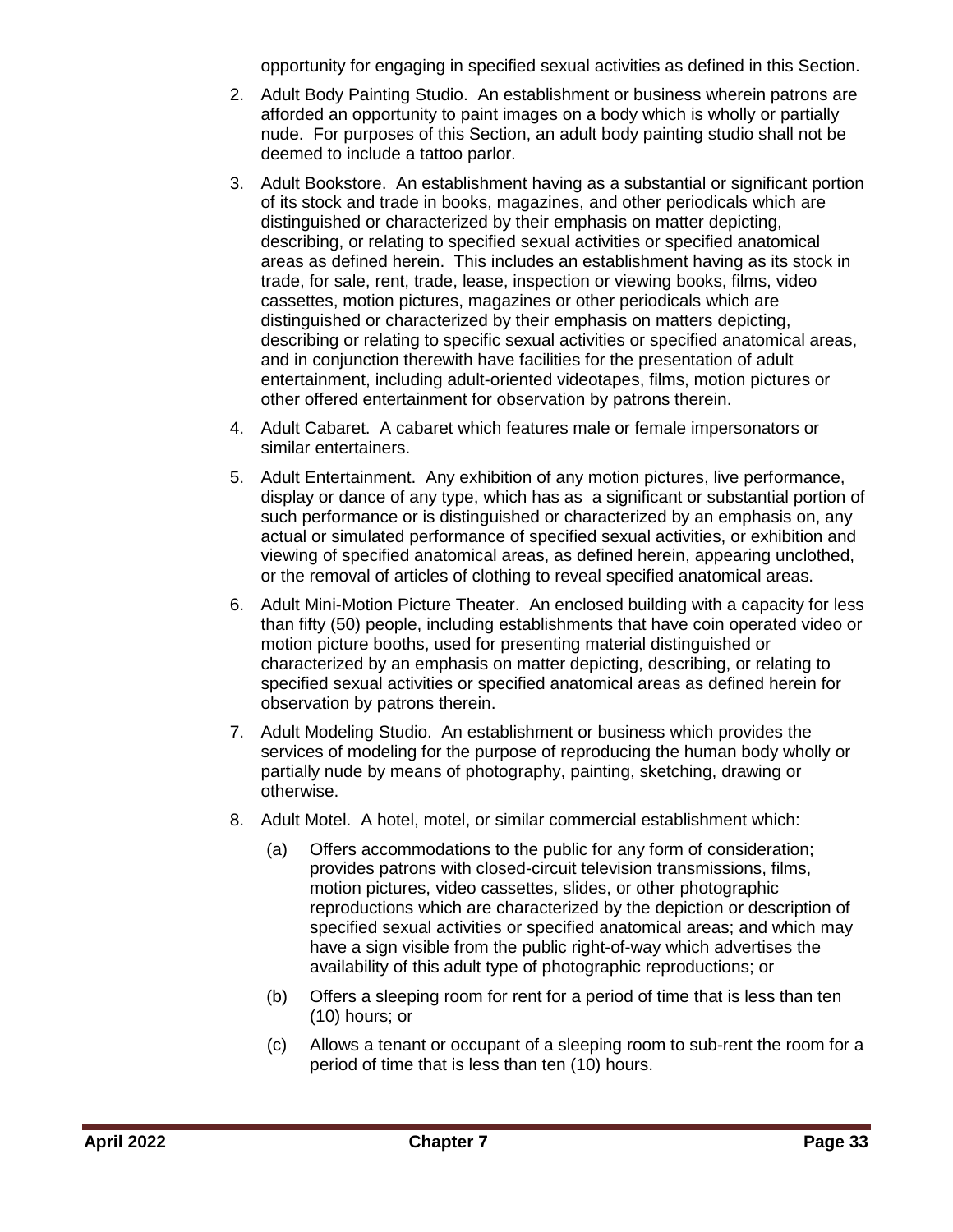- 9. Adult Motion Picture Theater. An enclosed building with a capacity of fifty (50) or more people at which a significant or substantial portion of the material presented is distinguished or characterized by an emphasis on matter depicting, describing, or relating to specified sexual activities or specified anatomical areas as defined herein for observation by patrons therein.
- 10. Adult Motion Picture Theater (Outdoor). A parcel of land from which individuals may view a motion picture presented out of doors which presents material distinguished or characterized by an emphasis on matter depicting, describing, or relating to specified sexual activity or specified anatomical areas, as defined herein, for observation by patrons.
- 11. Adult Novelty Shop. An establishment or business having as a substantial or significant portion of its stock and trade in novelty or other items which are distinguished or characterized by their emphasis on, or designed for, specified sexual activities or specified anatomical areas, as defined herein, or stimulating such activity.
- 12. Adult Oriented Establishment. An establishment which includes, but is not limited to, adult bookstores, adult motion picture theaters, adult mini-motion theaters, adult bath houses, adult body painting studios, adult motels, adult novelty shops or adult cabarets, and further means any premises to which public patrons or members are invited or admitted and which are so physically arranged so as to provide booths, cubicles, rooms, compartments or stalls separate from the common area of the premises for the purposes of viewing adult oriented motion pictures, or wherein an entertainer provides adult entertainment to a member of the public, a patron or a member, regardless of whether such adult entertainment is held, conducted, operated or maintained for profit, direct or indirect. An adult oriented establishment further includes, without being limited to, any adult entertainment studio or any premises that is physically arranged and used as such, whether advertised or represented as an adult entertainment studio, rap studio, exotic dance studio, encounter studio, sensitivity studio, modeling studio or any other term of like import.
- 13. Booth, Room or Cubicle. Such enclosures as are specifically offered to the public or members of an adult oriented establishment for hire or for a fee as part of a business operated on the premises which offers as part of its business the entertainment to be viewed within the enclosure; which shall include, without limitation, such enclosures wherein the entertainment is dispensed for a fee, but a fee is not charged for mere access to the enclosure. However, booth, room, or cubicle does not mean such enclosures that are private offices used by the owners, managers or persons employed on the premises for attending to the tasks of their employment, which enclosures are not held out to the public or members of the establishment for hire or for a fee or for the purpose of viewing entertainment for a fee, and are not open to anyone other than employees; nor shall this definition apply to hotels, motels or other similar establishments licensed by the State of Wisconsin pursuant to Chapter 50 of the Wisconsin Statutes.
- 14. Church. A building whether situated within the City or not, in which people regularly assemble for religious worship intended primarily for purposes connected with such worship or for propagating a particular form of religious belief.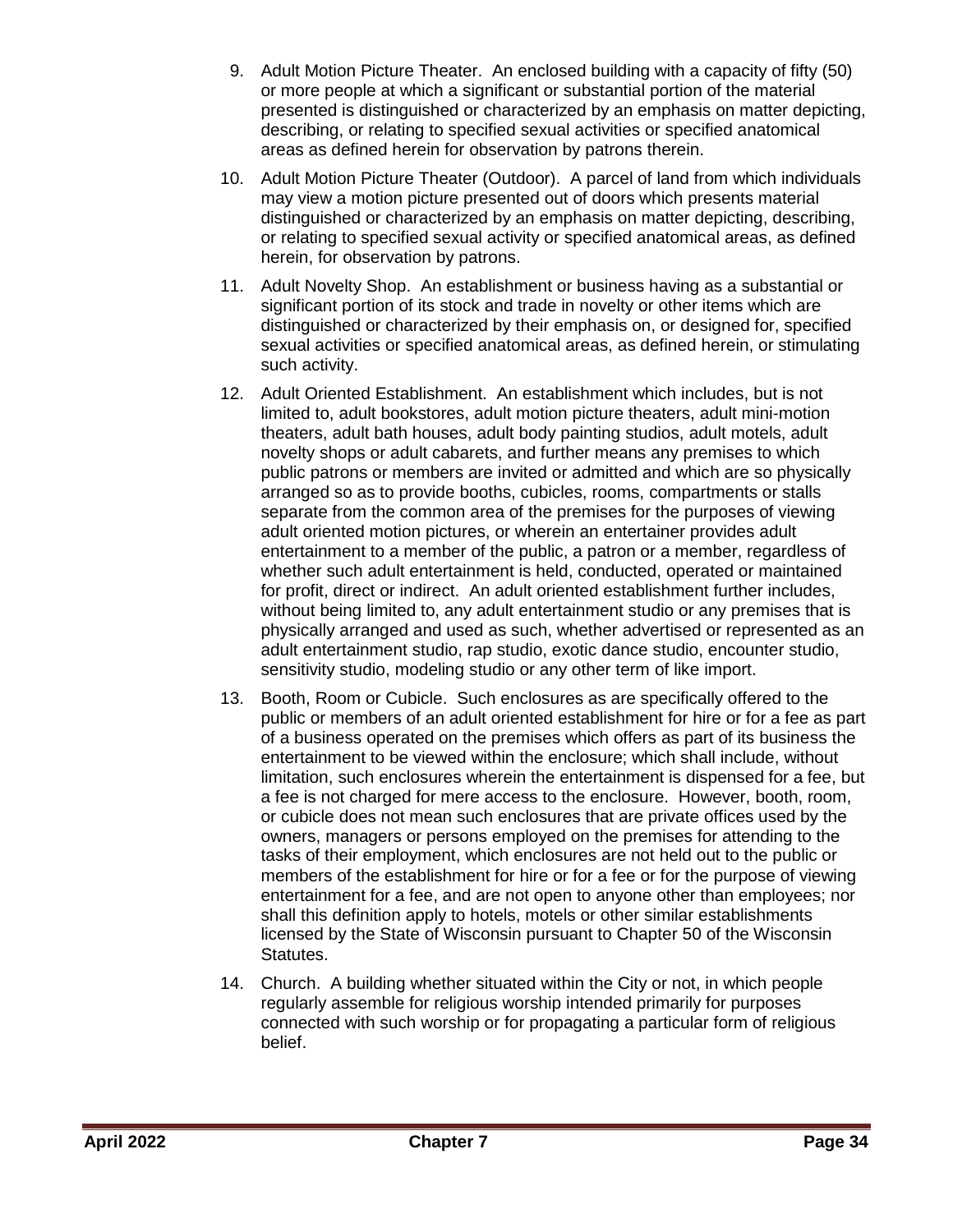- 15. Customer. Any individual who:
	- (a) Is allowed to enter an adult oriented establishment in return for the payment of an admission fee or any other form of consideration or gratuity; or
	- (b) Enters an adult oriented business and purchases, rents or otherwise partakes of any merchandise, goods, entertainment or other services offered therein; or
	- (c) Is a member of and on the premises of an adult oriented establishment operating as a private club.
- 16. Community. The State of Wisconsin.
- 17. Day Care Center. A facility licensed by the State of Wisconsin pursuant to Wis. Stats. § 48.65, whether situated within the City or not.
- 18. Door, Curtain or Portal Partition. A nontransparent closure device which prevents activity taking place within a booth, room or cubicle from being seen or viewed from outside the booth, room or cubicle.
- 19. Employee. Any and all individuals, including independent contractors, who work in or at or render any services directly or indirectly related to the operation of an adult oriented establishment.
- 20. Entertainer. Any person who provides entertainment within an adult oriented establishment as defined in this Ordinance, regardless of whether a fee is charged or accepted for entertainment and regardless of whether entertainment is provided as an employee or independent contractor.
- 21. Harmful to Minors. That quality of any description or representation, in whatever form, of nudity, specified sexual activities or specified anatomical areas, which taken as a whole appeals to the prurient interest in sex, which taken as a whole portrays sexual conduct in a patently offensive way, and which taken as a whole does not have serious literary, artistic, political or scientific value. Whether a work appeals to the prurient interest and whether it depicts or describes sexual conduct in a patently offensive way, and whether it has serious literary, artistic, political or scientific value are to be determined by applying contemporary community standards in the adult community as a whole with respect to what is suitable material for minors.
- 22. Knowingly. Having general knowledge of, or reason to know, or a belief or ground for belief which warrants further inspection or inquiry of both:
	- (a) The character and content of any material described herein which is reasonably suspect under this Section; and
	- (b) The age of a minor, provided, however, that an honest mistake shall constitute an excuse from liability hereunder if the defendant made a reasonable *bona fide* attempt to ascertain the true age of such minor.
- 23. Knowledge of Minor's Age. Means:
	- (a) Knowledge or information that the individual is a minor; and
	- (b) Reason to know, or a belief or grounds for belief, which warrants further inspection or inquiry of the age of the minor
- 24. Manager. The operator or agent licensed under this Ordinance who shall not be licensed as a massage technician.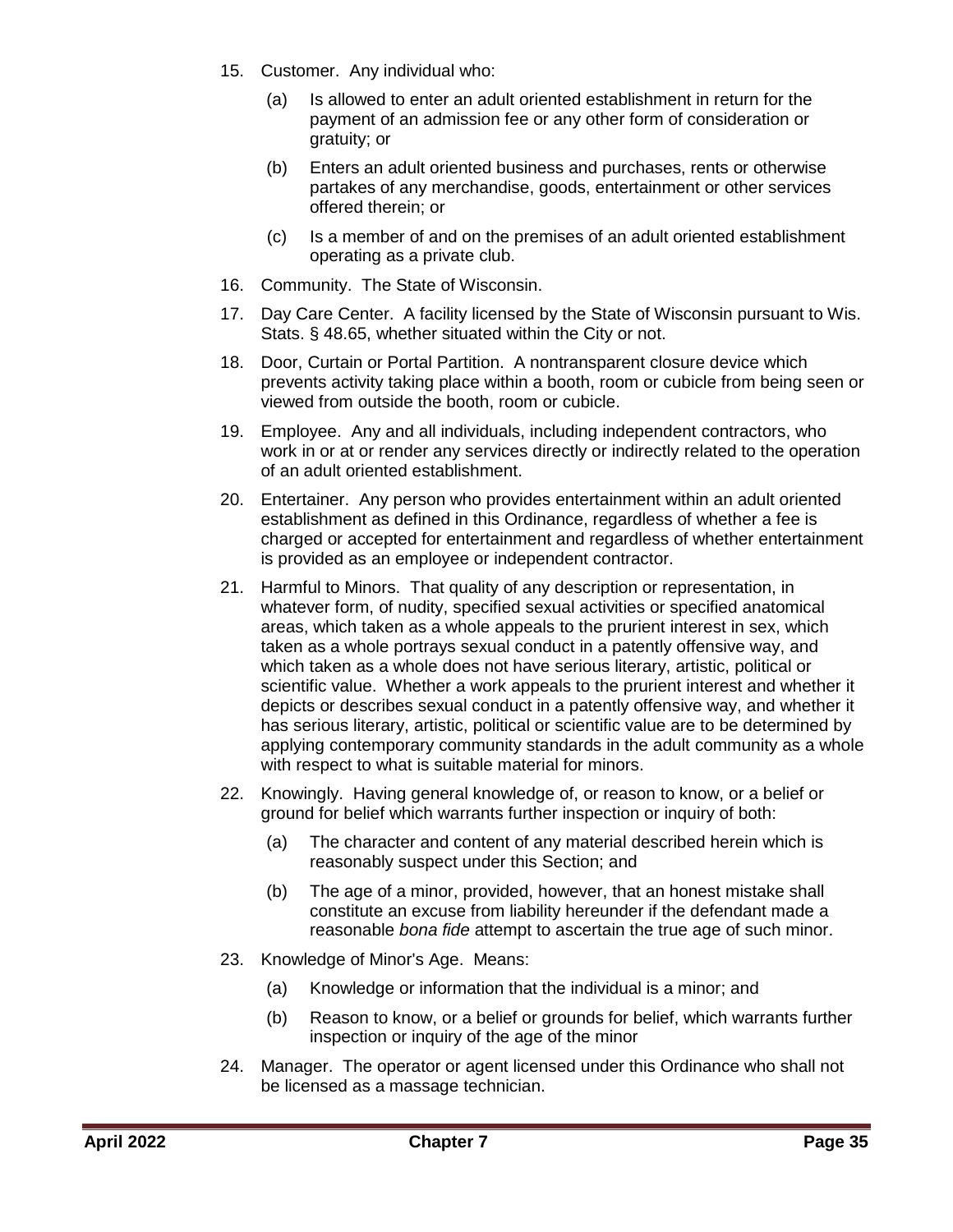- 25. Minor. Any individual under the age of eighteen (18) years.
- 26. Nudity. The showing of the human male or female genitals, pubic area, or buttocks with less than a fully opaque covering or the showing of the female breast with less than a fully opaque covering of any part of the nipple, or the showing of covered male genitals in a discernible turgid state.
- 27. Operator. Any person operating, conducting, maintaining or owning any adultoriented establishment or massage establishment.
- 28. Patron. Any individual who receives a massage under such circumstances that it is reasonably expected that he or she will pay money or give any consideration therefor.
- 29. Person. Any individual, corporation, limited liability company, partnership, limited partnership, association or other entity recognized by the State of Wisconsin as being capable of owning property or engaging in business operations.
- 30. Residential. Pertaining to the use of land, whether situated within the City or not, for premises such as homes, townhouses, duplexes, condominiums, apartments and mobile homes, which contain habitable rooms for non-transient occupancy and which are designed primarily for living, sleeping, cooking and eating therein. A premises which is designed primarily for living, sleeping, working and eating therein shall be deemed to be residential in character unless it is actually occupied and used exclusively for other purposes. Hotels, motels, boarding houses, nursing homes and hospitals shall not be considered to be residential.
- 31. Sadomasochistic Abuse. Flagellation or torture generally by an individual clad in undergarments, a mask or bizarre costume, or the condition of being fettered, bound or otherwise physically restrained on the part of one so clothed.
- 32. School. A building, whether situated within the City or not, where people regularly assemble for the purpose of instruction or education, together with playgrounds, stadia and other structures or grounds used in conjunction therewith. The term is limited to:
	- (a) Public and private schools used for primary or secondary education in which any regular kindergarten or grades one through twelve classes are taught; and
	- (b) Special educational facilities in which students who have physical or learning disabilities receive specialized education in lieu of attending regular classes in kindergarten or any of grades one through twelve.
- 33. Sexual Conduct. The commission of any of the following: sexual intercourse, sodomy, bestiality, necrophilia, human excretion, masturbation, sadism, masochism, fellatio, cunnilingus or lewd exhibition of human genitals.
- 34. Sexual Intercourse. Physical sexual contact between individuals that involves the genitalia of at least one (1) person including, but not limited to, heterosexual intercourse, sodomy, fellatio, or cunnilingus.
- 35. Specified Anatomical Areas. Less than completely and opaquely covered:
	- (a) Human genitals, pubic region;
	- (b) Buttock; or
	- (c) Female breast below a point immediately above the top of the areola.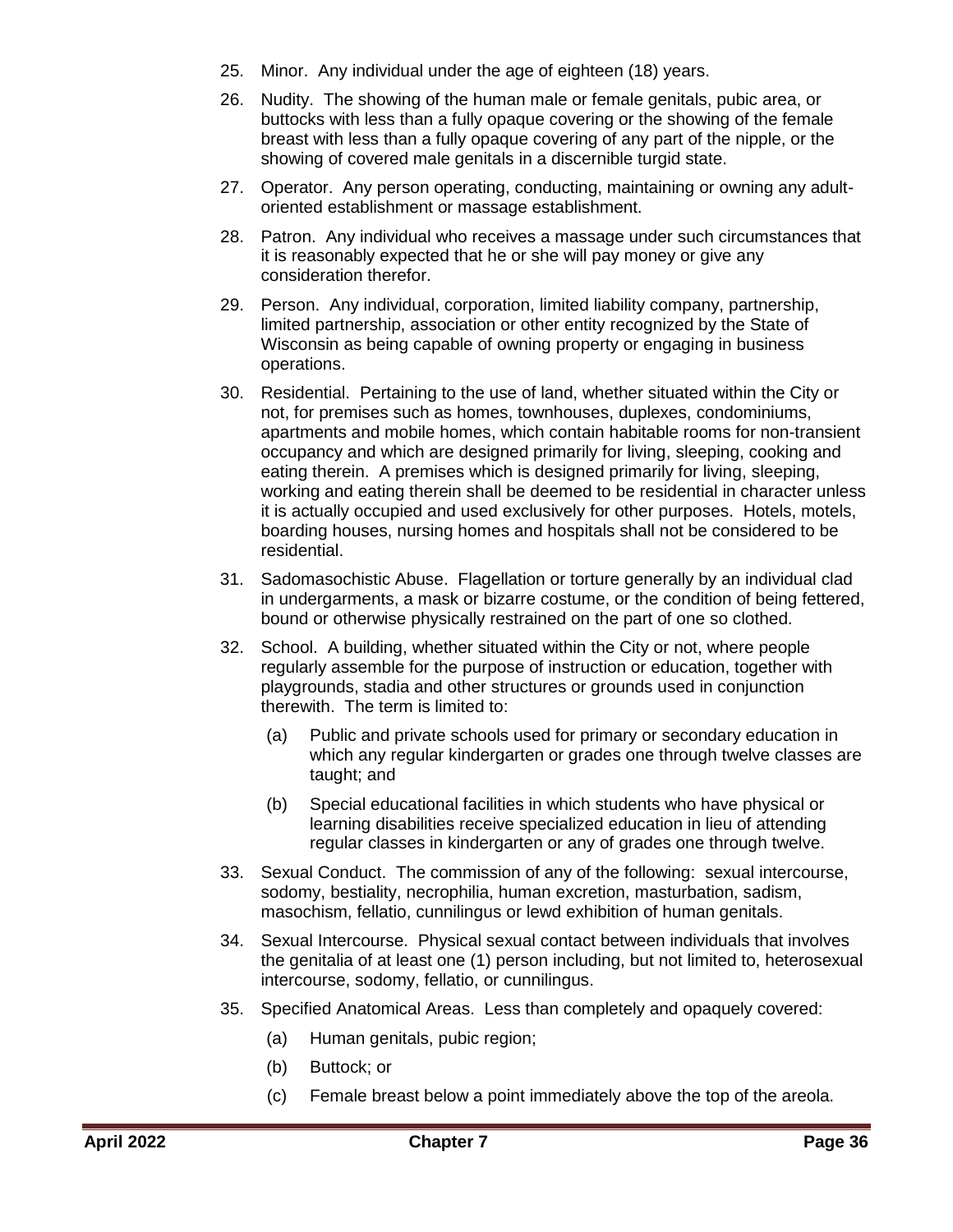- (d) Human male genitals in a discernible turgid state, even if completely and opaquely covered.
- 36. Specified Sexual Activities. Simulated or actual:
	- (a) Showing of human genitals in a state of sexual stimulation or arousal;
	- (b) Acts of human masturbation, sexual intercourse, sodomy, bestiality, necrophilia, sadomasochistic abuse, fellatio or cunnilingus;
	- (c) Fondling or other erotic touching of human genitals, pubic region, buttock, or female breasts.
- 37. Substantial. As used in various definitions shall mean fifty percent (50%) or more of a business' stock in trade, display space, floor space or retail sales in any one month during the license year.
- 38. Waiting Area. An area adjacent to the main entrance that is separate from any area where massages are given.
- (c) Prohibitions Applicable To Premises Holding Alcohol Beverage Licenses
	- 1. It shall be unlawful for any owner or operator of premises holding a Class "A," "Class A," Class "B," "Class B," Reserve "Class B" or "Class C" Alcohol Beverage license to permit any person to:
		- (a) expose to public view on the licensed premises any specified anatomical area as defined in this Ordinance;
		- (b) appear in a state of nudity;
		- (c) employ any device which is intended to give the appearance of or simulate such specified anatomical areas; or
		- (d) publicly display or perform any specified sexual activities on the licensed premises.
	- 2. Any licensee who permits a violation of (c)1., above, shall be subject to revocation of all alcohol beverage licenses issued by the City to the licensee.
	- 3. Subsection (c)1. shall not apply to live theatrical, musical or dance performances occurring or conducted at a theater, playhouse, community center, civic center, or performing arts center where the predominant business attraction is not the offering to patrons of entertainment which is intended to provide sexual stimulation or sexual gratification to such patrons and where the establishment is not distinguished by an emphasis on or the advertising or promotion of employees engaging in nude erotic dancing. This exception shall only apply to establishments whose receipts from alcohol or liquor sales do not exceed fifteen percent (15%).

#### (d) License Required

- 1. This Section applies only to premises and persons not licensed to sell alcohol beverages by the City of Middleton that offer live performances by persons appearing in a state displaying some portions of specified anatomical areas not covered by fully opaque coverings.
- 2. No person shall open premises to the public offering live performances by persons appearing in a state displaying some portions of specified anatomical areas not covered by fully opaque coverings, regardless of whether such persons are paid for such performance, unless the person opening the premises has obtained a license from the City Clerk.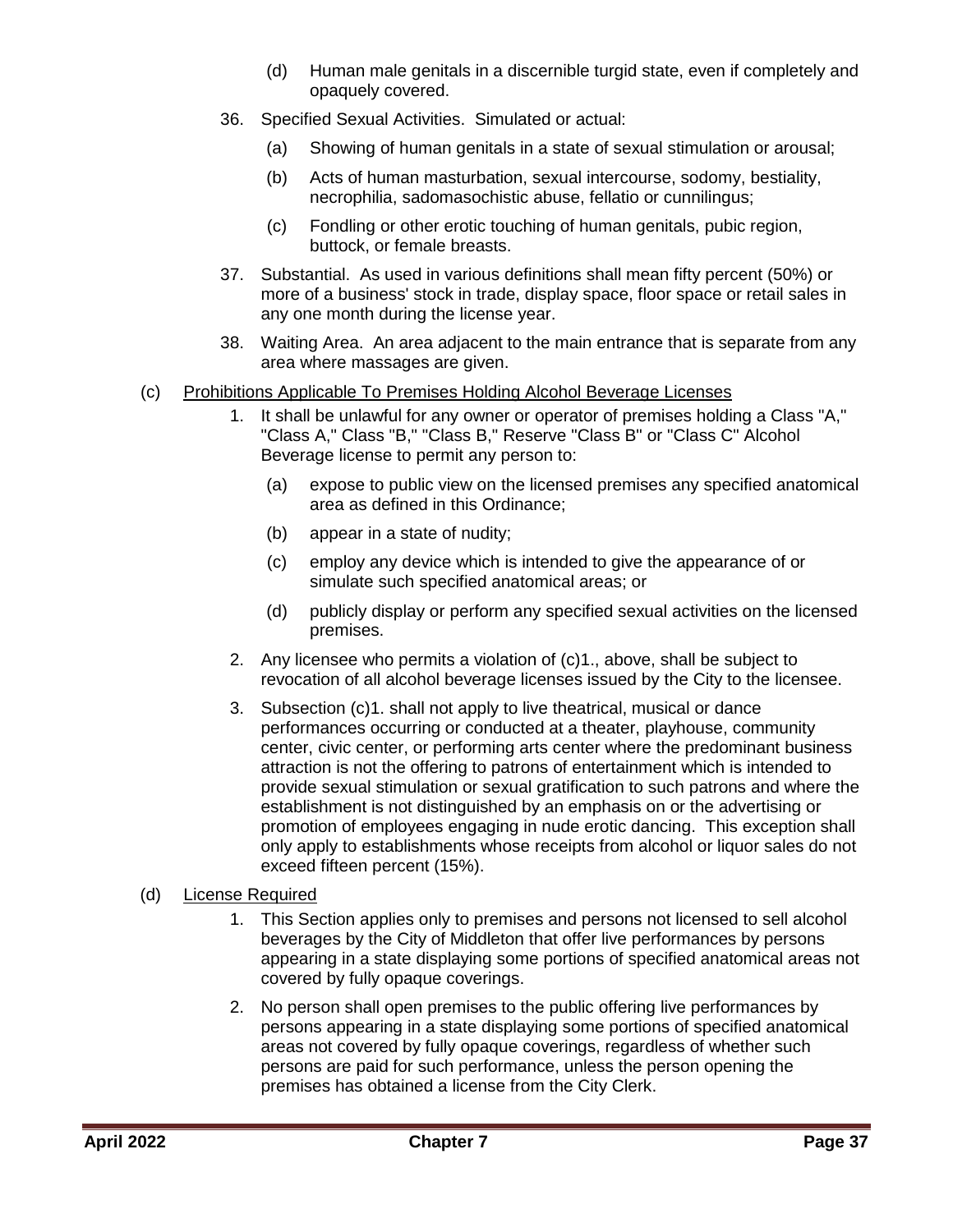3. Subsections (d)1. and 2. shall not apply to live theatrical, musical or dance performances occurring or conducted at a theater, playhouse, community center, civic center, or performing arts center where the predominant business attraction is not the offering to patrons of entertainment which is intended to provide sexual stimulation or sexual gratification to such customers and where the establishment is not distinguished by an emphasis on or the advertising or promotion of employees engaging in nude erotic dancing. This exception shall only apply to establishments whose receipts from food and beverage sales do not exceed fifteen percent (15%) of gross receipts.

### (e) License Application, Review and Issuance

1. Application

Applications for an annual adult entertainment license shall be made to the City Clerk. The City Clerk shall notify the Chief of Police, Building Inspector, and Fire Chief of the license application, publish a Class II notice of such application and have the license application submitted to the Common Council within thirty (30) days of application. Investigating officials shall submit written reports and recommendations to the Common Council prior to the Common Council's review of the application. A public hearing shall be held on the application, preceded by a Class II notice. The Common Council may take any testimony regarding the granting or denial of such license.

2. Action

The Common Council shall approve, modify, or reject the application within sixty (60) days of the application; the reasons for the action taken shall be specified in the written findings of fact of the Common Council.

### 3. Denial of Application

Whenever an initial application is denied, the City Clerk shall, within fourteen (14) days of the denial, advise the applicant in writing of the reasons for such action. If the applicant requests a hearing within ten (10) days of receipt of notification of denial, a public hearing shall be held before the Common Council within thirty (30) days of the denial of the application.

4. Probationary Period

If license issuance is approved by a majority of the Common Council, an initial applicant shall be granted a probationary license by the City Clerk. An annual license shall be granted if, upon the expiration of the six (6) month probationary period, no violations under this Section occur and the applicant corrects any deficiencies or problems that the applicant is directed to correct. If, however, for any reason, the application is denied by the Common Council, the Common Council shall specify the findings made that support that denial.

5. License Term

The license granted under this Section shall expire on June 30th of each year and each license shall be subject to revocation as hereinafter provided.

6. Form of License

The City Clerk shall be responsible for drafting and issuing all licenses under this Subsection. All such licenses shall specify the nature of the holder and the license and the date for which it is applicable, as well as any conditions that may be imposed by the City. All such licenses shall be open to public inspection and posted in public view on the premises for which issued.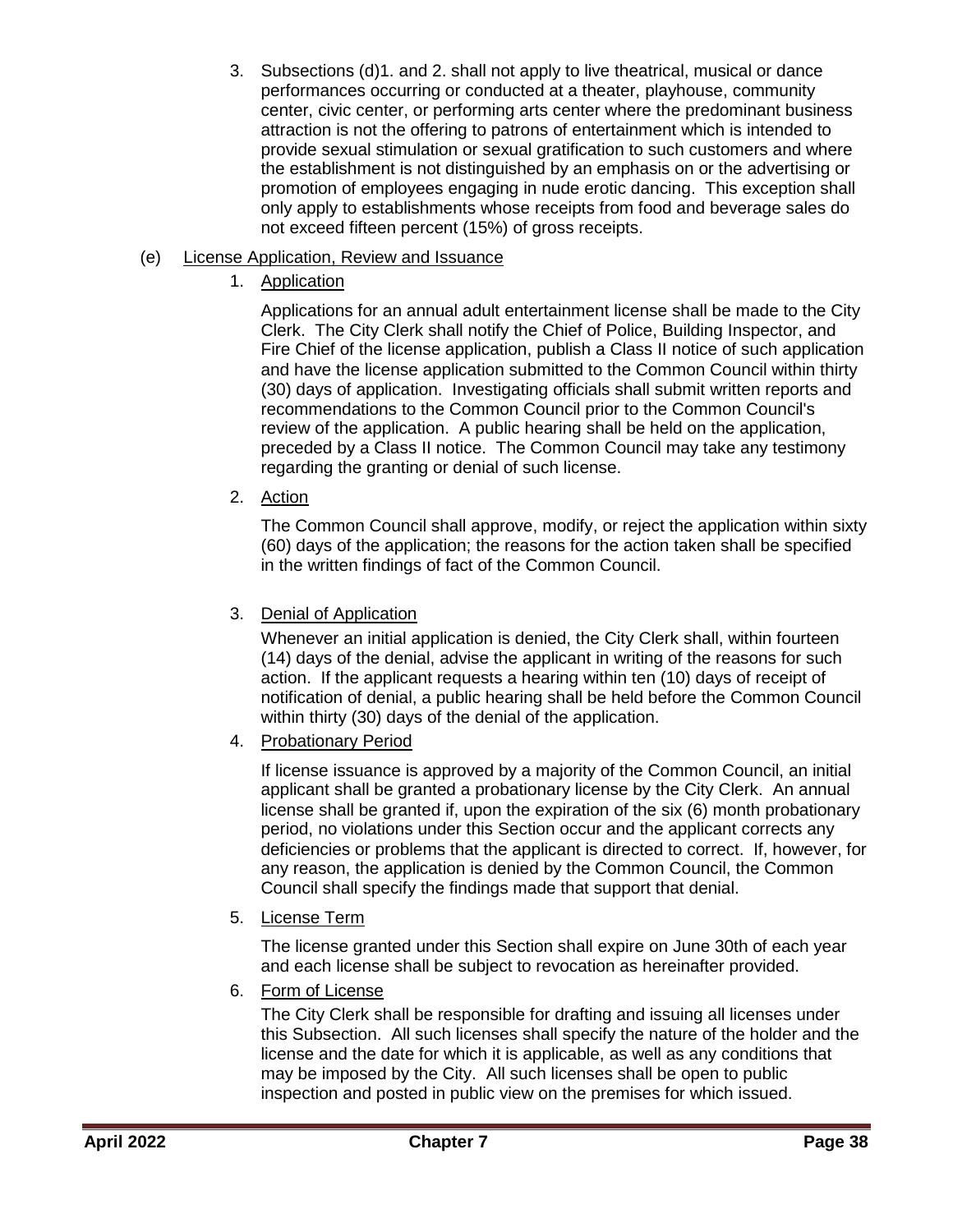7. Fee

All such license applications shall be accompanied by a fee as set forth in the Fee Schedule under Section 3.12. If for any reason the license is denied, onehalf (1/2) of the license fee shall be returned to the applicant. If the license is granted, the entire fee will be kept by the City.

8. Number of Licenses Limited

No more than three (3) annual licenses, issued under this Section, shall be issued to license holders within the City of Middleton at one (1) time.

### (f) Renewals

The holder of an annual license granted under this Section shall submit an application for renewal at least sixty (60) days before the expiration of the license. Such license may be renewed pursuant to the provisions of Subsection (e) as that Subsection applies to notice being given by the City Clerk and provisions for publication and action by the Common Council.

### (g) Regulations

Any license holder governed by this Section shall comply with the following regulations:

- 1. No dancing shall be permitted by any performers under the auspices of the management, whether paid or not, within six (6) feet from any location from which patrons are directly served, while so entertaining the patrons.
- 2. No dancer, performer, or any individual, who is performing, singing, or dancing, shall have either direct or indirect physical contact with any patron.
- 3. While dancing is in progress, the establishment shall be adequately illuminated so as to permit safe entry and exit from the premises.
- 4. Good order shall be maintained at all times. Without limitation due to enumeration, a lack of "good order" for purposes of this Section shall be deemed to include persistent loud noises to the annoyance or detriment of surrounding property owners, patrons urinating in public, profane language and/or fighting.
- 5. The premises shall close and all customers shall vacate the premises between 12:00 midnight and 10:00 a.m. Monday through Saturday, and 12:00 midnight and noon on Sunday.
- 6. The license holder shall comply at all times with building capacity limits as set by the Fire Department and/or Building Code.
- 7. The license holder shall comply with all applicable State Statutes and regulations and all City Ordinances.
- 8. The management, license holder and employees shall obey all reasonable orders or directions of any law enforcement officer.
- 9. The performance of any dance by performers under the auspices of the management shall be given only on a raised portion of the floor separated by a railing or other device from the patrons so as to deter patrons from participating in the dance.
- 10. The license holder shall not permit any person to publicly perform specified sexual activities on the licensed premises.
- 11. The license holder shall not permit any person to touch any performer's specified anatomical areas during a public performance.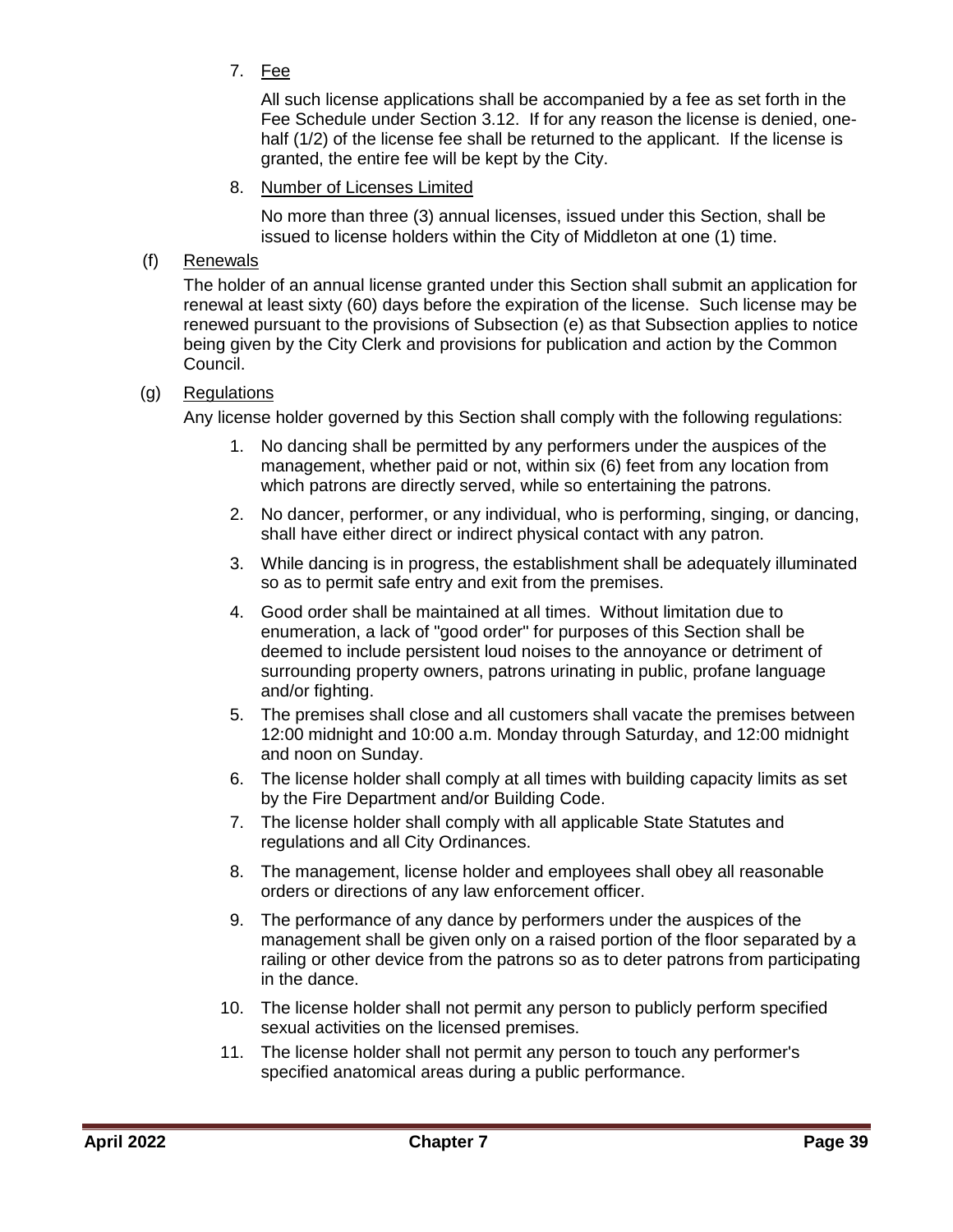- 12. The use of simulated sexual organs during dances or performances is prohibited.
- 13. No license holder shall permit any amateur dancing, entertainment, or performances on the license holder's premises in violation of this Subsection or any applicable State or Federal laws.
- (h) Location
	- 1. No establishment licensed under this Section shall permit any performance or entertainment governed by this Section to occur within five hundred (500) feet of any area zoned for residential, church, school, nursing home, public park, or day care center uses. No establishment licensed under this Section shall be located within one thousand (1,000) feet of any other establishment licensed under this Section, or within one thousand (1,000) feet of any business holding an alcohol beverage license.
	- 2. For purposes of this Subsection, distances are to be measured in a straight line, without regard to intervening structures or objects, from the property line of the adult-oriented establishment to the nearest property line of another adultoriented establishment, area zoned for residential, church, school, nursing home, public park, or day care center uses, or business holding an alcohol beverage license.
	- 3. All establishments licensed under this Section shall provide adequate off-street parking for employees, entertainers and customers.
- (i) Penalty

In addition to any other actions allowed by law or taken by the Common Council, including the action of license revocation or nonrenewal, anyone who violates any of the provisions of this Section shall forfeit not less than \$150.00 or more than \$2,000.00 for each and every offense, together with the costs of prosecution and any applicable assessments. If such forfeiture and costs are not paid, such person so convicted shall be subject to any civil penalties or other penalties available by law.

- (j) License Suspension, Revocation, or Nonrenewal
	- 1. In General

Any license granted herein may be revoked, suspended, or not be renewed by the Common Council as follows:

- (a) If the applicant has made or recorded any statement required by this Section knowing it to be false or fraudulent.
- (b) For the violation of any provision of this Section, except for establishment license matters involving a violation of Building Codes, in such case the license shall be revoked after the second conviction thereof in any license year.
- (c) After one (1) conviction of any establishment employee of an offense under Wis. Stats. Chapter 944, or of an offense against the person or property of a patron or customer of the establishment or of an offense involving substances scheduled in Subchapter II of Wis. Stats. Chapter 961, where there is shown the participation or knowledge of any other establishment employee or of any individual within the business structure of the applicant.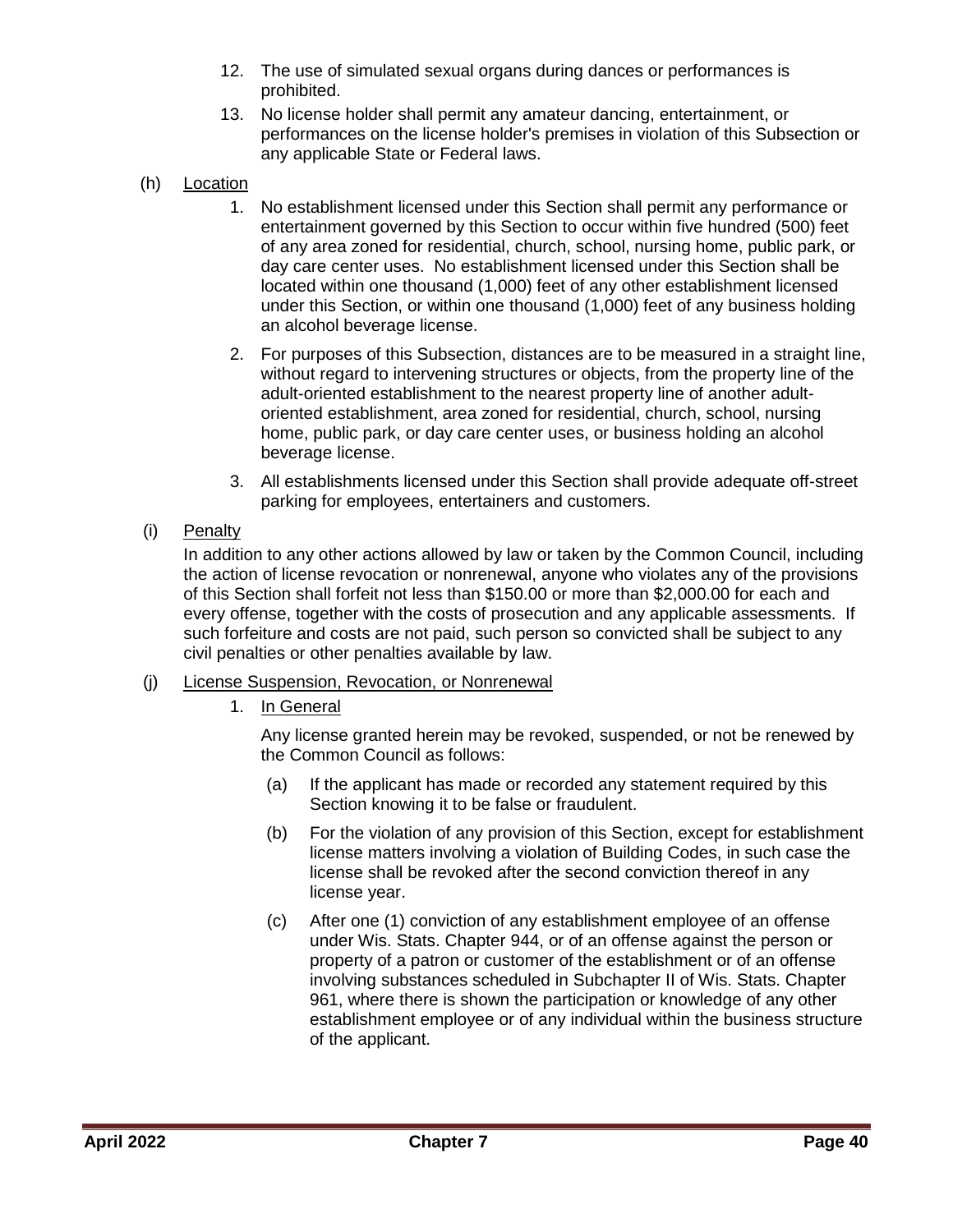2. Notice of Hearing

No license shall be revoked, suspended, or not renewed by the Common Council except upon due notice and hearing to determine whether grounds for such action exist. Such hearing shall be held before the Common Council. Notice of such hearing shall be in writing and shall state the grounds of the complaint against the licensee. The notice shall be served upon the licensee at least fifteen (15) days prior to the date of the hearing and shall state the time and place thereof.

3. Hearing

The licensee shall be entitled to be heard, to be represented by counsel, to cross-examine opposing witnesses, to present witnesses on the licensee's own behalf under subpoena by the Common Council if such is required, and the hearing may be steno graphically recorded at the licensee's option and expense. At the conclusion of such hearing, the Common Council shall prepare findings of fact and conclusions of law as to what, if any, action the Common Council will take with respect to the license. The Common Council shall provide the complainant and licensee with a copy of the report.

(k) License Transfer

Any license granted under the provisions of this Section shall be transferable in accordance with the procedure set forth in Subsection (2)(j) of this Section.

(l) Severability

If any provision of this Section is deemed invalid or unconstitutional, or if the application of this Section to any person or circumstances is invalid or unconstitutional, such invalidity or unconstitutionality shall not affect the other provisions or applications of this Section which can be given effect without the invalid or unconstitutional provision or application.

### <span id="page-40-0"></span>**(2) Adult Oriented Establishments**

(a) Purpose

It is the purpose of this Article to regulate adult oriented establishment businesses (hereinafter referred to as adult oriented establishments) to promote the health, safety, morals, and the general welfare of the citizens of the City of Middleton, to aid in the alleviation and prevention of the adverse and deleterious effects of criminal activity and disruption of the public peace associated with such establishments, and to establish reasonable and uniform regulations to prevent the serious health hazards associated with unsafe and unsanitary conditions known to exist in those establishments and to alleviate the spread of sexually transmitted diseases and other contagious diseases in those establishments.

(b) Definitions

All definitions set forth in Subsection (1)(b) shall apply throughout this Subsection.

- (c) License Required
	- 1. Except as provided in Subsection 4. Below, no adult oriented establishment shall be operated or maintained within the City of Middleton without first obtaining a license to operate issued by the City of Middleton.
	- 2. A license may be issued only for one (1) adult oriented establishment located at a fixed and certain place per filed application. Any person, partnership, limited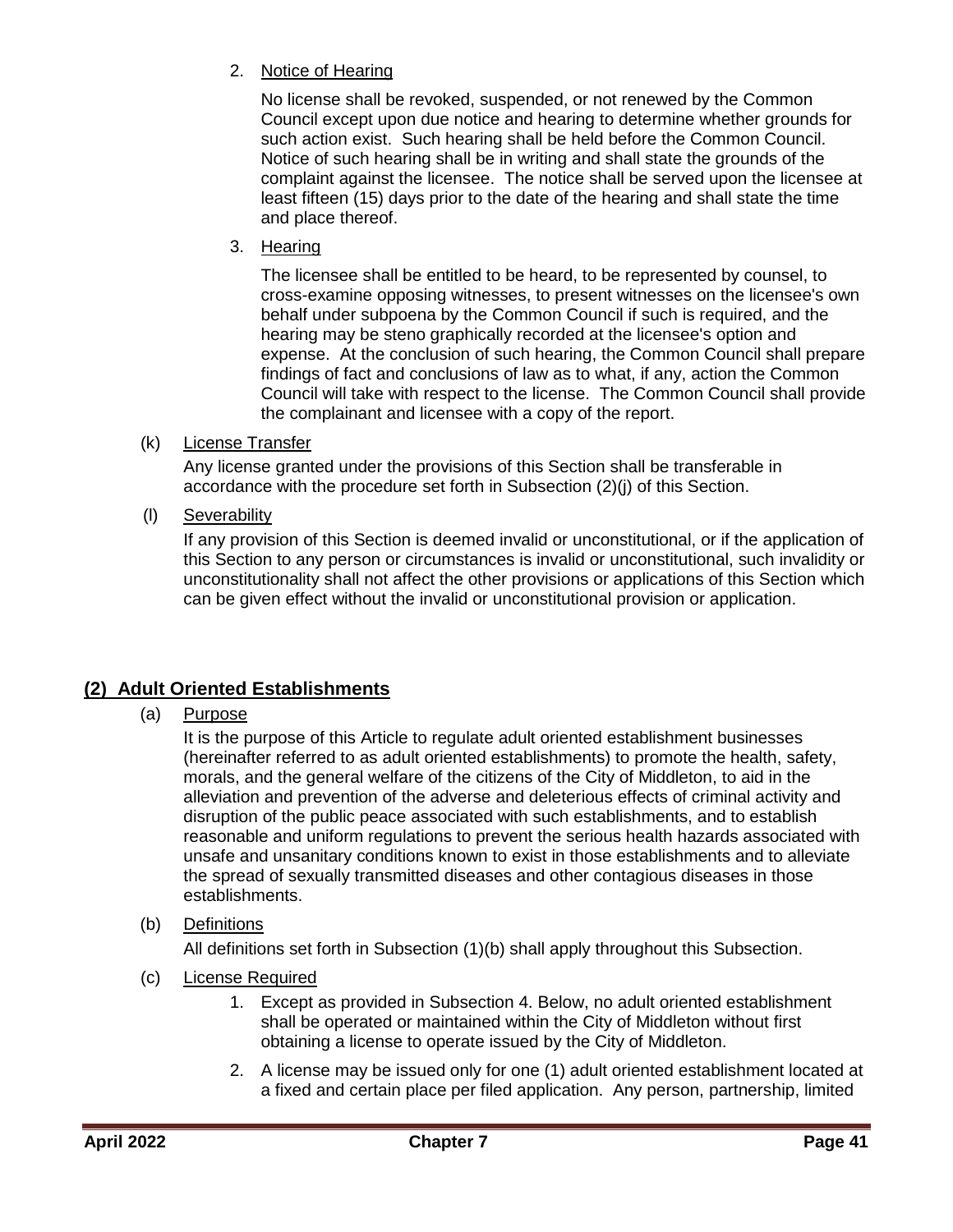liability company or corporation which desires to operate more than one (1) adult oriented establishment must have a license for each.

- 3. No license or interest in a license may be transferred to any person, partnership, limited liability company or corporation except as set forth in Subsection (2)(j) of this Section.
- 4. All adult oriented establishments existing at the time of the original passage of this Section must submit an application for a license within ninety (90) days of the passage of this Section. If an application is not received within said ninety (90) day period, then such existing adult oriented establishment shall cease operations.
- 5. The location requirements set forth in Subsection (1)(h) above shall apply to adult oriented establishments.
- (d) Application for License
	- 1. License Procedure

Any person, partnership, limited liability company or corporation desiring to secure a license shall make application to the City Clerk. The application shall be filed in triplicate with and dated by the City Clerk. A copy of the application shall be distributed to the Chief of Police, Fire Chief, Building Inspector, and to the applicant. The procedures prescribed in Subsection (1)(e)1. Through 4. shall be applicable to adult entertainment licenses under this Section.

2. Required Information

The application for a license shall be upon a form provided by the City Clerk. An applicant for a license, which shall include all partners or limited partners of a partnership applicant, all officers or directors of a corporate applicant, all members of any limited liability company applicant, and any other person who is interested directly in the ownership or operation of the business, shall furnish the following information under oath:

- (a) Name, including all aliases, address and date of birth of applicant;
- (b) Written proof that the individual is at least eighteen (18) years of age;
- (c) All residential addresses of the applicant for the past ten (10) years;
- (d) The business, occupation, or employment of the applicant for ten (10) years immediately preceding the date of application;
- (e) The exact nature of the activities to be conducted at the adult oriented establishment;
- (f) Whether the applicant previously operated in this or any other State, County or municipality under an adult oriented establishment license or similar business license; whether the applicant has ever had such a license revoked or suspended, the reason therefor, and the business entity or trade name under which the applicant operated that was subject to the suspension or revocation;
- (g) All criminal convictions, whether federal or State, or municipal Ordinance violation convictions, forfeiture of bond and pleadings of *nolo contendere* on all charges, except traffic offenses;
- (h) Fingerprints and two (2) portrait photographs of at least two (2) inches by two (2) inches of the applicant;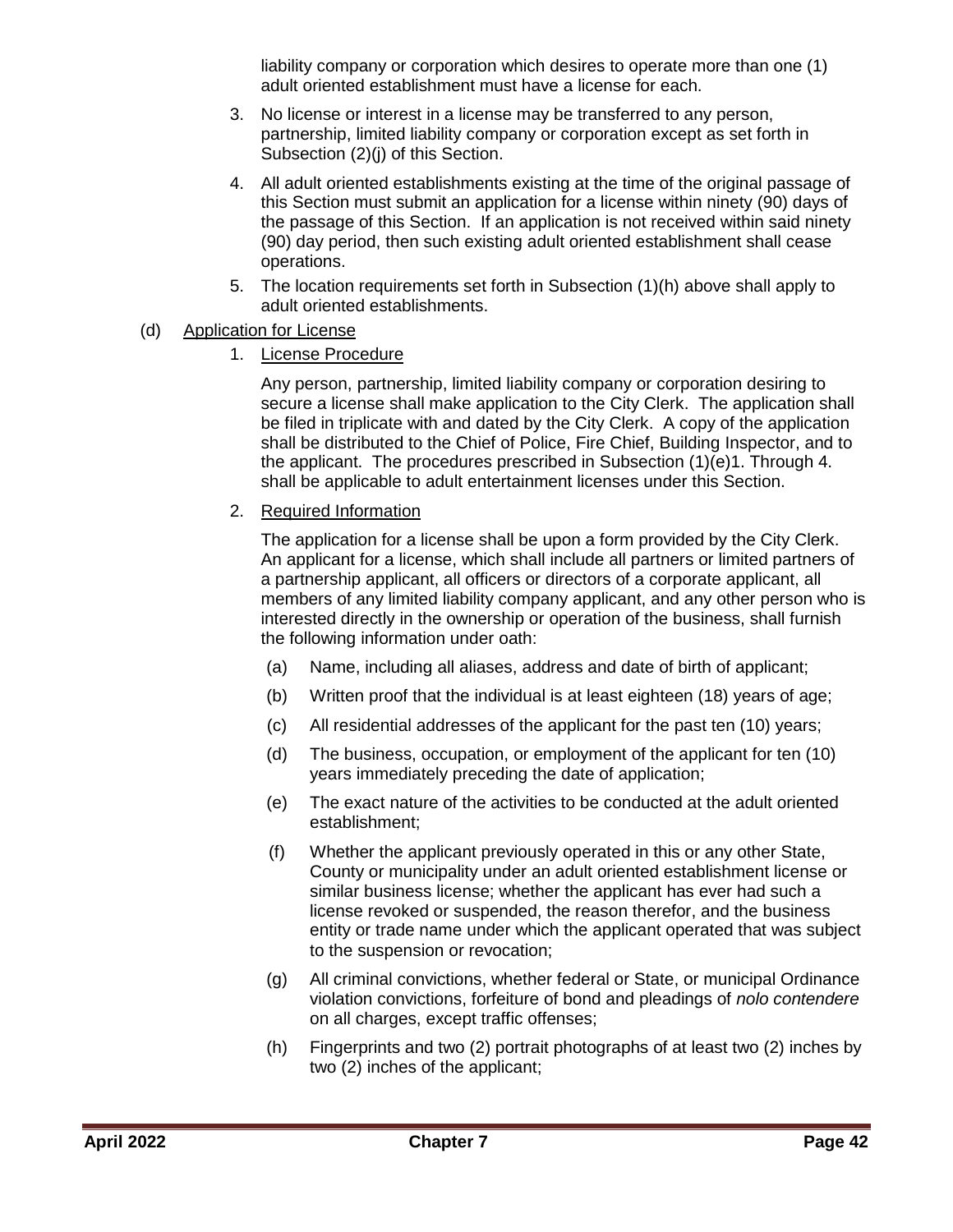- (i) The address of the adult oriented establishment to be operated by the applicant;
- (j) Proof of right to occupy under Subsection (2)(e)4. of this Ordinance; and
- (k) If the applicant is a corporation, the application shall specify the name of the corporation, the date and State of incorporation, and the name and address of the registered agent of the corporation.
- 3. Failure or refusal of the applicant to provide any information for the investigation of the application, or the applicant's refusal or failure to appear at any reasonable time and place for examination under oath regarding said application, or refusal to submit to or cooperate with any investigation required by this Subsection, shall constitute an admission by the applicant of ineligibility for such license and shall be grounds for denial thereof.
- (e) Requirements
	- 1. In General

To receive a license to operate an adult oriented establishment, an applicant must meet the following standards:

- (a) If the applicant is an individual:
	- (i) The applicant shall be at least eighteen (18) years of age;
	- (ii) Subject to Wis. Stats. Chap. 111, the applicant shall not have been convicted of or pleaded *nolo contendere* to a felony or any crime involving moral turpitude, prostitution or other crime of a sexual nature in any jurisdiction within five (5) years immediately preceding the date of the application; and
	- (iii) The applicant shall not have been found to have previously violated this Section within five (5) years immediately preceding the date of the application.
- (b) If the applicant is a corporation:
	- (i) All officers, directors, and others required to be named under Subsection (2)(d)2. shall be at least eighteen (18) years of age;
	- (ii) Subject to Wis. Stats. Chap. 111, no officer, director, or other person required to be named under Subsection (2)(d)2. shall have been convicted of or pleaded *nolo contendere* to a felony or any crime involving moral turpitude, prostitution or other crime of a sexual nature in any jurisdiction within five (5) years immediately preceding the date of the application; and
	- (iii) No officer, director or other person required to be named under Subsection (2)(d)2. shall have been found to have previously violated this Section within five (5) years immediately preceding the date of the application.
- (c) If the applicant is a partnership, joint venture, limited liability company or any other type of organization:
	- (i) All persons having a financial interest in the partnership, joint venture, limited liability company or other type of organization shall be at least eighteen (18) years of age;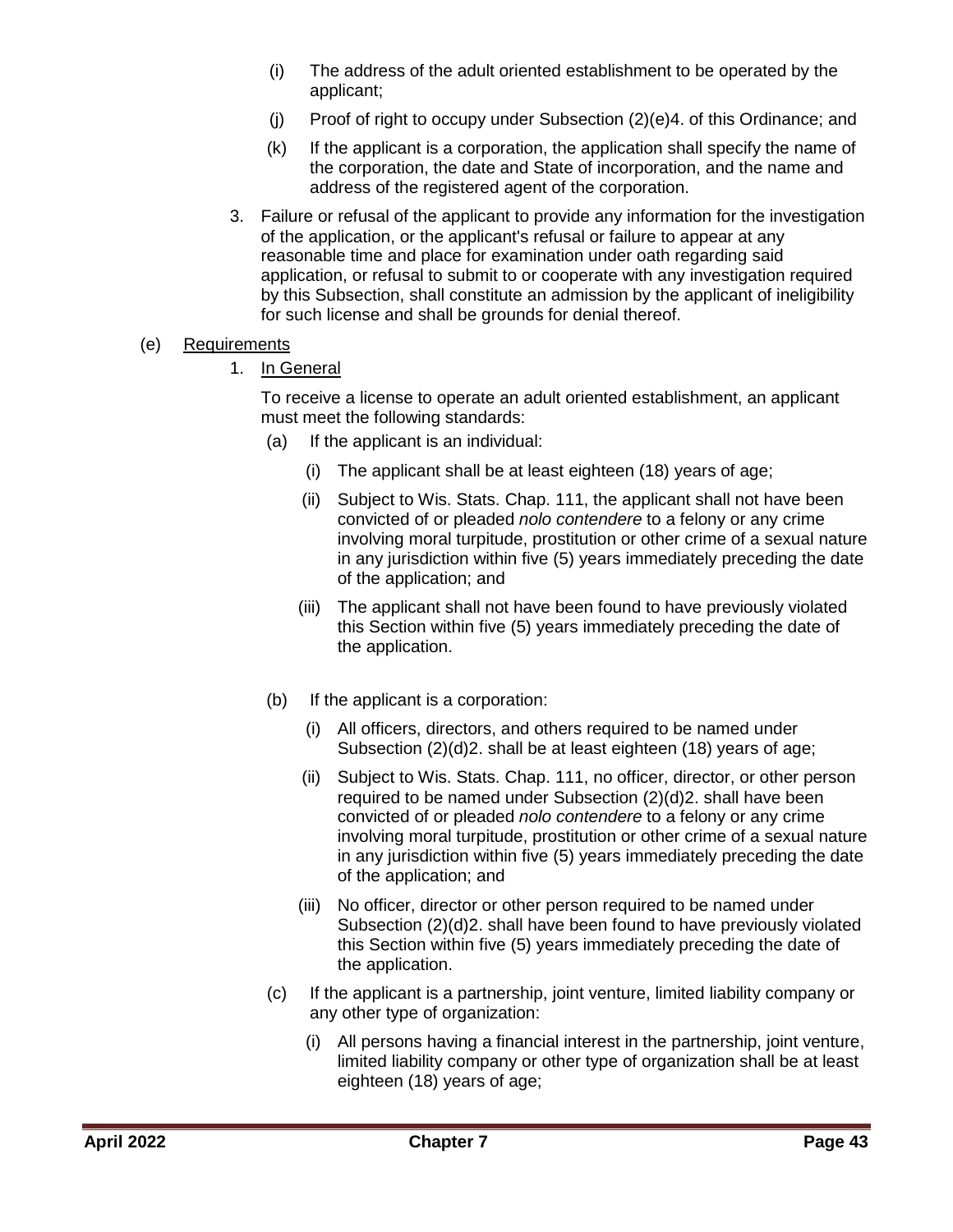- (ii) Subject to Wis. Stats. Chap. 111, no person having a financial interest in the partnership, joint venture, limited liability company or other type of organization shall have been convicted of or pleaded *nolo contendere* to a felony or any crime involving moral turpitude, prostitution or other crime of a sexual nature in any jurisdiction within five (5) years immediately preceding the date of the application; and
- (iii) No person having a financial interest in the partnership, joint venture, limited liability company or other type of organization shall have been found to have violated any provision of this Section within five (5) years immediately preceding the date of the application.
- 2. Investigation

No license shall be issued unless the Police Department has investigated the applicant's qualifications to be licensed. The results of that investigation shall be filed in writing with the City Clerk no later than fourteen (14) days after the application.

3. Inspection

The Building Inspector, Fire Chief, and Chief of Police or their designees shall inspect the premises proposed to be licensed to verify compliance with their respective Codes, and shall report compliance findings to the City Clerk within fourteen (14) days of the date of application.

4. Proof

No license shall be issued unless the applicant provides proof of one (1) of the following:

- (a) Ownership of a properly zoned building or parcel of real property upon which a building can be constructed. Proper zoning includes permissible non-conforming use status.
- (b) A lease on a building which is properly zoned to house an adult oriented establishment. Proper zoning includes permissible non-conforming use status.
- (c) An option to purchase property which is properly zoned for the adult oriented establishment.
- (d) An option to lease property which is properly zoned for the adult oriented establishment. Proper zoning includes permissible non-conforming use status.
- (f) License Fee

A non-refundable license application fee in the amount set forth in the Fee Schedule under Section 3.12 shall be submitted with the application for a license.

(g) Display of License

The license shall be displayed in a conspicuous public place in the adult oriented establishment.

- (h) Renewal of License
	- 1. Every license issued pursuant to this Section will terminate on June 30th of the year it is issued, unless sooner revoked, and must be renewed before operation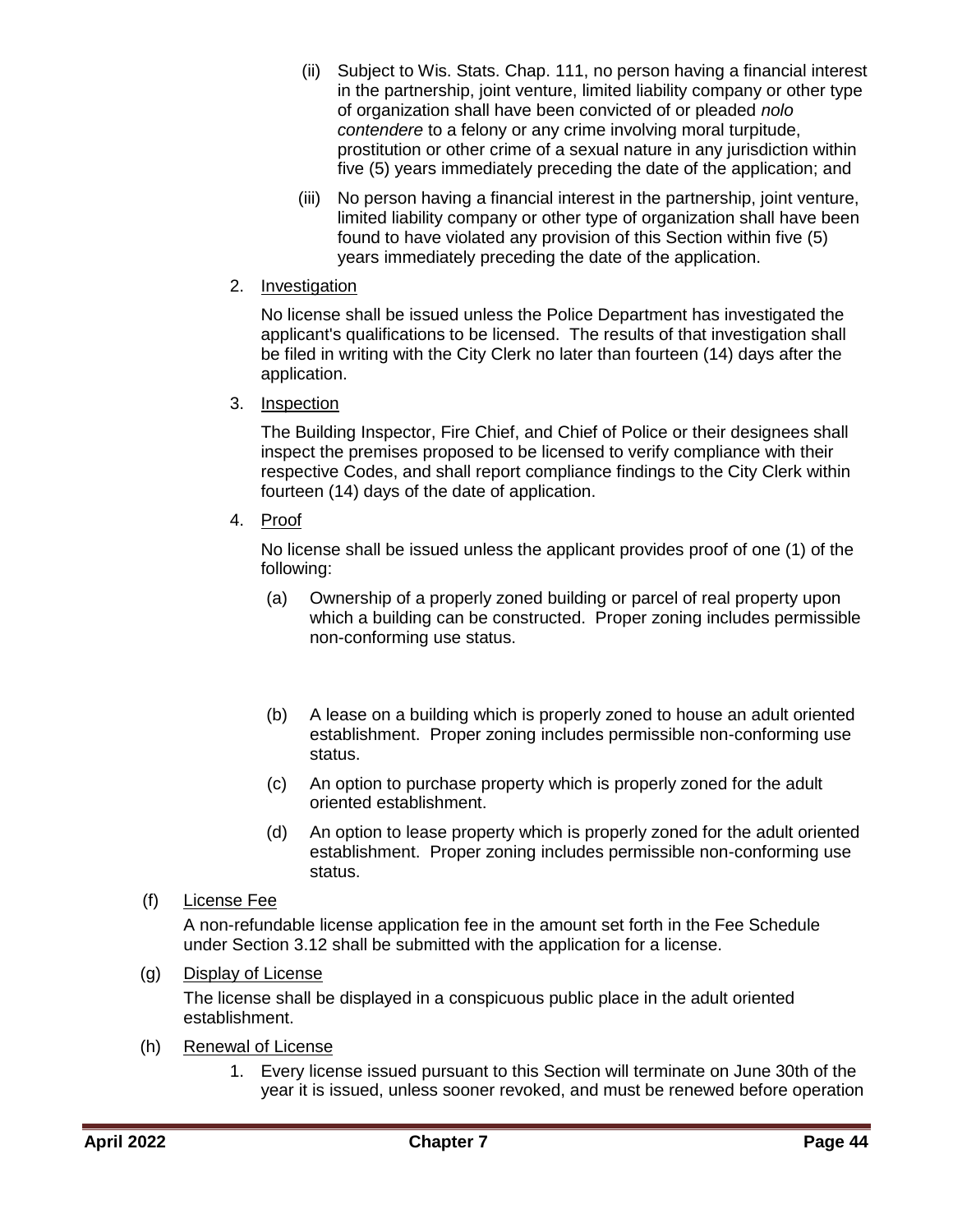is allowed in the following year. Any operator desiring to renew a license shall make application to the City Clerk. The application for renewal must be filed not later than sixty (60) days before the license expires. The application for renewal shall be filed in triplicate with and dated by the City Clerk. A copy of the application for renewal shall be distributed by the City Clerk to the Chief of Police, Building Inspector, Fire Chief and the applicant. The application for renewal shall be upon a form provided by the City Clerk and shall contain such information and data, given under oath or affirmation, as is required for an application for a new license.

- 2. A license renewal fee in the amount set forth in the Fee Schedule under Section 3.12 shall be submitted with the application for renewal.
- 3. If the Police Department is aware of any information bearing on the operator's qualifications, that information shall be filed in writing with the City Clerk.
- (i) Denial of Application
	- 1. Whenever an initial application is denied, the City Clerk shall, within fourteen (14) days of the denial, advise the applicant in writing of the reasons for such action. If the applicant requests a hearing within ten (10) days of receipt of notification of denial, a public hearing shall be held before the Common Council within thirty (30) days of the denial of the application.
	- 2. Failure or refusal of the applicant to give any information relevant to the investigation of the application or the applicant's refusal or failure to appear at any reasonable time and place for examination under oath regarding said application, or refusal to submit to or cooperate with any investigation required by this Section shall constitute an admission by the applicant of ineligibility for such license and shall be grounds for denial thereof by the City Clerk.

### (j) Transfer of License

- 1. A license is personal to the owner and operator designated in the application, provided it may be transferred pursuant to this Subsection. A transfer application must be filed no less than ten days before any change of the owner or operators designated on the application. In the event that a transfer application is not timely filed, then the license shall be invalid for any purpose relating to the operation of the adult oriented business, and any transfer shall require the filing of an original application and be subject to the regulations applicable thereto.
- 2. The City Clerk shall prescribe a form on which license transfer applications shall be made. The form shall include a statement under oath that the original application remains correct as previously submitted in all respects except those that are amended by the transfer application. The transfer application shall contain a statement under oath that the individual signing the transfer application has personal knowledge of the information contained therein and that the information is true and correct and shall not be complete unless accompanied by a nonrefundable transfer fee in the amount set forth in the Fee Schedule under Section 3.12. Transfer applications shall be filed in the same place and at the same time as original applications, and the fee shall be payable in the same manner as for original applications.
- 3. Transfer applications shall be reviewed, issued and subject to appeal in the same manner as original applications, and they shall be issued for the remaining term of the license to be transferred.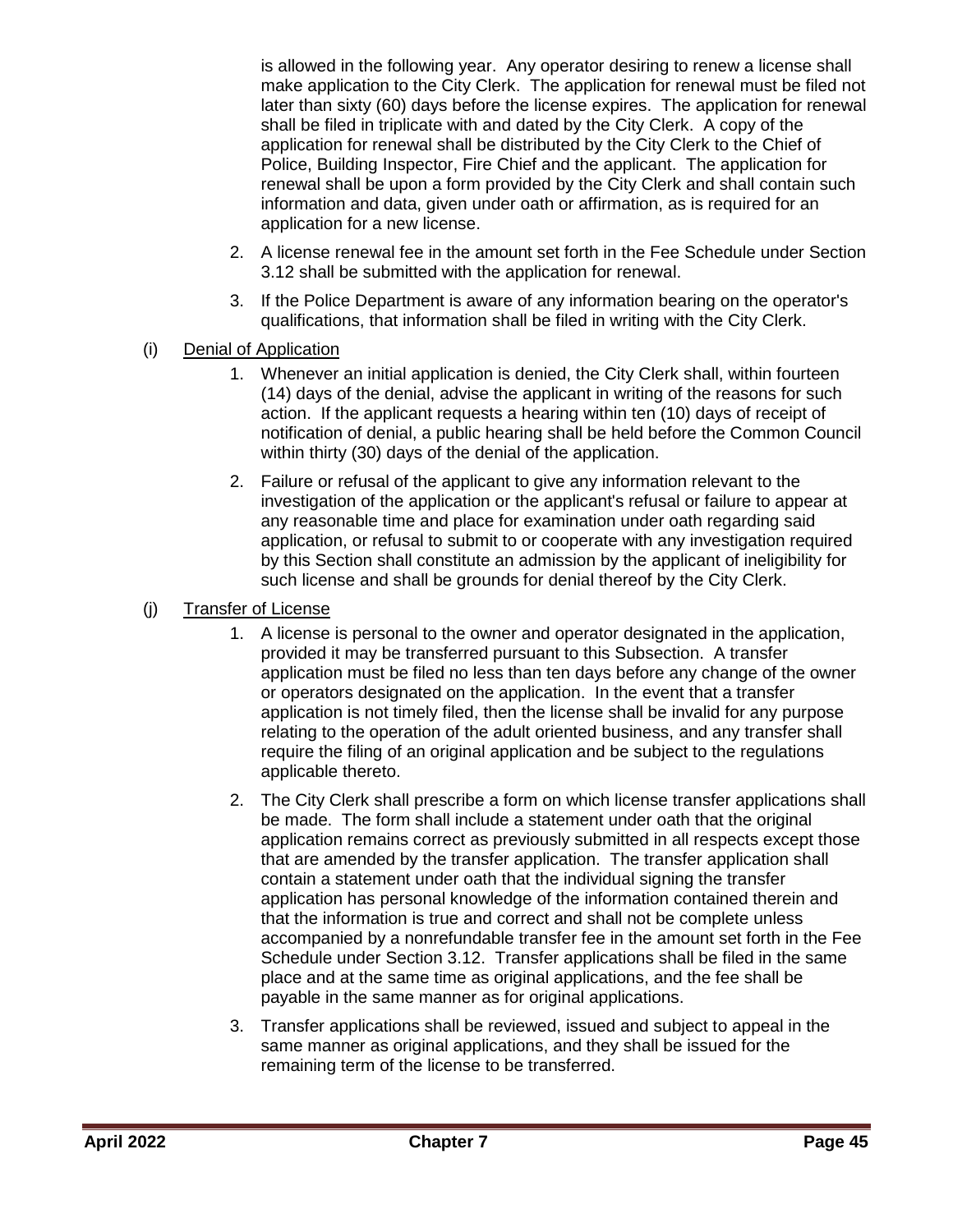4. Any transfer of an adult oriented establishment, other than as provided in this Subsection, from the licensed premises to any other premises shall cause such license to lapse and become void. A license which has lapsed and become void shall be subject to revocation under Subsection (2)(p) of this Section.

### (k) Physical Layouts of Adult Oriented Establishments

Any adult oriented establishment having available for customers, patrons or members any booth, room, or cubicle for the private viewing of any motion picture, videotape or compact disc in which a significant or substantial portion of the material presented is distinguished or characterized by an emphasis on matter depicting, describing or relating to specified sexual activities or specified anatomical areas must comply with the following requirements:

### 1. Access

Each booth, room, or cubicle shall be totally accessible to and from aisles and public areas of the adult oriented establishment and shall be unobstructed by any door, lock or other control-type devices.

### 2. Construction

Every booth, room or cubicle shall meet the following construction requirements:

- (a) Each booth, room or cubicle shall be separated from adjacent booths, rooms, cubicles and any non-public areas by a wall.
- (b) Have at least one (1) side totally open to a public lighted aisle so that there is an unobstructed view at all times of anyone occupying same.
- (c) All walls shall be solid and without any openings, extended from the floor to a height of not less than eight (8) feet, and be light colored, nonabsorbent, smooth textured and easily cleanable.
- (d) The floor must be light colored, non-absorbent, smooth textured and easily cleanable.
- (e) The lighting level of each booth, room or cubicle, when not in use, shall be a minimum of ten (10) foot candles at all times, as measured from the floor.
- 3. Occupants

Only one (1) individual shall occupy a booth, room or cubicle at any time. No occupant of same shall engage in any type of specified sexual activity, cause any bodily discharge or litter while in the booth. No person shall alter, damage or deface any portion of any such booth, room or cubicle in such a manner that it no longer complies with the provisions of this Section.

### (l) Responsibilities of Operators

- 1. An operator, licensed under this Section, shall maintain a register of all employees, showing the name and aliases used by the employee, home address, birth date, sex, telephone numbers, Social Security Number, and date of employment and termination. The above information on each employee shall be maintained in the register on the premises of a period of three (3) years following termination.
- 2. The operator shall make the register of employees available immediately for inspection by law enforcement officers upon demand of a member of a law enforcement agency at all reasonable times.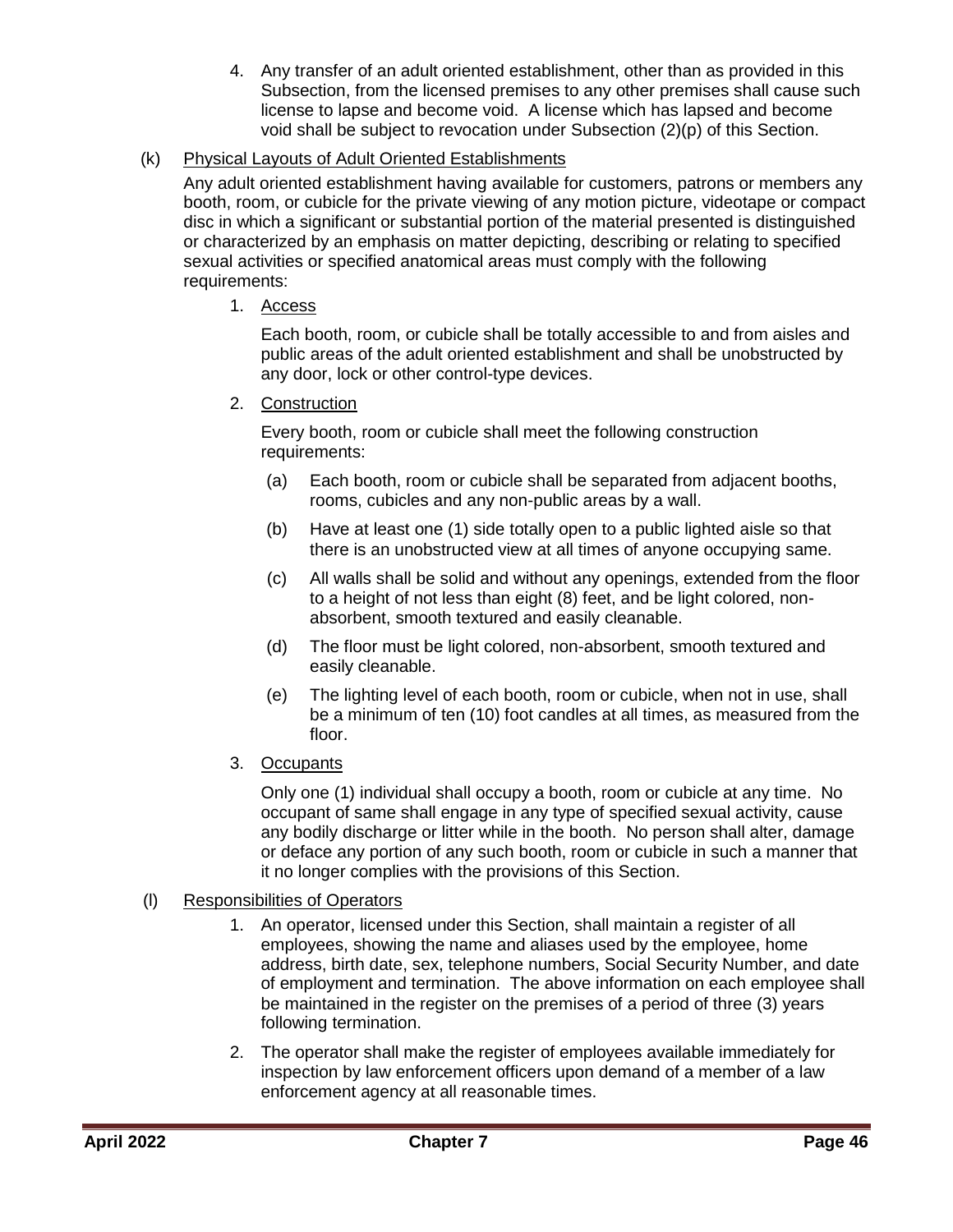- 3. Every act or omission by an employee constituting a violation of the provisions of this Section shall be deemed the act or omission of the operator if such act or omission occurs either with the authorization, knowledge, or approval of the operator, or as a result of the operator's negligent failure to supervise the employee's conduct, and the operator shall be punishable for such act or omission in the same manner as if the operator committed the act or caused the omission.
- 4. Any act or omission of any employee constituting a violation of the provisions of this Section shall be deemed the act or omission of the operator for purposes of determining whether the operator's license shall be revoked, suspended, or renewed.
- 5. No employee of an adult oriented establishment shall allow any minor to loiter around or to frequent an adult oriented establishment or to allow any minor to view sexually-explicit live adult entertainment or materials containing depictions of specified sexual activities or specified anatomical areas as defined in Subsection (1)(b).
- 6. The operator shall maintain the premises in a clean and sanitary manner at all times.
- 7. The operator shall ensure compliance of the establishment and its patrons with the provisions of this Section.
- 8. The operator shall ensure there is conspicuously posted inside each booth, room or cubicle an unmutilated and undefaced sign or poster supplied by the City which contains information regarding sexually transmitted diseases and the telephone numbers from which additional information can be sought.
- 9. The operator shall ensure there is conspicuously displayed at a place near the main entrance of the establishment, or portion thereof, any information, brochures, or pamphlets supplied by the City pertaining to sexually transmitted diseases.
- 10. The operator shall ensure there are posted regulations concerning booth occupancy on signs, with lettering at least one (1) inch high, that are placed in conspicuous areas of the establishment and in each of the booths, rooms or cubicles.
- 11. The City shall charge its reasonable costs for supplying such posters, brochures, pamphlets and other information required under this Section.
- (m) Registration of Employees
	- 1. All operators and employees working in any adult oriented establishment hereunder shall, prior to beginning employment or contracted duties, register with the City Clerk. Such registration shall include the following:
		- (a) Name, address, birth date, any aliases used, telephone numbers, date of employment and name of employer; and
		- (b) Fingerprints and two (2) portrait photographs of the applicant of at least two (2) by two (2) inches.
	- 2. Upon registration, the City will provide to each registered employee an identification card containing the employee's photograph identifying the employee as such, which shall be kept available for production upon request of all inspecting officers while on duty at such adult oriented establishment.
	- 3. All registrations hereunder are valid for a period of one(1) year.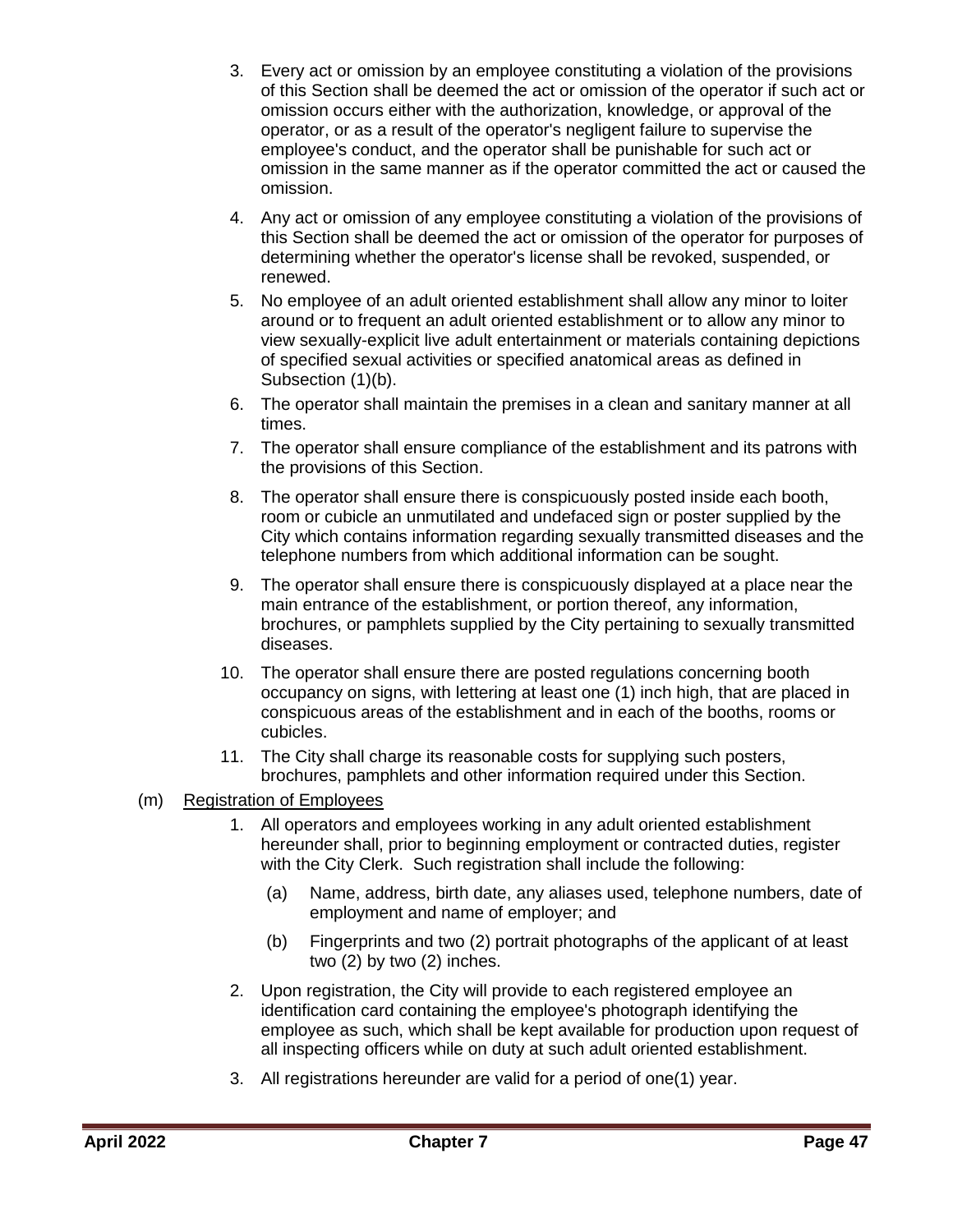- 4. The registration fee set forth in the Fee Schedule under Section 3.12 shall be paid per registration, which shall be paid to the City to cover costs of the identification card.
- (n) Exclusions

All private schools and public schools, as defined in Wis. Stats. Chapter 115, located within the City of Middleton are exempt from obtaining a license hereunder when instructing pupils in sex education as part of its curriculum.

(o) Penalty

In addition to any other actions allowed by law or taken by the Common Council, including the action of license revocation, suspension or nonrenewal, anyone who violates any of the provisions of this Section shall forfeit not less than \$150.00 nor more than \$2,000.00 for each and every offense, together with the costs of prosecution and any applicable assessments. If such forfeiture and costs are not paid, such person so convicted shall be subject to any civil penalties or other penalties available by law.

#### (p) Suspension, Revocation, or Nonrenewal of Licenses

1. In General

Any license granted herein may be revoked, suspended, or not renewed by the Common Council as follows:

- (a) If the applicant has made or recorded any statement required by this Section knowing it to be false or fraudulent;
- (b) For the violation of any provision of this Section, except for establishment license matters involving a violation of Building Codes, in such case the license shall be revoked after the second conviction thereof in any license year;
- (c) After one (1) conviction of any establishment employee of an offense under Wis. Stats. Chapter 944, or of an offense against the person or property of a patron or customer of the establishment or of an offense involving substances in Subsection II of Wis. Stats. Chapter 961 where there is shown the participation or knowledge of any other establishment employee or of any individual within the business structure of the applicant.
- (d) If the licensee, operator or employer becomes ineligible to obtain a license.
- (e) If an operator employs an employee who does not have a permit or provides space on the premises, whether by lease or otherwise, to an independent contractor who performs or works as an entertainer without being registered with the City Clerk.
- (f) If any cost or fee required to be paid by this Section is not paid.
- (g) If any intoxicating liquor or fermented malt beverage, narcotic or controlled substance is served or consumed on the premises of the adult oriented establishment.
- (h) If any operator, employee or entertainer sells, furnishes, gives or displays, or causes to be sold, furnished, given or displayed to any minor any material depicting specified sexual activities or specified anatomical areas.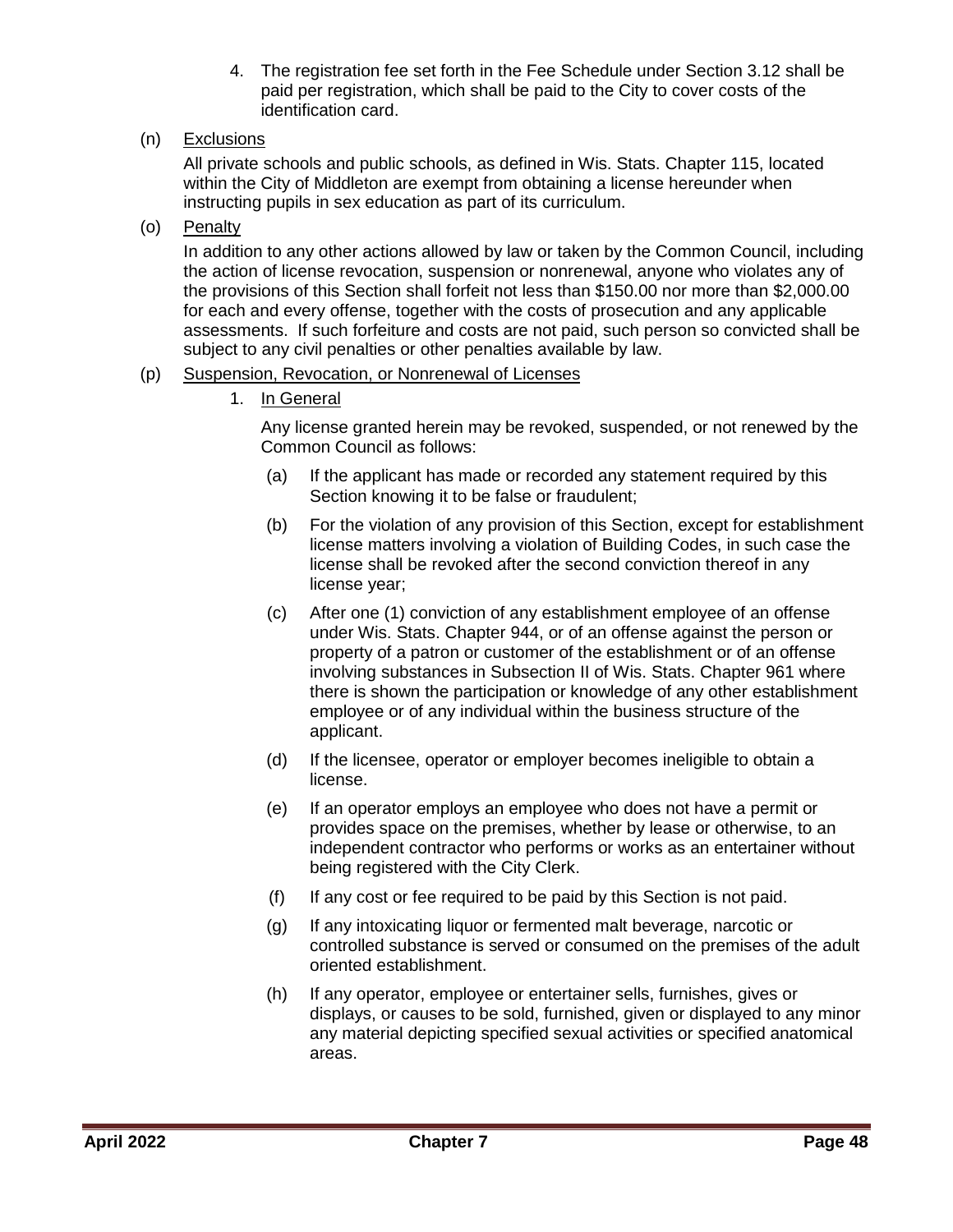2. Notice of Hearing

No license shall be revoked, suspended, or not renewed by the Common Council except upon due notice and hearing to determine whether grounds for such action exist. Such hearing shall be held before the Common Council. Notice of such hearing shall be in writing and shall state the grounds of the complaint against the licensee. The notice shall be served upon the licensee at least fifteen (15) days prior to the date of the hearing and shall state the time and place thereof.

3. Hearing

The licensee shall be entitled to be heard, to be represented by counsel, to cross-examine opposing witnesses, to present witnesses on the licensee's own behalf under subpoena by the Common Council if such is required, and the hearing may be steno graphically recorded at the licensee's option and expense. At the conclusion of such hearing, the Common Council shall prepare findings of fact and conclusions as to what, if any, action the Common Council will take with respect to the license. The Board shall provide the complainant and licensee with a copy of the report.

(q) Severability

If any provision of this Section is deemed invalid or unconstitutional, or if the application of this Section to any person or circumstances is invalid or unconstitutional, such invalidity or unconstitutionality shall not affect the other provisions or applications of this Section which can be given effect without the invalid or unconstitutional provision or application.

## <span id="page-48-0"></span>**7.14 EMERGENCY ALARM LICENSE**

## <span id="page-48-1"></span>**(1) Policy and Purpose**

- (a) The purpose of this ordinance is to establish controls and regulations applicable to the various types of intrusion, holdup, fire, and other emergency signals from alarm devices that require emergency response, investigation and safeguarding of persons and property at the location of an event reported by a signal which is transmitted by telephone line or otherwise relayed to the police communication center, fire department or other City emergency response personnel from a mechanical or electronic alarm device including those alarms already in use within the City.
- (b) It is further declared to be the purpose of this ordinance and the policy of the City to provide prompt, effective and safe response to emergency alarm signals, to encourage effective crime and fire prevention and other emergency response measures, to guard against inefficient use of public resources and to provide for the general public safety.
- (c) For the purposes of this ordinance, an emergency alarm shall be defined as any installation of an operable alarm device designed to be actuated by a criminal act or other event requiring emergency response by a public agency which transmits a prerecorded message or other signal by telephone, radio or other means to the police communication center or other alarm receiving facility, or produces an audible or visual signal which alerts persons in the vicinity to such event.
- (d) Residential smoke and fire detectors and alarms as required under sections 11.19(6) and 23.04(2)(n) of this Code shall be exempt from the provisions of this section provided that such detectors and alarms are installed for the primary purpose of alerting residents to danger and do not have an external signal or transmit an alarm or signal to another location.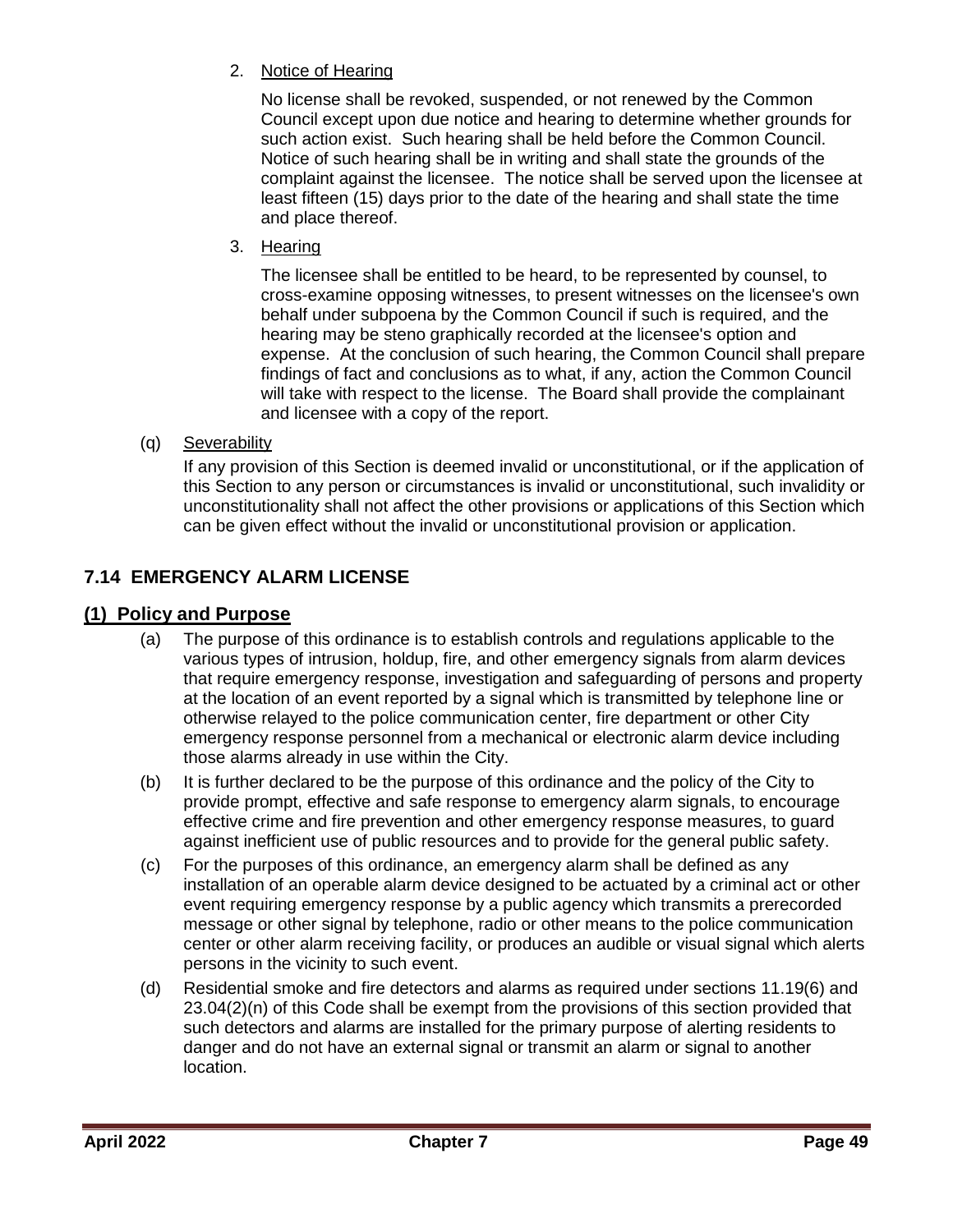## <span id="page-49-0"></span>**(2) Licensing Provisions**

### (a) License Required

It shall be unlawful for any person, firm, partnership, association, corporation, company or organization of any kind to maintain an emergency alarm device without first obtaining a license as hereinafter provided. A separate license shall be required for each structure, facility or dwelling unit to be protected by such alarm and for each type of alarm maintained.

### (b) Licensing Authority

The Chief of Police shall be the licensing authority and is herewith required to grant a revocable license to any applicant complying with the provisions of this ordinance.

### (c) Application Requirements and Procedure

An application for an annual license, renewable on January 1 of each year, shall be made by the owner or the owner's agent of each structure, facility or dwelling unit to be licensed to the licensing authority on forms provided by the licensing authority. Such application shall contain specific information on the nature of the business or facility to be protected, the identity of any occupant of a dwelling unit to be licensed if other than the owner thereof, the nature of the alarm device, the type of occurrence to be detected, and other information which the licensing authority may determine to be reasonably necessary for the safe and effective response to alarm signals by emergency personnel. Information contained in applications shall be for official police use only and shall be held secure by the licensing authority except that information contained in an application and notice that a license has been granted shall be furnished to the Fire Chief in the case of fire related alarms.

### (d) Denials and Revocations; Appeals

A license under this ordinance may be denied or revoked by the licensing authority if the application for said license contained incomplete or false information or for five (5) or more false alarms under sections 4.06 or 5.06 of these Ordinances within any calendar year or fifteen (15) or more false alarms under sections 4.06 or 5.06 of these Ordinances within five (5) consecutive calendar years, provided further that a revocation be made only after a reasonable notice has been provided the licensee and the licensee has been afforded an opportunity for a hearing before the licensing authority. Any applicant or licensee denied or revoked may appeal the decision of the licensing authority to the Mayor within thirty (30) days after the date of action by the licensing authority and may appear before the Mayor at a time and place to be determined by the Mayor in support of the contention that the license should not have been denied or revoked. The decision of the Mayor shall be final.

(e) License Fee

The license fee shall be as set forth in the Fee Schedule under Section 3.12 per license year which may be reduced by quarterly adjustment of the fee required for any part thereof.

## <span id="page-49-1"></span>**7.15 OUTDOOR AMPLIFIED SOUND PERMIT**

## <span id="page-49-2"></span>**(1) Definitions**

(a) "Person" means any individual, firm, partnership, joint venture, association, social club, fraternal organization, joint stock company, corporation, municipal corporation, estate, trust, business trust, receiver, trustee, syndicate, or any other group or combination acting as a unit.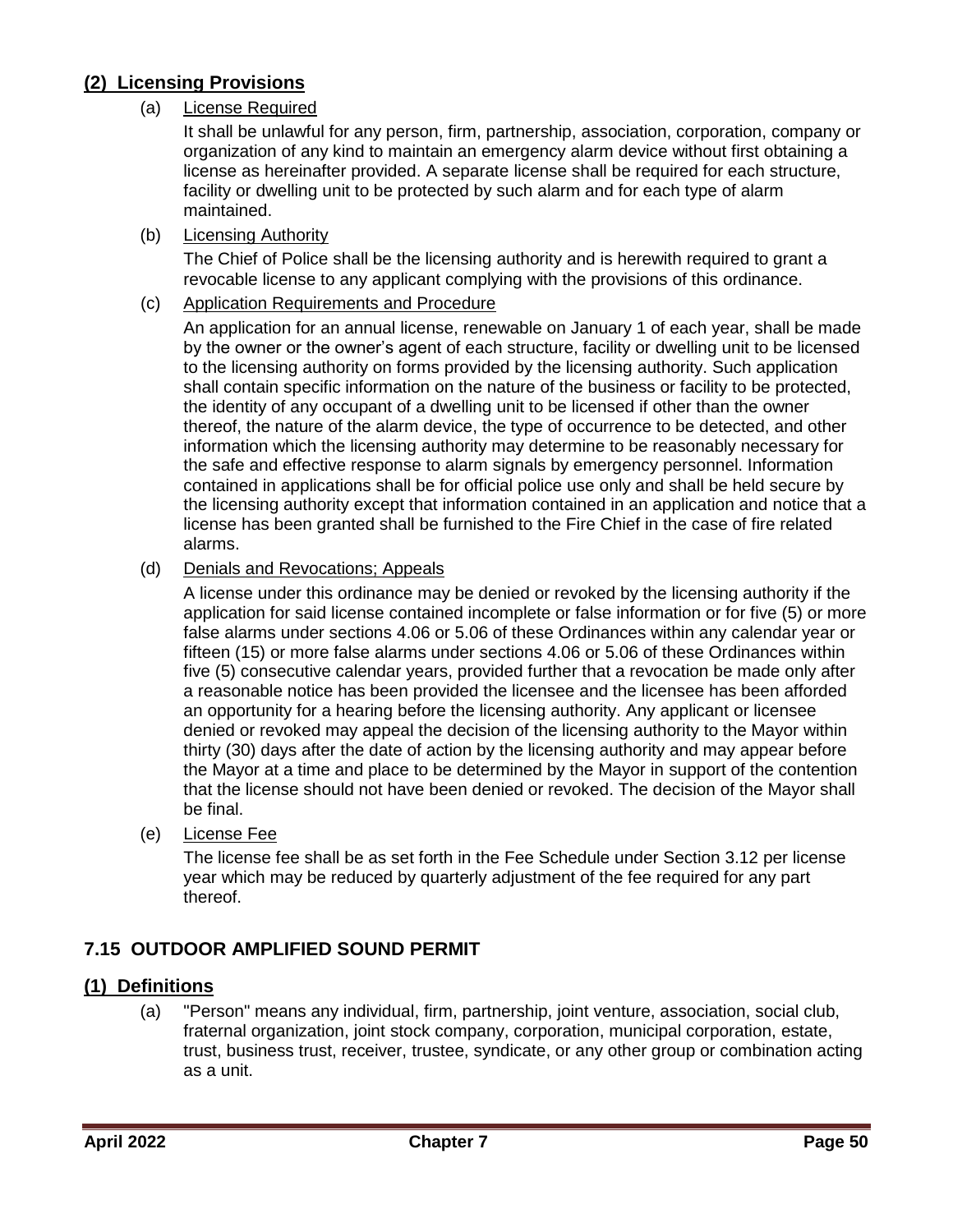- (b) "Operate" means to operate, maintain, use, connect, and/or permit to be operated, maintained, used, or connected.
- (c) "Sound system" includes, but is not limited to, sound amplifier, microphone, speaker, amplified or electrified instrument, connective cable or wire, and power source connections.

## <span id="page-50-0"></span>**(2) Permit Required**

No person shall operate any sound system outdoors; cause amplified music or other sound including music from a live performance to be projected outdoors; to cause amplified sound to be projected outside of any building; or to cause amplified sound to be projected from any vehicle in the City without a permit issued under this section.

## <span id="page-50-1"></span>**(3) Exemptions**

The following activities are exempt from the permit requirement of this section, however, the exemption granted herein shall not be construed as an exemption from any other applicable rules or regulations, including, but not limited to prohibitions on public nuisances or unreasonable noise.

- (a) Car stereos.
- (b) Typical household radios, televisions, stereos, boom-boxes or similar equipment operated on residential premises.
- (c) Amplification devices of any kind operated by police, fire, emergency medical or other public safety agencies in the course of their official duties.
- (d) Equipment operated by the Middleton-Cross Plains School District or local, non-profit organizations for making announcements at organized athletic or similar events held on school or public property or equipment used by a school to signal the beginning or ending of classes.
- (e) Amplified sound produced by churches and religious institutions used to simulate church bells traditionally used to signal the beginning of church services or events.

## <span id="page-50-2"></span>**(4) Application for Permit**

The application for an amplified sound permit shall be submitted to the City Clerk and shall include the following:

- (a) The application shall be signed by the person applying for the permit and by a person with control of the premises (if that person is different from the person applying for the permit). Each person signing the application must be over the age of eighteen (18).
- (b) The application shall be accompanied by a nonrefundable application fee, as set forth in the Fee Schedule under Section 3.12. No fee is required for applications for City operated events.

## <span id="page-50-3"></span>**(5) Issuance of Permit**

- (a) The permit application shall be referred to the Police Department and, if the permit involves City owned property, the Public Lands Manager. The Police Department may seek input from any other City staff member or Department. If the application is not for a commercial enterprise and meets the standards in this ordinance, the Police Department may issue the permit along with any conditions or limitations necessary to protect the public health, peace, safety and welfare.
- (b) If the permit is for a commercial enterprise, the application and recommendation of the Police Department shall be forwarded to the License and Ordinance Committee for approval.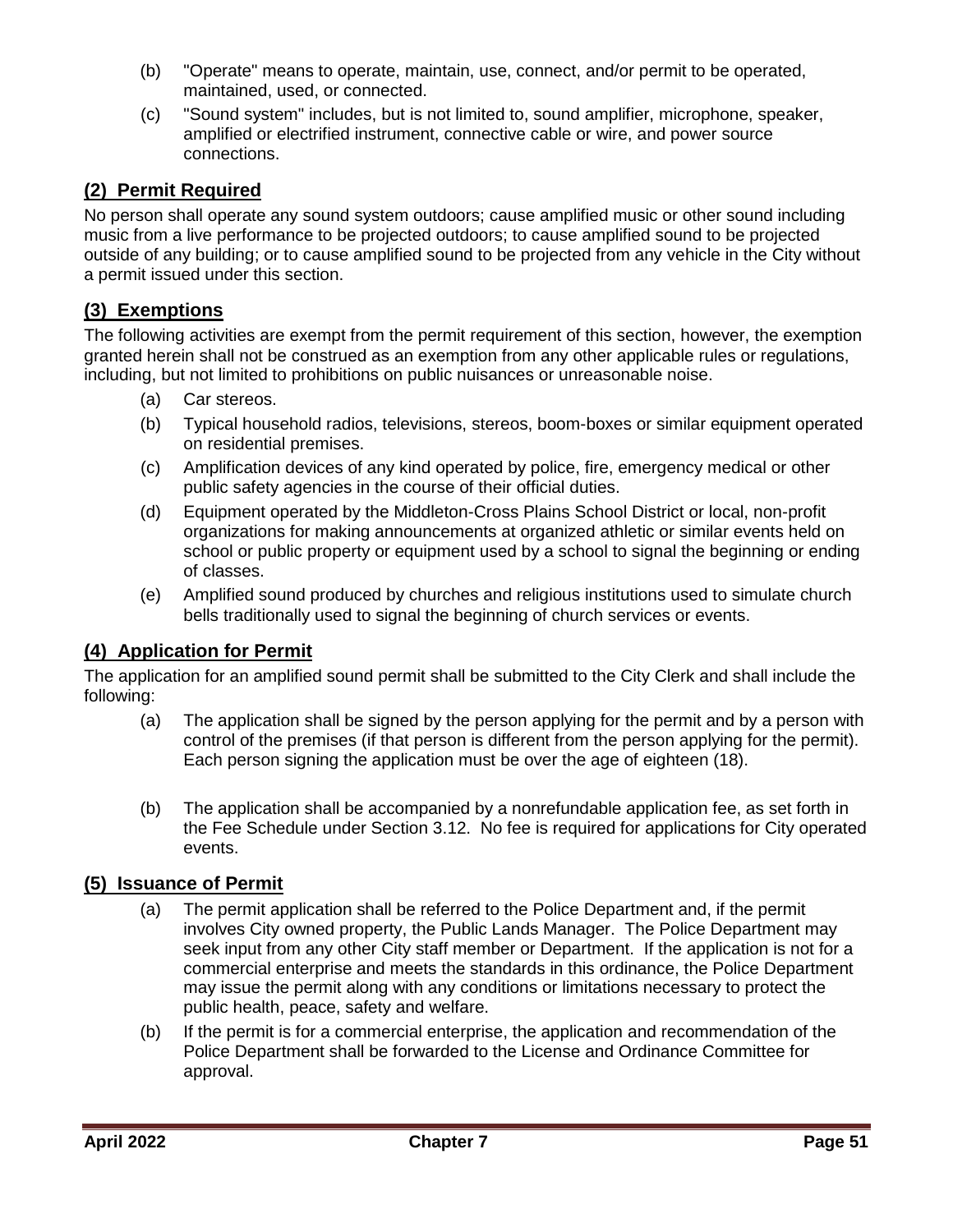- (c) All permits issued shall be subject to the following limitations:
	- 1. On Sunday through Thursday amplified sound shall not exceed 65 decibels on the A – weighted scale at the lot line of the premises for which the permit is issued, from 9:00 a.m. to 9:00 p.m. and shall not exceed 60 decibels from 9:00 p.m. to midnight.
	- 2. On Friday through Saturday, holidays as established in Section 27.06(1) or the day before such holiday, amplified sound shall not exceed 65 decibels on the A – weighted scale at the lot line of the premises for which the permit is issued from 9:00 a.m. to 11:00 p.m. and shall not exceed 60 decibels from 11:00 p.m. to midnight.
	- 3. No permit shall be issued for the hours between midnight and 9:00 a.m.
- (d) Any person aggrieved by a decision of the Police Department to deny a permit or impose additional conditions or limitations may be appealed to the License and Ordinance Committee. Appeals of any decision of the License and Ordinance Committee shall be heard by the Common Council.
- (e) The limitations in paragraph (c) above may not be waived or relaxed except by approval of the Common Council.
- (f) No permit shall be issued contrary to Section 21.01(2)(d).

### <span id="page-51-0"></span>**(6) Expiration, Suspension, and Revocation**

- (a) Permits shall be effective for a specified time period not to exceed one year.
- (b) Permits may be suspended or revoked for any violation of the permit conditions or of provisions of this ordinance. Proceedings for suspension or revocation may be initiated by the Chief of Police or by any member of the Common Council upon any citizen complaint. Before any permit is suspended or revoked, a hearing shall be held before the License and Ordinance Committee with 10 days written notice to the permit holder of the time, date and place of the hearing and a brief description of the reasons for suspension or revocation.
- (c) The Police Department may, at any time, order the immediate cessation of all amplified sound emitted pursuant to a permit if it is determined that the amplified sound constitutes a public nuisance and that the nuisance cannot be effectively abated by any other measures. Should any such order or orders be issued, the permit shall be reviewed by the License and Ordinance Committee at its next regular meeting for possible suspension, revocation or modification of the permit. In such case, the 10 day notice requirement in paragraph (b) shall not apply, but reasonable notice shall be provided.

### <span id="page-51-1"></span>**(7) Enforcement**

Any person who violates this section or any condition of any permit issued under this section shall be subject to a forfeiture of not less than \$100.00. If a law enforcement officer finds any sound system operating in violation of this ordinance he or she may order the volume to be turned down to compliance level or order the system to be turned off. Failure to obey such order shall constitute a violation of this section and may lead to confiscation of the sound system.

## <span id="page-51-2"></span>**7.16 CIGARETTE LICENSE**

## <span id="page-51-3"></span>**(1) Definitions**

For purposes of this section, the following definitions apply:

(a) "Cigarette" has the meaning set forth in Wis. Stats. § 139.30.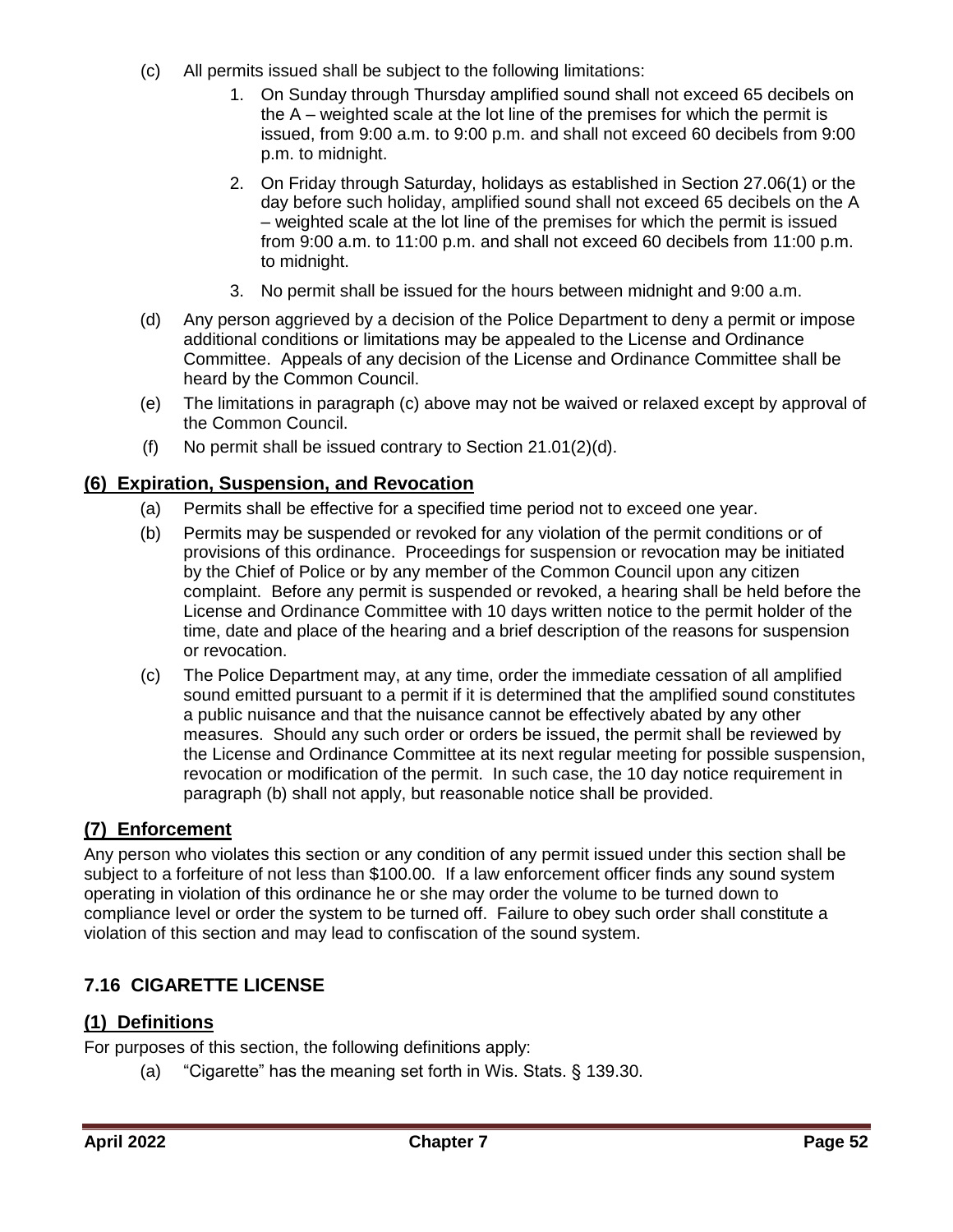(b) "Person" means an individual, partnership, firm, company, limited liability company, corporation, whether tenant, owner, lessee, licensee, franchisee, or their agent, heir or assigns.

## <span id="page-52-0"></span>**(2) License Required**

It shall be unlawful for any person, in any manner, directly or indirectly, upon any pretense or by any device, to manufacture, to directly or indirectly sell, exchange, barter, dispose of or give away, or keep for sale any cigarettes or tobacco products in the City of Middleton without first obtaining a license under this section.

### <span id="page-52-1"></span>**(3) Issuance of License**

License for the manufacture, sale, exchange, barter, disposition of or giving away or keeping for sale of cigarettes or tobacco products in the City of Middleton shall be issued by the City Clerk. Every such license shall be issued on the first (1st) day of July in each year or thereafter whenever applied for and shall continue in force from date of issuance until the succeeding thirtieth (30th) day of June, unless sooner revoked for a violation of this section as herein provided.

### <span id="page-52-2"></span>**(4) Application and Qualifications**

- (a) Every person desiring a license under this section shall file with the City Clerk a written application therefor stating the name of the person and the place for which such license is desired. Every license shall be signed by the City Clerk and shall not be delivered until the applicant shall produce and file with such Clerk a receipt showing the payment of the license fee.
- (b) No person may be issued a cigarette license if the person has an arrest or conviction record subject to Wis. Stats. §§111.321, 111.322, and 111.335.
- (c) If an application for a cigarette license is denied by the City Clerk, the City Clerk shall, in writing, inform the applicant of the denial, the reasons therefor and of the opportunity to request a reconsideration of the application by the License and Ordinance Committee. Such notice shall be sent by regular mail, or served upon the applicant at least ten days prior to the License and Ordinance Committee's reconsideration of the matter. At such reconsideration hearing, the applicant may present evidence and testimony as to why the license should be granted.

### <span id="page-52-3"></span>**(5) Fee; Renewal**

- (a) The fee for the license shall be as set forth in the Fee Schedule under Section 3.12 which shall be established within the range authorized under Wis. Stats. §134.65.
- (b) Renewal licenses shall be obtained on or before June 30 of each year or be subject to a late filing fee of 15% of the license fee. Payment of the late filing fee shall not relieve any person from any other penalties prescribed in this chapter for failure to possess or obtain a license.

## <span id="page-52-4"></span>**(6) Penalty**

Any person violating any of the provisions of this section may be subject to a fine of not less than Twenty-Five Dollars (\$25.00) nor more than One Hundred Dollars (\$100.00) for the first offense and not less than Twenty-Five Dollars (\$25.00) nor more than Two Hundred Dollars (\$200.00) for the second offense; and each day when any cigarettes or tobacco products are manufactured, sold or disposed of within the City of Middleton without a license having been issued therefor shall be a separate offense.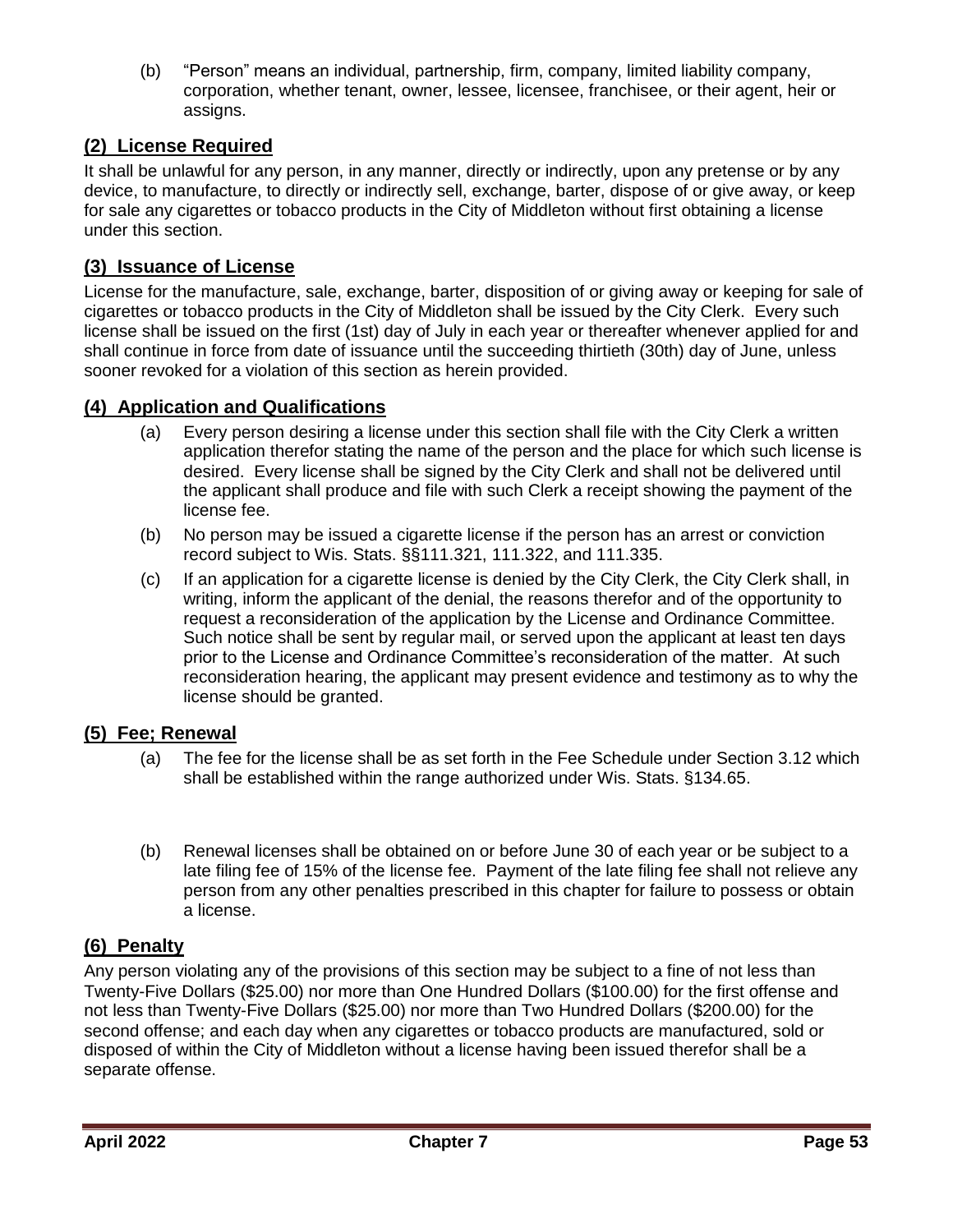## <span id="page-53-0"></span>**7.17 SPECIAL EVENTS PERMITS**

## <span id="page-53-1"></span>**(1) Permit Required**

No person shall engage in, participate in, aid, form or start any special event on public property, unless a special event permit is issued by the City Clerk after approval by the License and Ordinance Committee in accordance with this Section.

## <span id="page-53-2"></span>**(2) Definitions**

The following words, terms and phrases, when used in this Section, except where the context clearly indicates a different meaning, shall have the meaning ascribed as follows:

- (a) "Participant," means only those persons actually taking part in the event, including, but not limited to, those sponsoring, organizing, promoting or initiating the event; those invited to attend; those paying to attend; or those for whom the event is sponsored organized or initiated, including the general public.
- (b) "Public property," means streets, sidewalks, parkways, highways, roads, boulevards, avenues, alleys, plazas, parks, conservancies, medians, and any and all spaces dedicated to the public use or used in any way by the City for the benefit of the public.
- (c) "Special event," means any event requiring the closure of any street, road, highway or trail, or any concert, show, performance, marathon, parade, race, walk or any other such activity or gathering of persons, animals or vehicles upon public property that is organized primarily for the purpose of amusement, athletic competition, charity, commemoration, education or entertainment or any public display of fireworks as defined under section 5.15(2)(b). Except for events that will require the closure or use of public streets or a public display of fireworks, this definition shall only apply to events where 200 or more individuals are expected to participate.
- (d) "Standard complement of personnel," means those personnel normally assigned for duty absent the existence of the special event by the applicable department head in accordance with the standard operating procedures.

### <span id="page-53-3"></span>**(3) Property and Events Exempt from Permit Requirement**

Notwithstanding subsection (1), a permit under this Section shall not be required for the events described under this subsection. Exclusion from the terms of this Section pursuant to this subsection does not relieve the sponsors, coordinates, promoters, organizers or those otherwise holding an event from the responsibility of obtaining permission or authorization from the appropriate person or entity for the use of property that is not covered by this article. The following events do not require a permit under this section:

- (a) The event is to take place on property which is under the control or jurisdiction of the federal government, the State of Wisconsin, Dane County or the Middleton-Cross Plains School District.
- (b) The event is a sporting event that is to take place on property equipped with facilities designed for the purpose of accommodating such events, including baseball diamonds, soccer fields and football fields, whether or not bleachers or other seating is provided.
- (c) Funeral processions.
- (d) Events for which an alcohol license is to be issued covering the entire premises upon which the event is to be held.
- (e) Events organized, sponsored or directed by the City of Middleton.
- (f) Events considered to be expressive activity events under Section 7.20.

### <span id="page-53-4"></span>**(4) Application**

(a) A person seeking issuance of a special event permit shall file an application during regular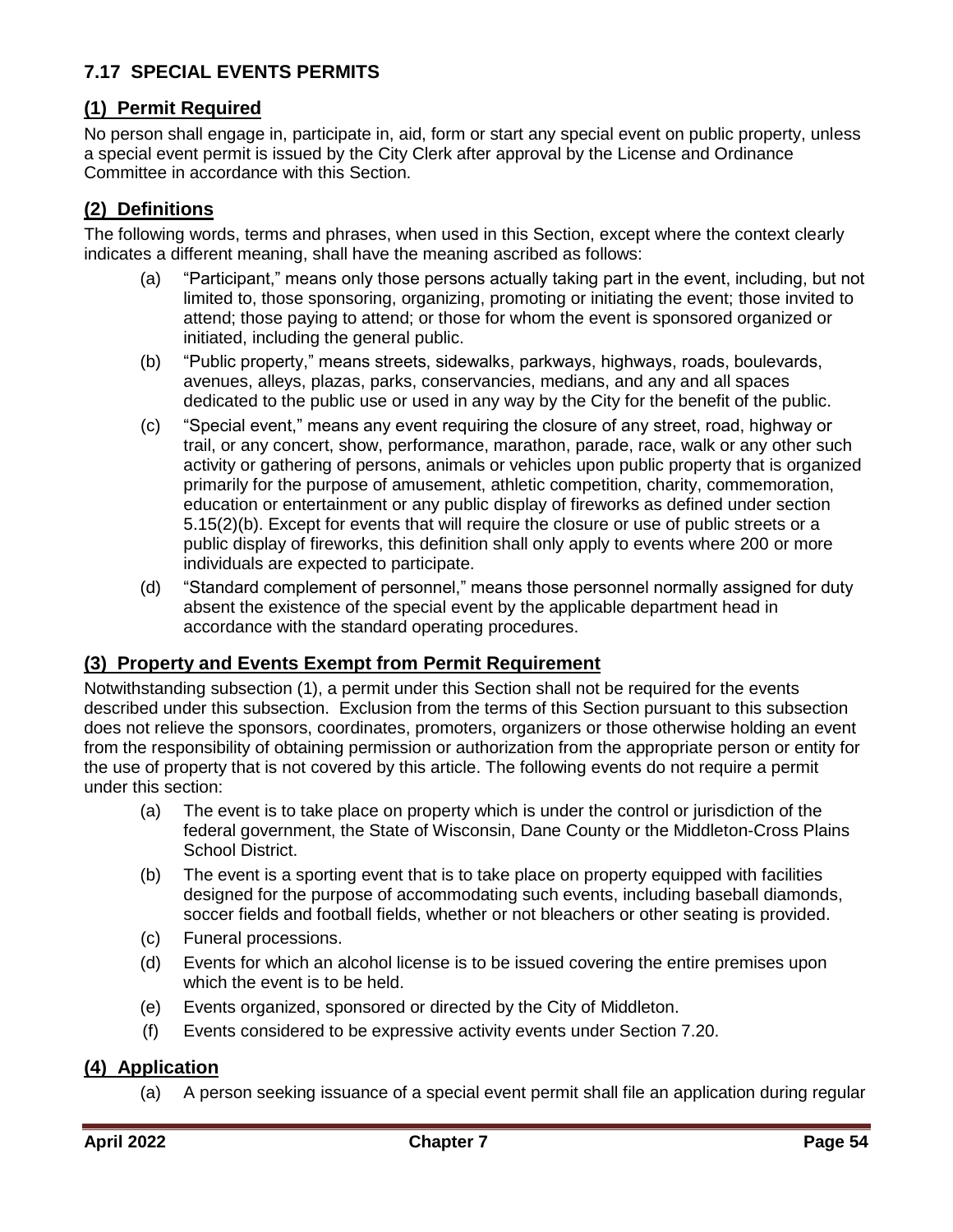business hours at City Hall in the office of the City Clerk. The City Clerk shall promptly transmit a copy of all applications to the Chief of Police.

(b) An application for a special event permit may be filed any time beginning 12 months prior to the date of event, but no later than 45 calendar days preceding the date of the proposed event. The City may proceed to process applications at any time, however, no assurances shall be given or presumed that late applications can or will be processed in time for the proposed event or that the processing schedule will leave sufficient time to obtain an appeal hearing or ruling under subsection (13).

## <span id="page-54-0"></span>**(5) Review**

- (a) The Chief of Police shall review each application and forward his or her recommendations to the License and Ordinance Committee. The Chief of Police may seek the recommendation of any other City Staff including, but not limited to the Fire Chief, Building Inspector, Director of Public Works, or Public Lands Manager, as circumstances warrant.
- (b) The License and Ordinance Committee may approve, approve with conditions or deny the application. If the application is denied, the License and Ordinance Committee shall state its reasons therefore on the record with reference to the standards set forth in subsection (8) and shall direct the Chief of Police to provide written notice of denial and the reasons therefore by regular mail sent within three (3) business days of the decision.

### <span id="page-54-1"></span>**(6) Insurance**

- (a) The applicant shall indemnify, defend, and hold harmless the City of Middleton, its officers, council members, agents, employees against any and all damages or claims arising from the permitted event and shall carry insurance coverage as follows:
	- 1. General Liability Coverage

Coverage shall be occurrence coverage. Claims-made coverage is prohibited.

- (a) Commercial General Liability
	- (i) \$1,000,000 general aggregate per event;
	- (ii) \$1,000,000 products completed operations aggregate;
	- (iii) \$1,000,000 personal injury and advertising injury;
	- (iv) \$1,000,000 each occurrence limit.
- (b) Insurance must Include:
	- (i) Premises and operations liability;
	- (ii) Contractual liability, including coverage for the joint negligence of the City of Middleton, its officers, council members, agents, employees, authorized volunteers and the named insured;
	- (iii) Personal injury;
	- (iv) Explosion, collapse and underground coverage;
	- (v) Products and completed operations;
	- (vi) The general aggregate must apply separately to the event and location.
- 2. Business Automobile Coverage

Such coverage is required if motor vehicles are used in relation to and before, during or after the event. This requirement does not apply to cover personal vehicles used by attendees or event personnel to arrive or depart from the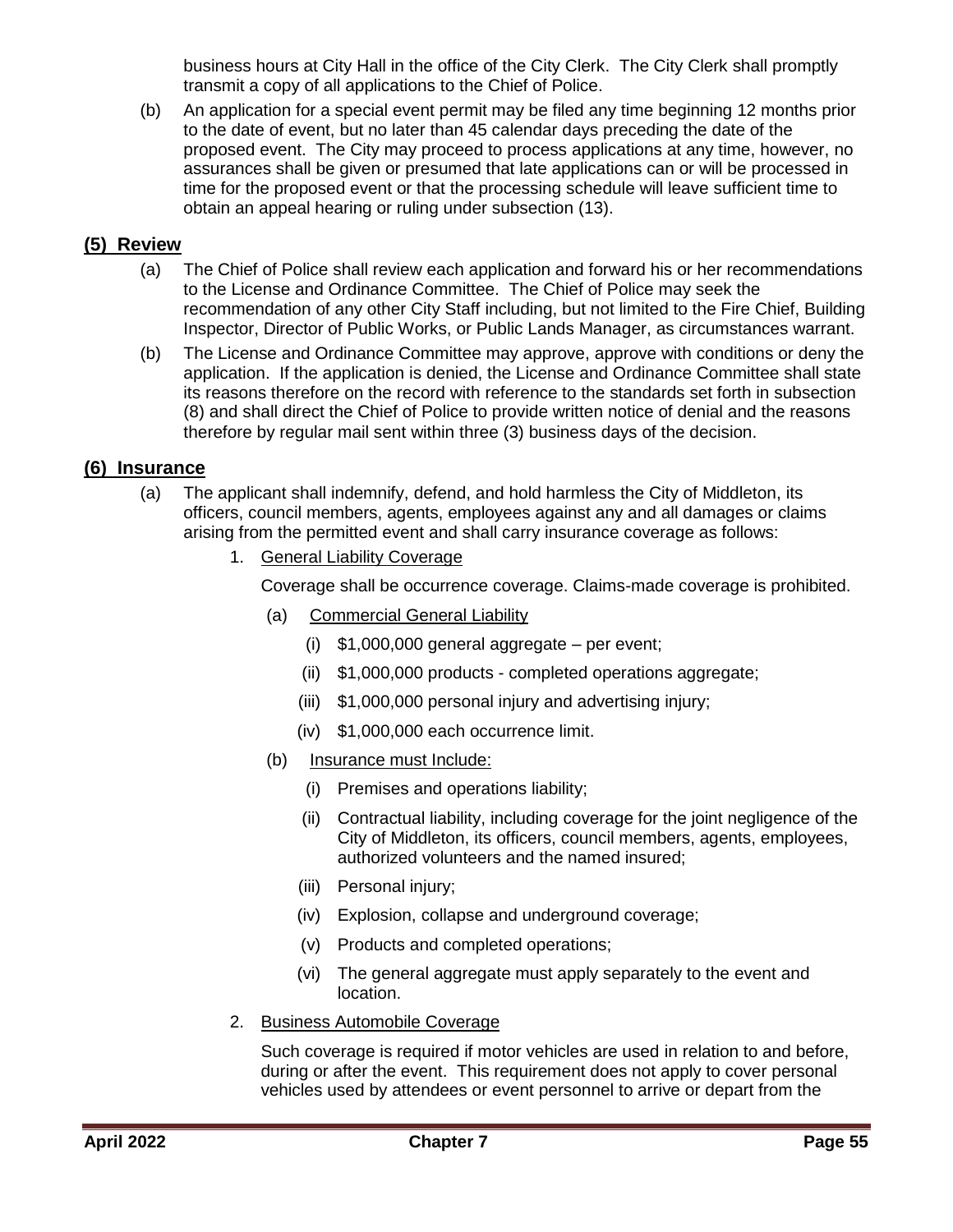event. Coverage limits shall be no less than \$250,000 each person, \$500,000 each accident for bodily injury, \$100,000 for property damage or \$500,000 combined single limit for bodily injury and property damage each accident.

3. Worker's Compensation and Employer's Liability

Proof of such coverage shall be required consistent with Wis. Stats. Chap. 102 or any applicable Worker's Compensation Statutes of a different state. Coverage limits shall be no less than \$100,000 each accident, \$500,000 disease policy limit and \$100,000 disease per employee.

4. Liquor Liability

If the event holder sells alcoholic beverages, liquor liability insurance with coverage limits of no less than \$500,000 each occurrence and \$500,000 aggregate.

5. Fireworks Liability

If the event includes a firework display, then the event holder shall carry an additional \$1,000,000 in coverage.

6. Bounce Houses

If the event includes a bounce house or similar equipment, then the event holder shall carry an additional \$1,000,000 in liability coverage.

- (b) Additional insurance requirements may apply in the reasonable discretion of the License and Ordinance Committee. The License and Ordinance Committee may waive or modify these insurance requirements for purely private events if it determines that the requirements would impose an undue hardship and that the public interest is otherwise adequately protected.
- (c) All insurance shall be in full force prior to commencing the event and remain in force throughout the entire event, including the clean-up period after the event.
- (d) The City of Middleton, and its officers, council members, agents, employees, and authorized volunteers shall be additional insureds on general liability, business automobile and liquor liability policies. The additional insured policy endorsement must accompany the certificate of insurance.
- (e) All policies shall require 30 day written notice to the City of Middleton of cancellation, nonrenewal or material change in the insurance coverage.
- (f) Insurance must be provided by an insurance carrier with the "Best" rating of "A-VII" or better. All carriers shall be admitted carriers in the State of Wisconsin.

### <span id="page-55-0"></span>**(7) Fees and Expenses**

- (a) The applicant shall pay a review fee at the time of submittal of the application in an amount set forth in the Fee Schedule under Section 3.12.
- (b) An applicant may be required to reimburse the City for the actual costs it incurs, including costs for reviewing the application, planning for and setting up for the event, and for providing any security, traffic control, crowd control or other emergency service personnel required by the License and Ordinance Committee that is in excess of the standard complement of personnel provided by the City or for the costs of any remedial actions including clean-up that are the applicant's responsibility that the applicant fails to fulfill. The License and Ordinance Committee may require all estimated costs under this paragraph or any portion thereof to be paid in advance of the event and held in escrow or for payment to be secured by a letter of credit or other form of security approved by the City Attorney. If money is held in escrow, unused funds shall be returned to the applicant within thirty (30) days of the end of the event. The applicant shall be sent an invoice for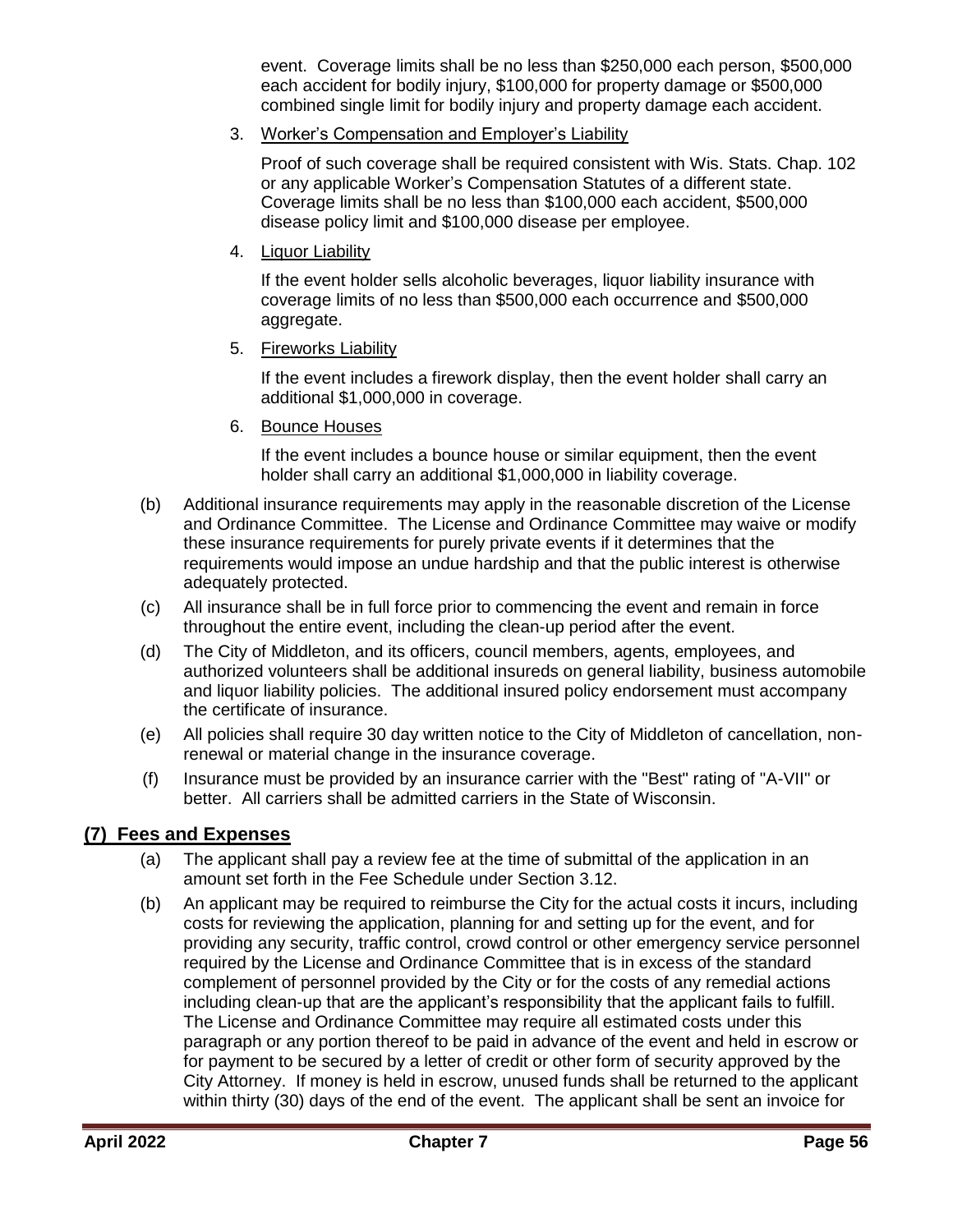any deficiency in the escrow which shall be paid within thirty (30) days of issuance. In no case shall an applicant be required to reimburse the city for the costs associated with providing personnel based on the actual or anticipated conduct of non-participants. Any required coverage for which reimbursement is sought shall be based on the following factors:

- 1. The location or route of the event;
- 2. The physical characteristics of the location or route;
- 3. The duration of the event;
- 4. The day and time of the event;
- 5. The estimated number of the participants;
- 6. The potential danger to the event participants, the general public or public property;
- (c) Nothing in this subsection shall be construed to require the City to provide any services including security, traffic control, crowd control or other emergency service.

## <span id="page-56-0"></span>**(8) Grounds for Denial**

No application shall be unreasonably denied and, in no event, shall an application be denied based upon the content of any lawful message that may be connected with the special event. The grounds for the denial of an application are as follows:

- (a) The application is incomplete in any material respect.
- (b) The application was not received at least 45 days prior to the proposed event.
- (c) A portion of the event will take place on private property or property under the control or jurisdiction of any board, agency or other governmental entity and permission has not been obtained from such persons or entities.
- (d) The special event is a violation of federal, state or local ordinances, statutes or laws.
- (e) The conduct of the event will require the diversion of so great a number police officers or other City personnel so as to impair service to the remainder of the City.
- (f) There is insufficient complement of City personnel available to provide the necessary security, traffic control, crowd control or other necessary services for the event because of other previously approved and scheduled special events.
- (g) The applicant has failed to reimburse the city for expenses and fees charged for a prior special event.
- (h) If the time or location are unsafe and impracticable in the opinion of the Chief of Police.
- (i) The application contains a material falsehood or misrepresentation.
- (j) The applicant is legally incompetent to contract or to sue or to be sued.
- (k) Applications for special events requiring the use or closure of public streets shall be denied if any of the following apply:
	- 1. The proposed street use is primarily for private or commercial gain;
	- 2. The proposed street use will substantially hinder the movement of police, fire or emergency vehicles, constituting a risk to persons or property;
	- 3. The application requests a period for the use of the street in excess of six (6) hours; or
	- 4. The proposed use could be held in a public park or other location.

## <span id="page-56-1"></span>**(9) Permit Contents**

Unless waived by the Chief of Police, each permit issued under this chapter shall specify the following: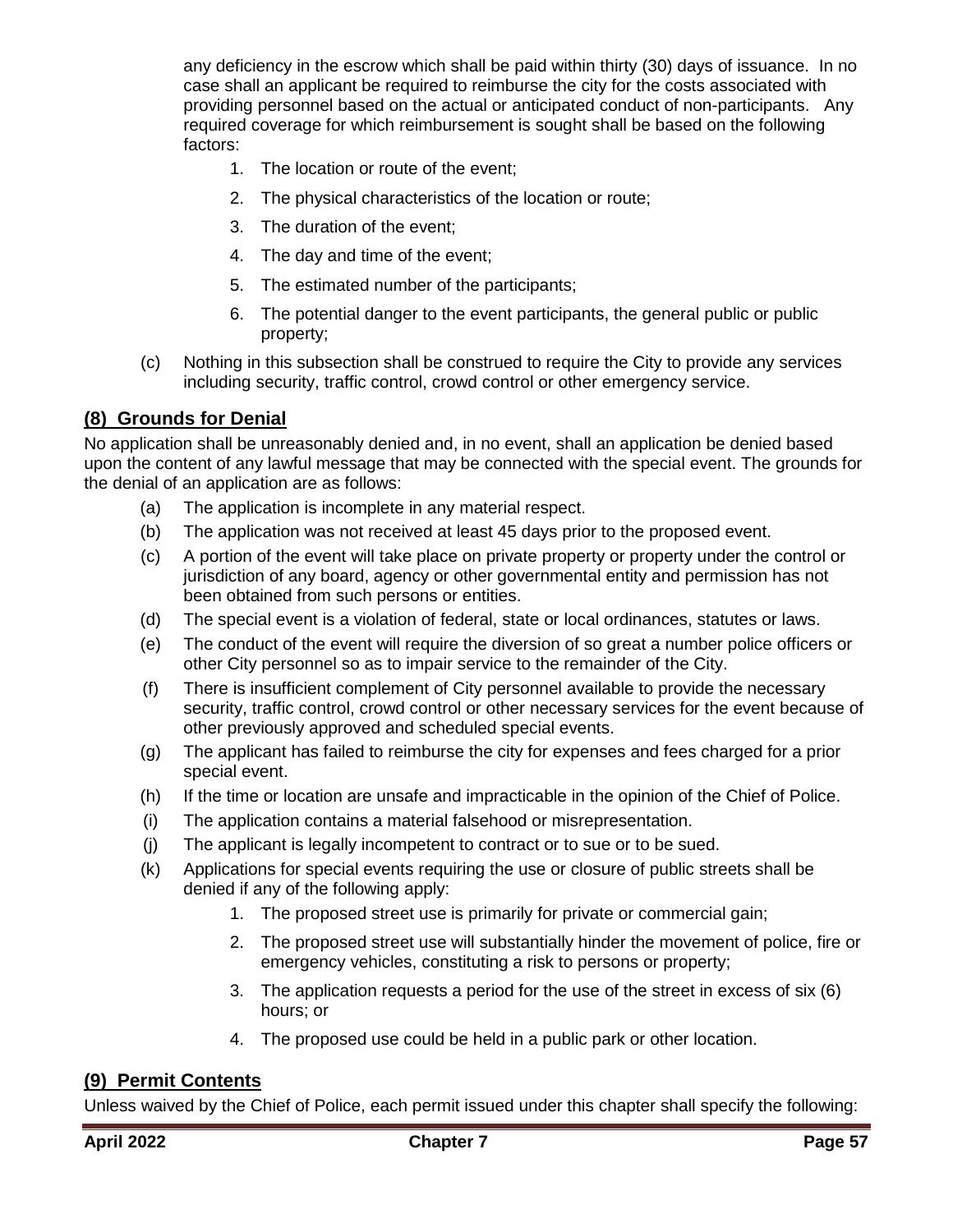- (a) The specific portions of any street, park, sidewalk, trail, or other public place used by the permittee may be closed to traffic or use;
- (b) The duration of the special event;
- (c) The period of time during which any street, park, sidewalk, trail, or other public place used by the permittee may be closed to traffic or use;
- (d) Requirements for placement and removal of barricades and the marking and lighting thereof;
- (e) Requirements for the protection of persons and property abutting and near the portion of the public areas to be closed for the event from danger or annoyance which may be caused by such use;
- (f) Requirements for security, crowd control and a traffic control plan for the event in conformance with the most recent edition of the Manual on Uniform Traffic Control Devices;
- (g) Requirements and instructions for removal of litter or debris created by the event participants in connection with the event or use;
- (h) The minimum and maximum speeds to be monitored by participating vehicles, if any.

### <span id="page-57-0"></span>**(10) Duties of Participants**

- (a) All persons involved with an event regulated by this article shall comply with all permit directions and conditions imposed under the terms of this article for the use of public property and with all applicable ordinances, statutes and laws.
- (b) All persons involved with an event regulated by this article shall stay within the area or route designated for the event during the conduct of this event.
- (c) The event chairman or other person leading such activity shall carry the special event permit upon his or her person during the conduct of the event.
- (d) The applicant shall be responsible for returning all premises used for the event or impacted by the event to the condition such premises was in prior to the event within twelve (12) hours after the permit expires.

### <span id="page-57-1"></span>**(11) Public Conduct**

- (a) No person shall unreasonably hamper, obstruct or impede, or interfere with any event or event assembly or with any person, vehicle or animal participating or used in the event.
- (b) No driver of any vehicle, other than an authorized emergency vehicle, shall drive between the vehicles or persons comprising and event when such vehicles or persons are in motion and are conspicuously designated as a participant in the event.
- (c) The Chief of Police shall have the authority, when reasonably necessary, to prohibit or restrict the parking of vehicles along the street or highway or part thereof constituting a part of the route of the event. The Chief of Police shall see that signs are posted wherever parking is prohibited, and it shall be unlawful for any person to park or leave unattended any vehicle in violation thereof.

### <span id="page-57-2"></span>**(12) Revocation or Termination of an Event**

- (a) Any special event permit issued under this Section may be revoked or an event terminated on the day of the permitted activity without prior written notice and without a hearing if the Chief of Police or the Fire Chief determines that:
	- 1. Revocation or termination is in the interest of the immediate public health or safety because of fire, casualty, act of God, or a public emergency;
	- 2. Any term, standard for issuance, condition, duty, restriction or limitation of such permit or reservation has been violated by event participants and, as a result,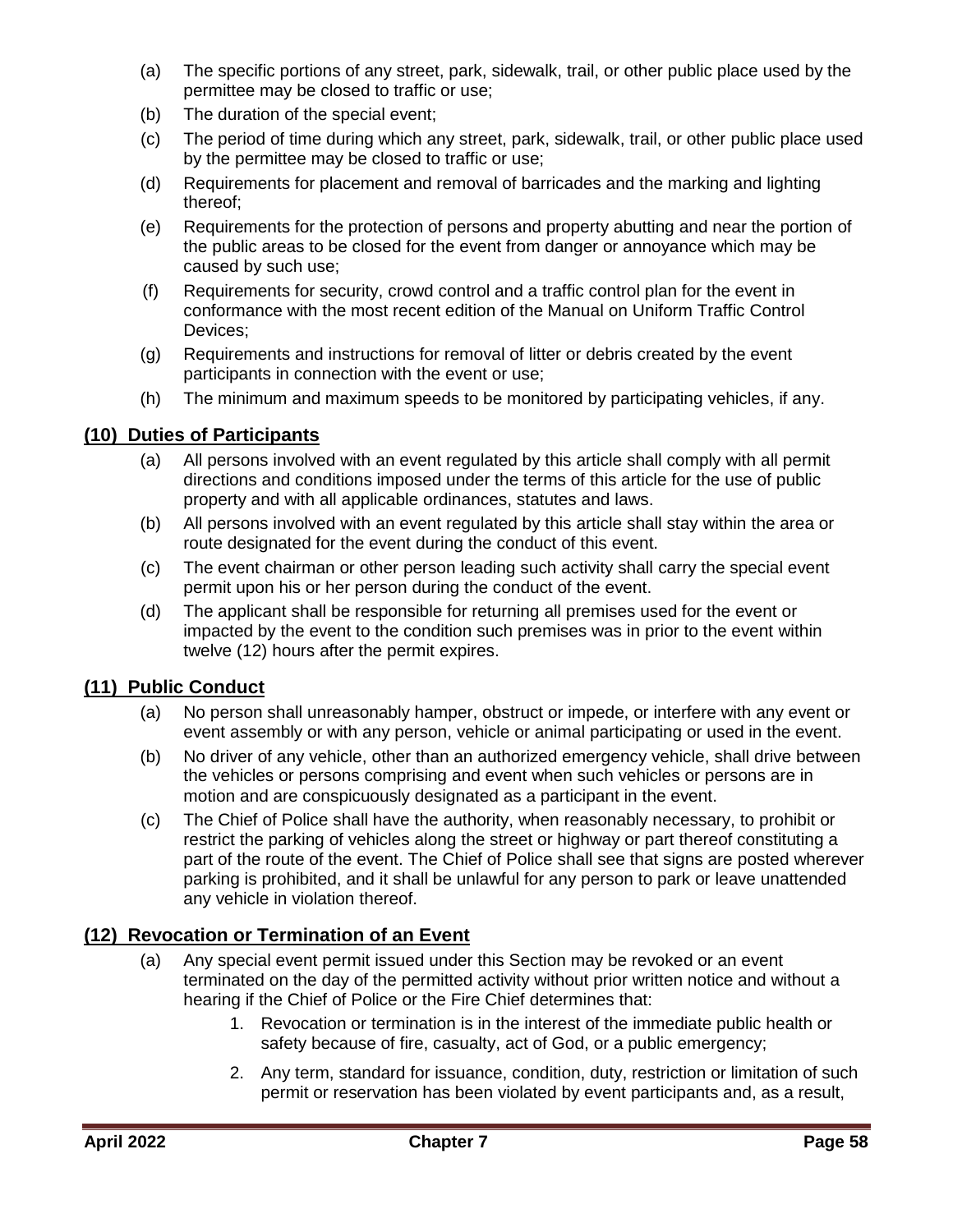the immediate health or safety of any participant or the general public is threatened;

(b) The permittee shall immediately, upon receipt of the notification that the permit has been revoked, terminate the event and shall commence restoring the site to its condition prior to the event as soon as practicable and without delay.

## <span id="page-58-0"></span>**(13) Appeal**

Any applicant aggrieved by the decision of the License and Ordinance Committee may appeal the decision to the Common Council. The request for appeal shall be filed in writing with the City Clerk no later than seven (7) days after the date of written notice or decision whichever is later. The request shall state the grounds for appeal. A hearing shall be held before the Council. The hearing need not be an evidentiary hearing, however, the applicant shall be present to answer questions and shall be permitted to make a brief statement in support of the appeal.

## <span id="page-58-1"></span>**7.18 ENTERTAINMENT CLUB LICENSE**

## <span id="page-58-2"></span>**(1) Entertainment Club License Required**

No person shall offer any live entertainment in any public building with a patron capacity of more than one hundred (100) without first obtaining an Entertainment Club License from the City Clerk.

## <span id="page-58-3"></span>**(2) Exceptions**

A license under this section shall not be required for events as follows:

- (a) Events held at and sponsored by a public or private school.
- (b) Events sponsored by the City of Middleton or events subject to a special event permit under Section 7.17.
- (c) Events held at and sponsored by a church or other religious institution. This exception does not include events held at facilities used primarily for another purpose and at which religious activities are incidental to the primary use.
- (d) Where music is provided only as background for dining or other featured modes of entertainment including, but not limited to, spectator sports, rides, video arcades, or a facility that offers other interactive electronic games.
- (e) Private parties or receptions limited to invited guests for which there is no fee or charge for entry, participation, food or beverages.
- (f) Non-amplified or acoustic music performed by a single artist.
- (g) Performances where an uncompensated patron sings along with a machine that plays prerecorded music, commonly known as karaoke.

## <span id="page-58-4"></span>**(3) Life Entertainment Defined**

- (a) A licensed establishment shall be deemed to offer or allow live entertainment if any of the following activities are offered, permitted or allowed:
	- 1. live music performances;
	- 2. disc jockeys;
	- 3. the establishment has a designated dance floor area;
	- 4. live dancers.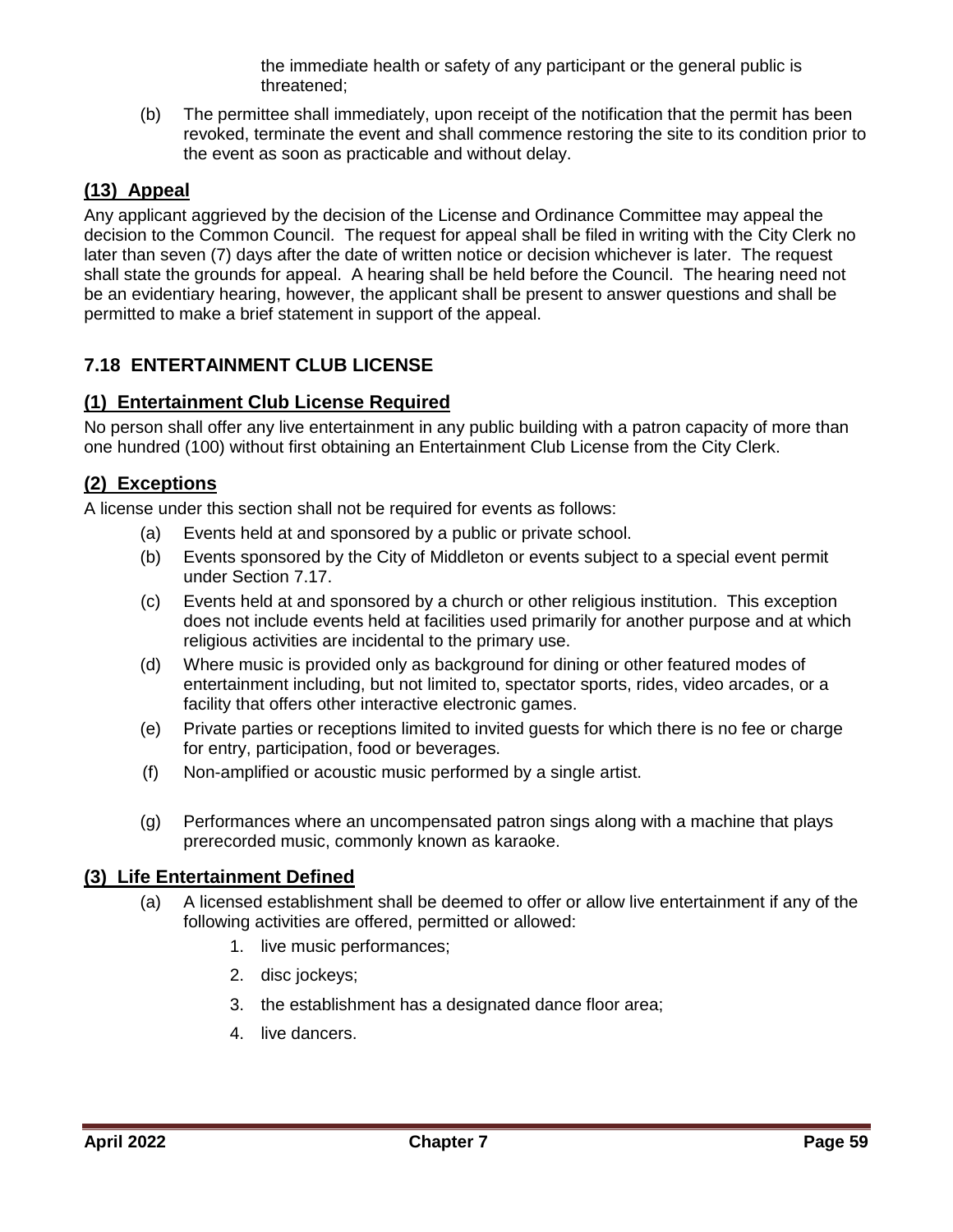## <span id="page-59-0"></span>**(4) Designated Dance Area Defined**

An identified area of at least 200 square feet that is devoted to dancing at times when entertainment is the principal business of the establishment. No dancing shall be permitted on top of a bar at which patrons are directly served.

### <span id="page-59-1"></span>**(5) Qualifications**

Applicants shall meet the following qualifications:

- (a) Must be an adult;
- (b) May not be a habitual law offender;
- (c) May not have been convicted of a felony which substantially relates to the licensed activity;
- (d) Must be a state resident for a minimum of 90 continuous days prior to the date of application.

### <span id="page-59-2"></span>**(6) No Contact with Performers**

All performers shall perform from a raised floor or stage or if on floor level an area separated from the audience by a railing or similar device. All performance areas shall be designed to prevent contact between patrons and performers and no contact shall be permitted between patrons and performers during performances. Patrons shall not be permitted on stage or in the performance area during performances.

### <span id="page-59-3"></span>**(7) Identification of Patrons 21 Years of Age and Older**

Any establishment holding a "Class B" or Class "B" alcohol license that meets the exceptions contained in Wis. Stats. § 125.07(3)(a) for allowing underage patrons on the licensed premise, must have a means of visually and conspicuously identifying patrons who are twenty-one (21) years of age and older. It shall be the sole responsibility of the license holder to determine whether any of the exceptions contained in Wis. Stats. § 125.07(3)(a) apply to their establishment.

### <span id="page-59-4"></span>**(8) Inspections**

By applying for and accepting any license issued under this section, the applicant consents to inspection of the premises by City officials including, but not limited to, police officers, fire inspectors and building inspectors, at any time the club is open for business or upon reasonable notice.

#### <span id="page-59-5"></span>**(9) Security Plan**

- (a) All entertainment license applicants shall submit a security plan at the time of application. The plan shall indicate what type of live entertainment the establishment will offer. The plan shall indicate the number of security personnel the applicant will employ and how they will be utilized.
- (b) The security plan shall also set forth how the applicant will handle issues regarding: control and clearance of the parking lot during hours of operation and at closing time; unruly patrons; patrons who are intoxicated; patrons presenting false IDs; control and supervision of patrons under the age of twenty-one (21); the circumstances under which the police should be called and how physical disturbances will be handled. The security plan shall also identify by name and date of birth, individuals who are employed by the establishment in a management capacity.
- (c) All security personnel and door personnel shall wear clothing that readily identifies them as security personnel.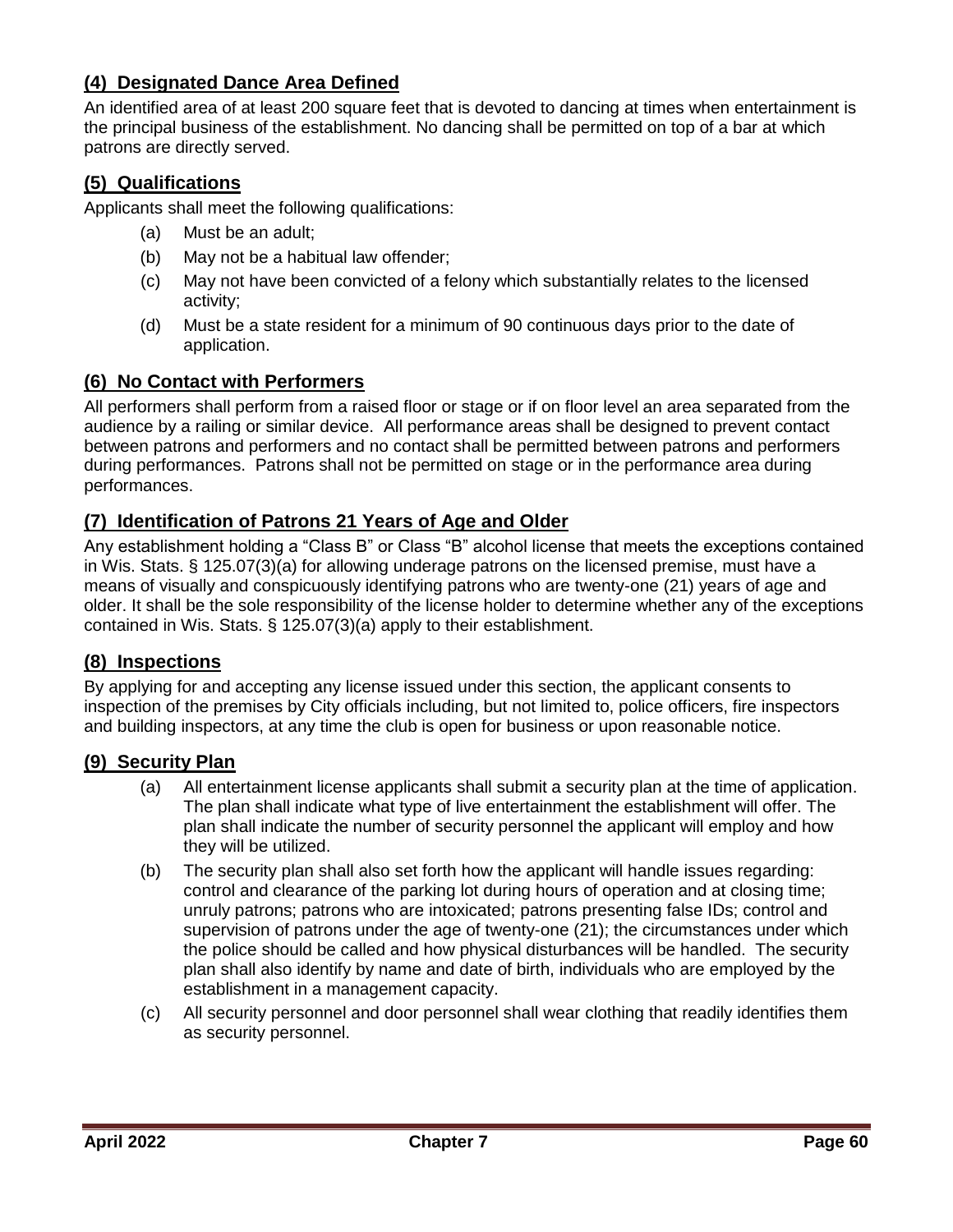## <span id="page-60-0"></span>**(10) Control of Premises**

At no time may licensee relinquish control of the licensed premises or, if also licensed to serve alcohol beverages, the service of alcohol to any other person or entity. The licensee must remain in control of the premises and must continue to be in control of the alcohol and service thereof through the licensee's own employees, including but not limited to checking identification of patrons, providing security within the licensed premises and at the door, collecting money or tickets from patrons for food, drinks, or for charges for entry to the establishment or any area within the establishment, during all events, including private parties. A manager or supervisor shall be present at all times when open for business. The licensee and its employees will be held responsible for all conduct taking place on its premises at all times including conduct taking place during private parties. Notwithstanding the limitations of this subdivision, a licensee may contract with an agency that is licensed by the State of Wisconsin as a supplier of uniformed private security personnel to engage in private security activities.

## <span id="page-60-1"></span>**(11) Application**

Upon application to the City Clerk, the City Clerk shall refer the entertainment license application to the Chief of Police for review and recommendation to the License and Ordinance Committee. The License and Ordinance Committee shall make a determination regarding the issuance of the entertainment license. The License and Ordinance Committee may impose restrictions on the entertainment club license hours relating to presentation of live entertainment or any other reasonable conditions or restrictions if the information or evidence available to and considered by the License and Ordinance Committee reasonably establishes that such condition or restriction is necessary to protect the health, safety and welfare of the surrounding neighborhood or necessary to prevent underage patrons from purchasing, possessing or consuming alcohol beverages on the licensed premise.

## <span id="page-60-2"></span>**(12) Fee**

The annual license fee shall be as set forth in the Fee Schedule under Section 3.12 and the license shall expire at the end of the event or no later than June 30 following its issuance. No additional fee shall be required if the application is processed in conjunction with any alcohol license application, including expanded premises permits.

## <span id="page-60-3"></span>**(13) Renewal**

Entertainment licenses shall be obtained on or before June 30 of each year or be subject to a late filing of fifteen percent (15%) of the license fee. Payment of the late filing fee shall not relieve any person from any other penalties prescribed in this chapter for failure to obtain the license.

## <span id="page-60-4"></span>**(14) Change in Operation**

If, after the license has been granted or issued, the licensee wishes to make any substantial deviations from its original plan of operation, the licensee shall file a written request with the City Clerk which states the nature of the change. No change shall take place until the request has been considered by the License and Ordinance Committee and approved by the Common Council.

## <span id="page-60-5"></span>**(15) Revocation, Suspension, or Nonrenewal**

(a) A Complaint for revocation, suspension or non-renewal of an entertainment license may be made by; an Alderperson; The Police Chief; The City Attorney; or any resident of the City of Middleton. Complaints shall be made in writing and filed with the City Clerk who shall then refer the Complaint to the License and Ordinance Committee for a hearing. The License and Ordinance Committee may recommend to the Common Council that an entertainment license be suspended for cause after notice to the licensee and a hearing. If an entertainment license is revoked, no other entertainment license shall be issued to the same person for the same premises for at least twelve (12) months. Entertainment licenses may be suspended or revoked for any of the following causes: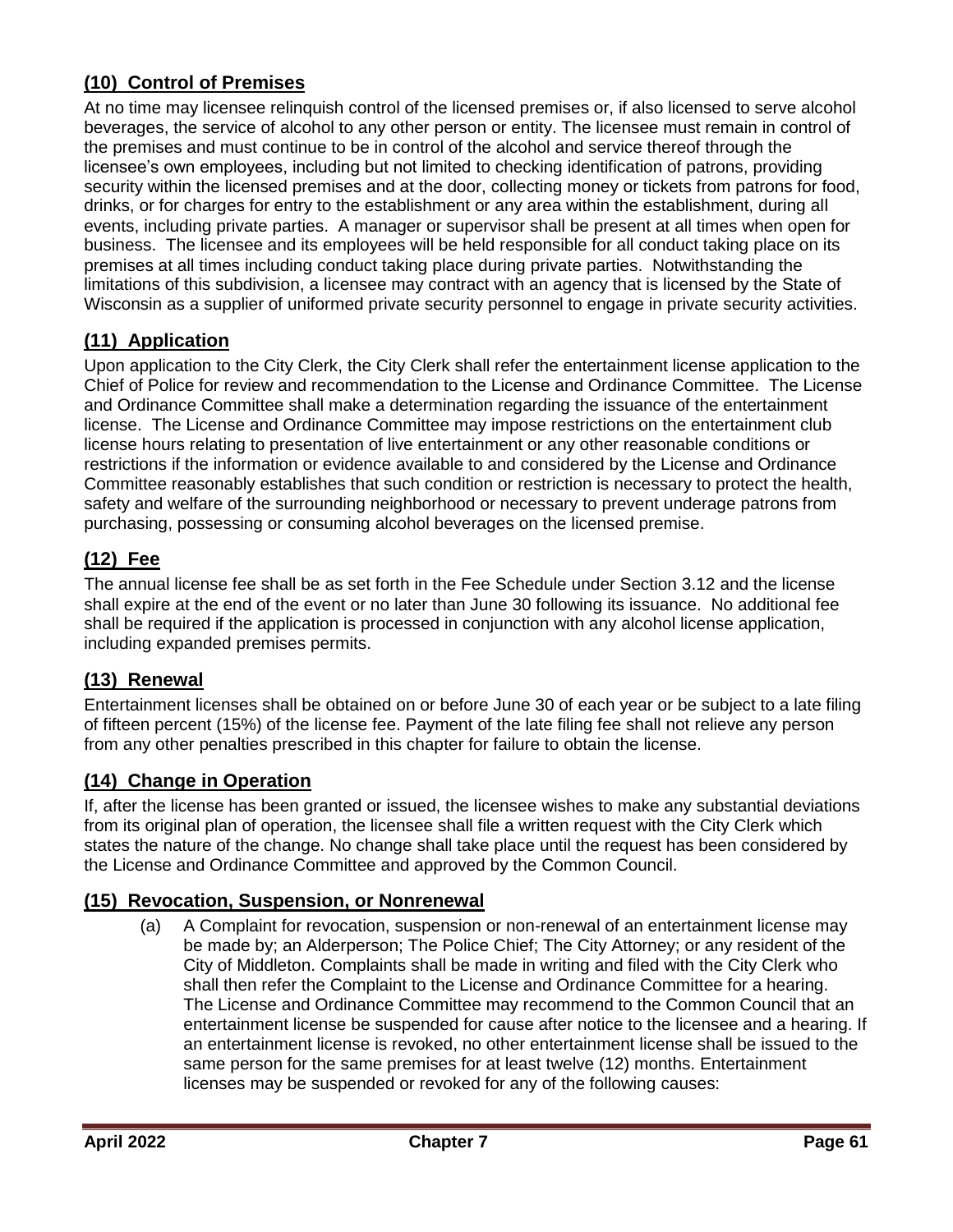- 1. Violation of any conditions or restrictions placed on the license by the License and Ordinance Committee;
- 2. Repeated violations of any provisions of the City of Middleton Code of Ordinances on the premises;
- 3. The licensed premises is operating in such a manner that it has a substantial adverse effect upon the health, safety and welfare of the immediate neighborhood;
- 4. The licensee keeps or maintains a disorderly, riotous, indecent or improper house.
- 5. Any other reasonable cause which shall be in the best interests and good order of the City.
- (b) The licensee shall be notified in writing of the charges against her or him at least ten (10) days prior to the hearing. At the hearing, the complainant and the licensee will have an opportunity to produce witnesses, cross-examine witnesses and be represented by counsel. The proceedings shall be tape-recorded. Within ten (10) days of the hearing, the License and Ordinance Committee shall issue a written decision and recommendation stating the reasons therefor and forward such decision to the Common Council. If the Common Council rejects the recommendation of the License and Ordinance Committee, the matter shall be dismissed without costs to either party. If ordered, suspension shall be for a period not to exceed six (6) months. If revoked, no new application may be approved for the premises for a period of one (1) year.

## <span id="page-61-0"></span>**(16) Judicial Review**

The decision of the Common Council shall be a final determination and shall be subject to review in court as may be provided by law. Any person aggrieved by the decision may seek review thereof within thirty (30) days after the date of the final determination.

## <span id="page-61-1"></span>**7.19 PAYMENT OF TAXES, CLAIMS, FORFEITURES, AND JUDGMENTS**

### <span id="page-61-2"></span>**(1) Definitions**

For purposes of this Section:

- (a) "License" means any license, permit or other approval under this Chapter or under any other provision of this Code of Ordinances including, but not limited to, zoning and land division approvals. This term shall not include any license otherwise meeting this definition if the City is preempted by state or federal law from applying the terms of this Section to said license or where the application of this Section would violate the Wisconsin or United States Constitution.
- (b) "Licensee" means any person holding or seeking approval or renewal of a license.
- (c) "Licensed activity" means any activity for which a person is required to obtain a license.

## <span id="page-61-3"></span>**(2) Condition of License and Permits**

It shall be considered a condition prerequisite to the holding, issuance or transfer of any license that the licensee is not delinquent in making any payments to the City of Middleton including, but not limited to, room taxes, real or personal property taxes, special assessments, special charges, forfeitures or judgments.

### <span id="page-61-4"></span>**(3) Revocation, Suspension, or Non-issuance**

A delinquency under sub. (2) shall be grounds for revocation, suspension, or refusal to issue or renew, any license.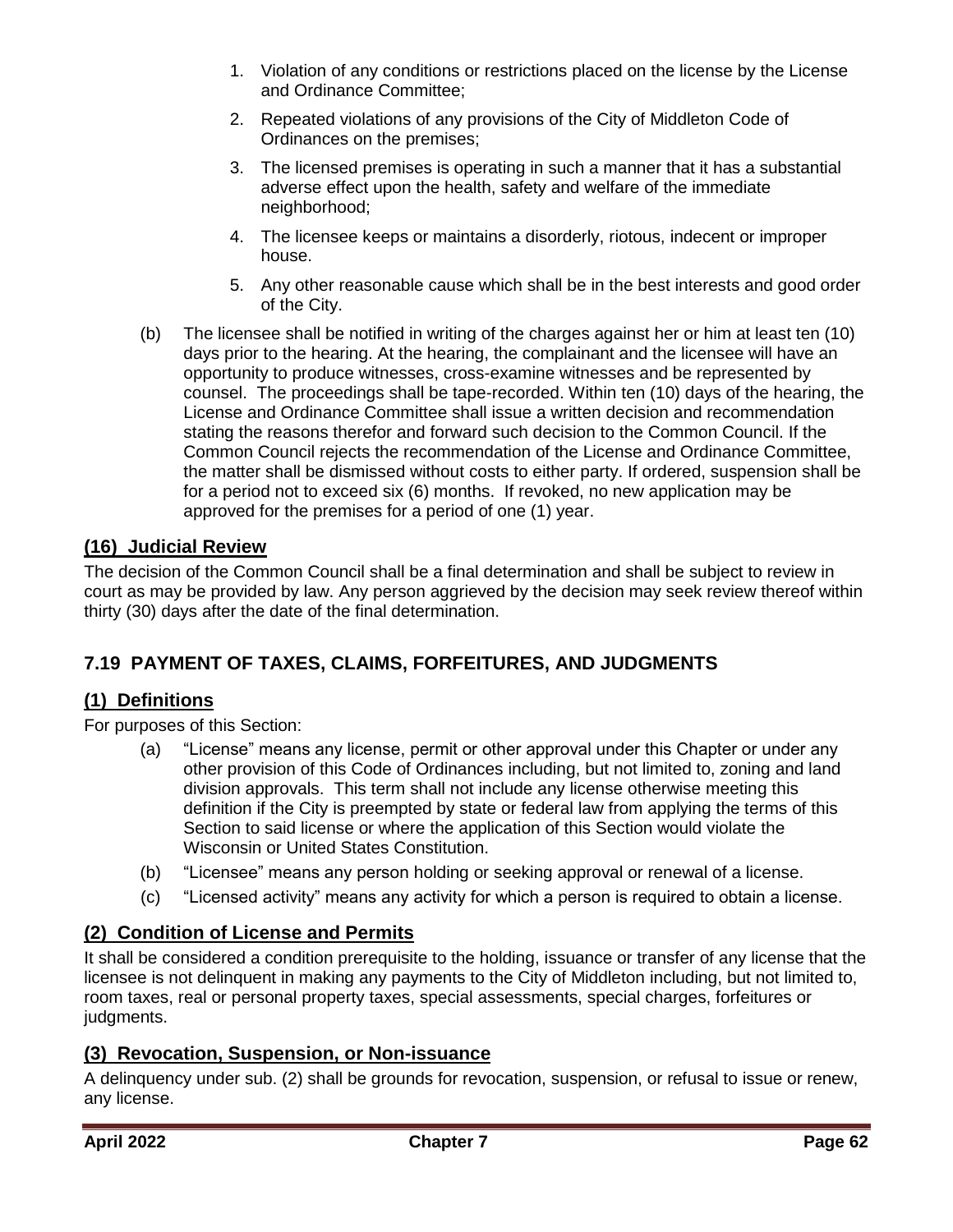## <span id="page-62-0"></span>**(4) Procedure**

### (a) Notice

Upon the discovery of any delinquency by a licensee under sub. (2), written notice of the nature and amount of the delinquency shall be provided to the licensee. The notice shall also include notice of the hearing procedures provided in this subsection. The notice may be sent by regular mail to the licensee's last known address.

(b) Time Periods

All time periods under this subsection shall be computed excluding the day of the act or event from which the designated period of time begins to run as well as weekends and holidays.

- (c) Hearing
	- 1. The licensee may obtain a hearing by submitting a written request for a hearing within seven days of receiving the notice of delinquency to the City Clerk. Such request shall be personally served upon the City in the manner provided under Wis. Stats. § 801.11(4). The issues at the hearing shall not include questions of equity, but shall be limited to the questions of whether a delinquency exists under this Section and the amount thereof in accordance with the particular ordinance, statute, judgment or other legal authority establishing the debt. Failure to timely request a hearing shall constitute an admission that the delinquency exists as set forth in the notice for all purposes including, but not limited to, any decisions or actions with respect to the license.
	- 2. The request shall include a detailed statement along with supporting documentation demonstrating that no delinquency exists. No request for hearing shall be considered effective unless the grounds for disputing the delinquency can be reasonably identified and understood by a person of ordinary intelligence. The hearing shall be limited to the issues raised in the request for hearing.
	- 3. If, upon review of the request, the City determines that no delinquency exists, no hearing shall be required and the City Treasurer or other appropriate officer or employee shall correct the City records accordingly.
	- 4. The hearing shall be held before the License and Ordinance Committee at its next regular meeting. If the next regular meeting occurs within three days or less, or if the Chairperson of the License and Ordinance Committee determines that a hearing cannot be accommodated because of other business, the hearing may be postponed to a future regular meeting or to a special meeting called for such purposes upon no less than seven days notice to the licensee. The licensee shall have the right to call witnesses and cross-examine witnesses against them.
	- 5. The determination of the License and Ordinance Committee shall be considered the City's final determination with respect to the existence and amount of the delinquency. The Common Council may, by majority vote, agree to review the License and Ordinance Committee's decision but shall not be required to take any action.
- (d) Alternative Procedures

As a complete alternative to the procedures under subsection (c), where notice and hearing procedures exist for suspension, revocation, refusal to issue or refusal to renew a license, such procedures may be followed to provide notice and hearing on the delinquency.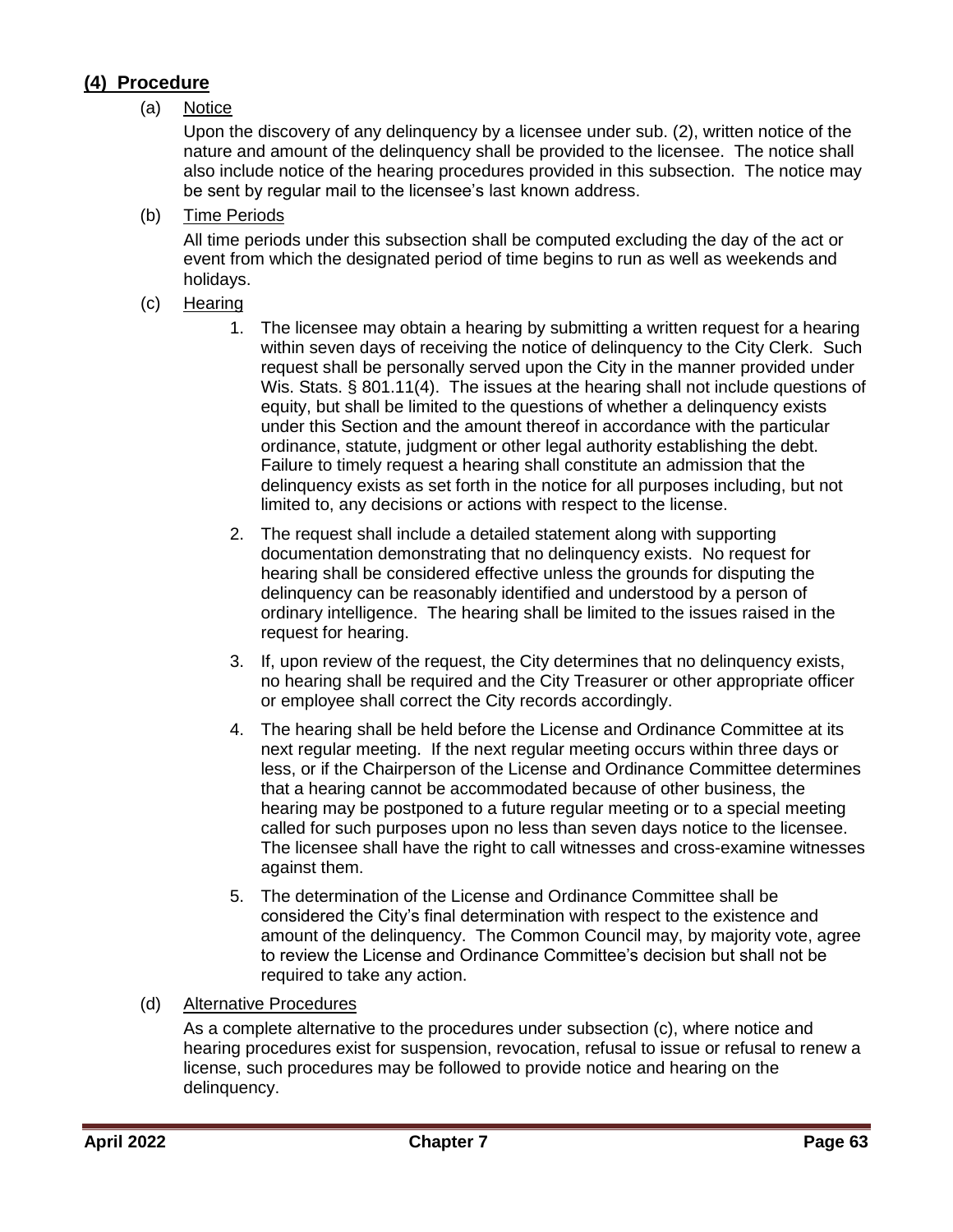### (e) Payment Agreements

- 1. As an alternative to requesting a hearing or where the existence or amount of delinquency is not in dispute, a licensee may enter into a payment agreement or other settlement agreement with the City to permit issuance, transfer, renewal, maintenance or retention of the license. Such agreement shall be approved by the Common Council after considering the recommendation of the City Administrator and City Attorney.
- 2. The Common Council shall not approve any payment agreement under this section unless it finds that the agreement is in the public interest considering factors including the circumstances of the delinquency, the likelihood and expense of collecting the delinquency by other methods, the licensee's history of delinquencies and the value to the City of the licensed activity.

### <span id="page-63-0"></span>**(5) Severability**

Should any provisions of this Section be found invalid, such provisions may be stricken and the remaining provisions enforced whenever possible.

### <span id="page-63-1"></span>**7.20 EXPEDITED STREET OR PUBLIC FACILITY USE PERMIT FOR EXPRESSIVE ACTIVITIES**

### <span id="page-63-2"></span>**(1) Purpose**

The ability to exercise First Amendment rights in a group setting for purposes of peaceful protest, demonstration or similar activity is of significant importance to a healthy democracy and is part of the democratic heritage in this country and of the State of Wisconsin. The purpose of this ordinance is to facilitate the ability for gatherings of people for expressive activities to make use of public streets and other public facilities without the burdens that are generally required by the City of Middleton Code of Ordinances for events that can generally be planned further in advance and, without diminishing the importance of the purposes for such gatherings, do not carry with them the same fundamental Constitutional importance as those activities recognized as expressive activities under this Section. At the same time, this Section recognizes that public streets and certain other public facilities serve other important public purposes and that the public interest in providing greater accommodation for expressive activities does not preclude minimal time, place and manner restrictions on the use of such facilities to ensure that public streets and other identified public facilities are preserved for their intended purposes. This Section is intended to permit the fullest accommodation of expressive activities while preserving the fundamental purpose and the safe, healthful use of public streets and other public facilities.

### <span id="page-63-3"></span>**(2) Expressive Activities Defined**

For purposes of this Section, "expressive activities" means any gathering or events, the principal object of which is the expression, dissemination or communication of opinions, views or ideas by verbal, visual, literary or auditory means.

### <span id="page-63-4"></span>**(3) Expressive Activities Exempt from Permit Requirements**

No permit shall be required for any expressive activity so long as such activity does not cause the obstruction of any public street, sidewalk, path or trail, and does not make use of any shelter, playground, designated athletic field or similar recreational facility designated and improved for a specific use.

## <span id="page-63-5"></span>**(4) Street or Facility Permit for Expressive Activities**

Whenever a gathering or event constituting an expressive activity as defined under subsection (2) will cause the obstruction of any public street, sidewalk, path or trail, or will make use of any shelter,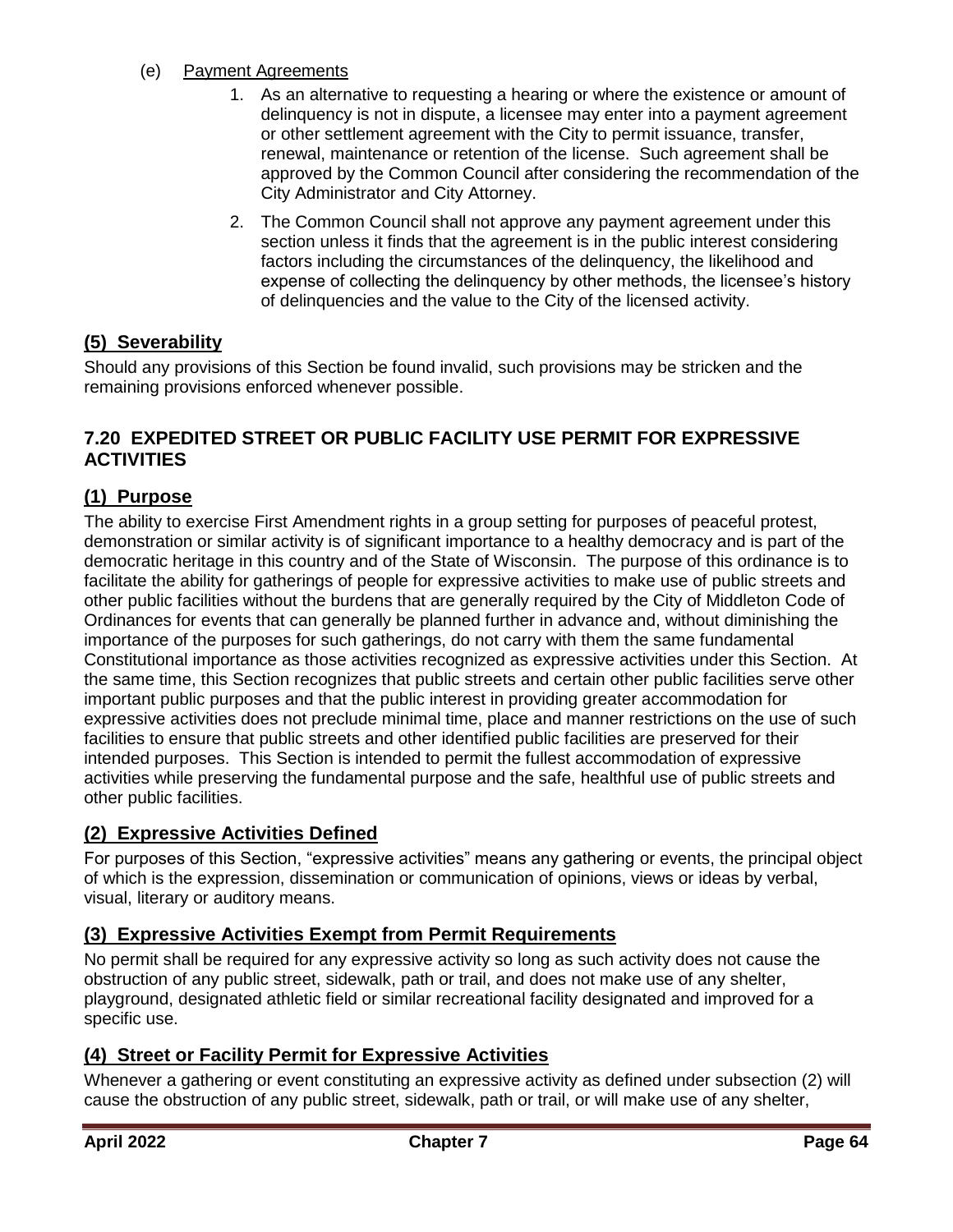playground, designated athletic field or similar recreational facility designated and improved for a specific use, a permit shall be obtained from the Chief of Police.

- (a) Application
	- (i) The flow of traffic in both the immediate and surrounding area including access to homes, businesses and other institutions as well as the ability for emergency vehicles to effectively respond to calls for assistance.
	- (ii) The burden upon City resources, including, but not limited to police and public works personnel and equipment to ensure security and traffic control.
	- (iii) The burden upon surrounding property, residents or occupants.
	- (iv) Safety of participants.
	- (v) Sanitation and prevention of the accumulation of litter and debris.
- (b) Grounds for Denial or Imposition of Conditions

In recognition that the purpose of this Section is to facilitate expressive conduct, the Chief of Police shall not deny any application or portion thereof unless the detriment to the public interests identified in this Section substantially outweighs the detriment to the exercise of First Amendment rights caused by the denial or partial denial. In making this determination, due consideration shall be given to the comparative burdens imposed by other events generally permitted in the City and the availability of alternate means to conduct the expressive activity. Mere inconvenience shall not constitute grounds for any denial in whole or in part unless the substitute permissions that are reasonably comparable to the requested permissions are granted. Substantial disruption of traffic on major arterial roads for any period of time or complete denial of direct vehicular access to any property for greater than 4 hours is presumed to be more than a mere inconvenience unless the use of the property does not traditionally require direct vehicular access to support its use; for example, a business that relies primarily on foot traffic or customers that typically park elsewhere than on or adjacent to the business property. The Chief of Police's discretion is further subject to the following limitations:

- (i) An application under this subsection may be denied in whole or in part for the reasons identified in Section 7.17(8), except that the time limit under Section 7.17(8)(b) shall be 48 hours and the grounds set forth in Section 7.17(8)(g) shall not apply.
- (ii) No permit shall be issued that would allow a material interference with any other duly authorized or permitted event or facility reservation.
- (iii) No permit shall allow the obstruction of any conservancy trail or authorize activities that present an unreasonable risk of damage to natural resources or City property.
- (iv) No insurance requirement may be imposed for a permit under this subsection unless the event involves the use of any motor vehicle, in which case proof of insurance required under Wis. Stats. § 344.63 shall be provided. Whenever practicable, proof shall be provided at the time of application, otherwise proof of insurance shall be made available for inspection prior to the start of the event.
- (v) A permit under this subsection shall not authorize any commercial activity, however, incidental sale of merchandise, food or beverages may occur provided that such activity is clearly incidental to the expressive purposes of the event, and any such activity complies with all other applicable City ordinances or other State or local regulations.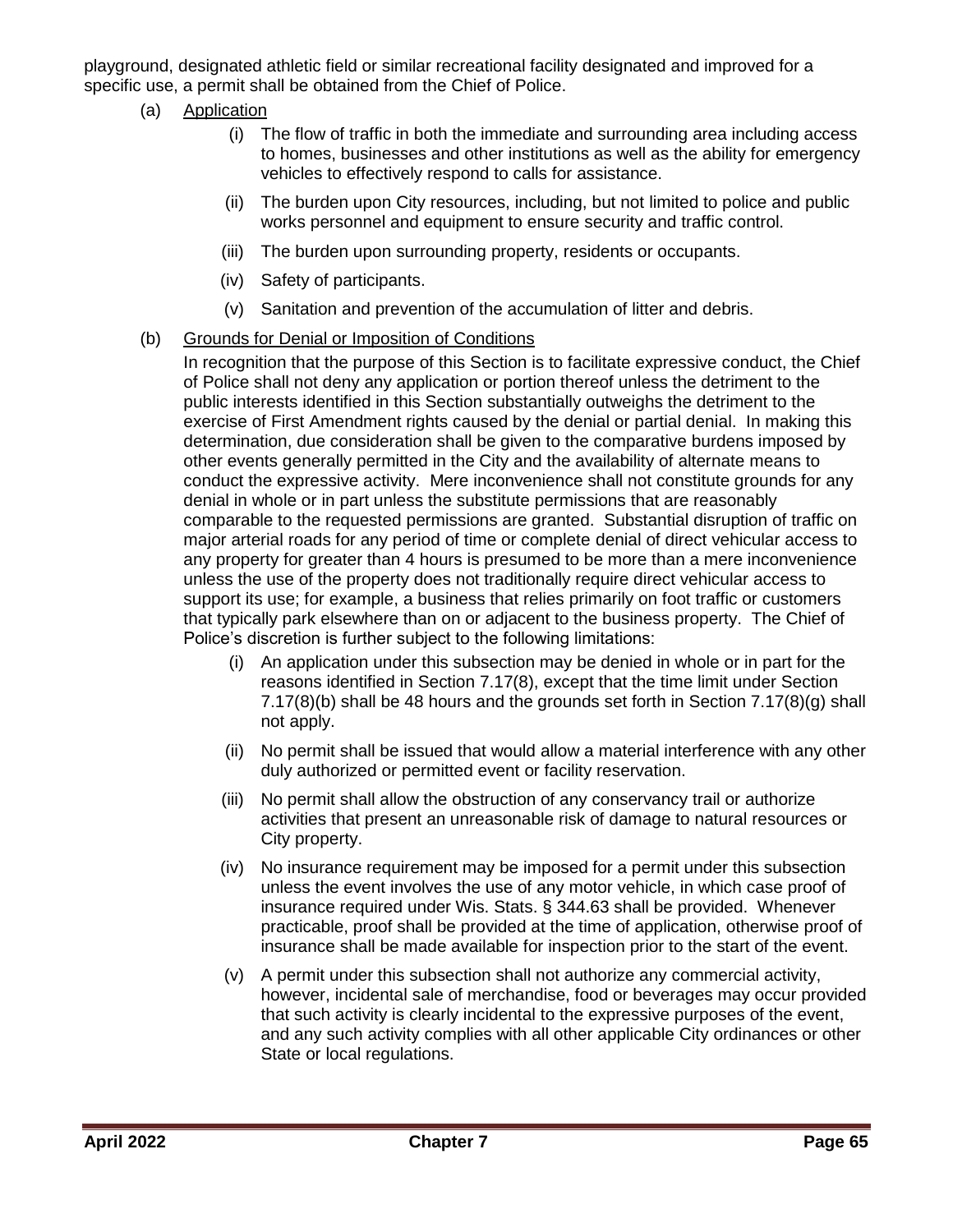### (c) Time for Approval

The Chief of Police shall issue the permit along with a list of any necessary conditions within 36 hours or the application shall be deemed approved. All representations in the application regarding the nature of the event, as modified by the Chief of Police and as supplemented by any additional conditions, shall be deemed conditions of the permit, the violation of which shall be considered a violation of this section. For purposes of this paragraph, a permit is considered issued when it is made available for receipt upon request at the Police Department.

Organizers and participants of expressive activities that do not qualify under this section for a permit or permit exemption may apply for a permit under Section 7.17.

## <span id="page-65-0"></span>**7.21 KEEPING OF CHICKENS**

## <span id="page-65-1"></span>**(1) Purpose**

The purpose of this section is to provide minimum standards for the keeping of domesticated chickens within the City of Middleton. This section enables persons to keep chickens on a noncommercial basis. This section establishes requirements and standards in addition to any other applicable ordinances including, but not limited to, those found in Chapters 10, 16, 17 and 23 of the City of Middleton Code of Ordinances.

### <span id="page-65-2"></span>**(2) Definitions**

The following terms shall have the meaning set forth hereunder unless a different meaning is required by the context:

- (a) "Coop" or "Chicken Coop" means a new or existing enclosed accessory structure for the keeping of chickens.
- (b) "Run" or "Chicken Run" means an outdoor fenced in area that will confine chickens to the area where chickens are allowed to be kept. A fenced-in yard may serve as a chicken run.
- (c) "Rear Yard" means the yard area behind the principal structure and a line extended from the rear portion of the principal structure to the side lot lines and the rear lot line. For irregularly shaped lots or structures, the rear yard shall be determined by exercise of the reasonable discretion of the building inspector considering the shape and orientation of the structure and lot and the relationship of the lot and structure to the public street and neighboring properties and structures and the purposes of this Section.
- (d) "Side Yard" means the yard area on either side, and between the front and rear, of the principal structure. For irregularly shaped lots or structures, the side yard shall be determined by exercise of the reasonable discretion of the building inspector considering the shape and orientation of the structure and lot and the relationship of the lot and structure to the public street and neighboring properties and structures and the purposes of this Section.

### <span id="page-65-3"></span>**(3) Permit**

(a) Permit Required

No person shall keep any live chicken in the City of Middleton without a valid permit issued under, and in accordance with the regulations set forth in, this Section. This Section shall not apply to commercial agricultural operation operating as a permitted use under the applicable zoning district.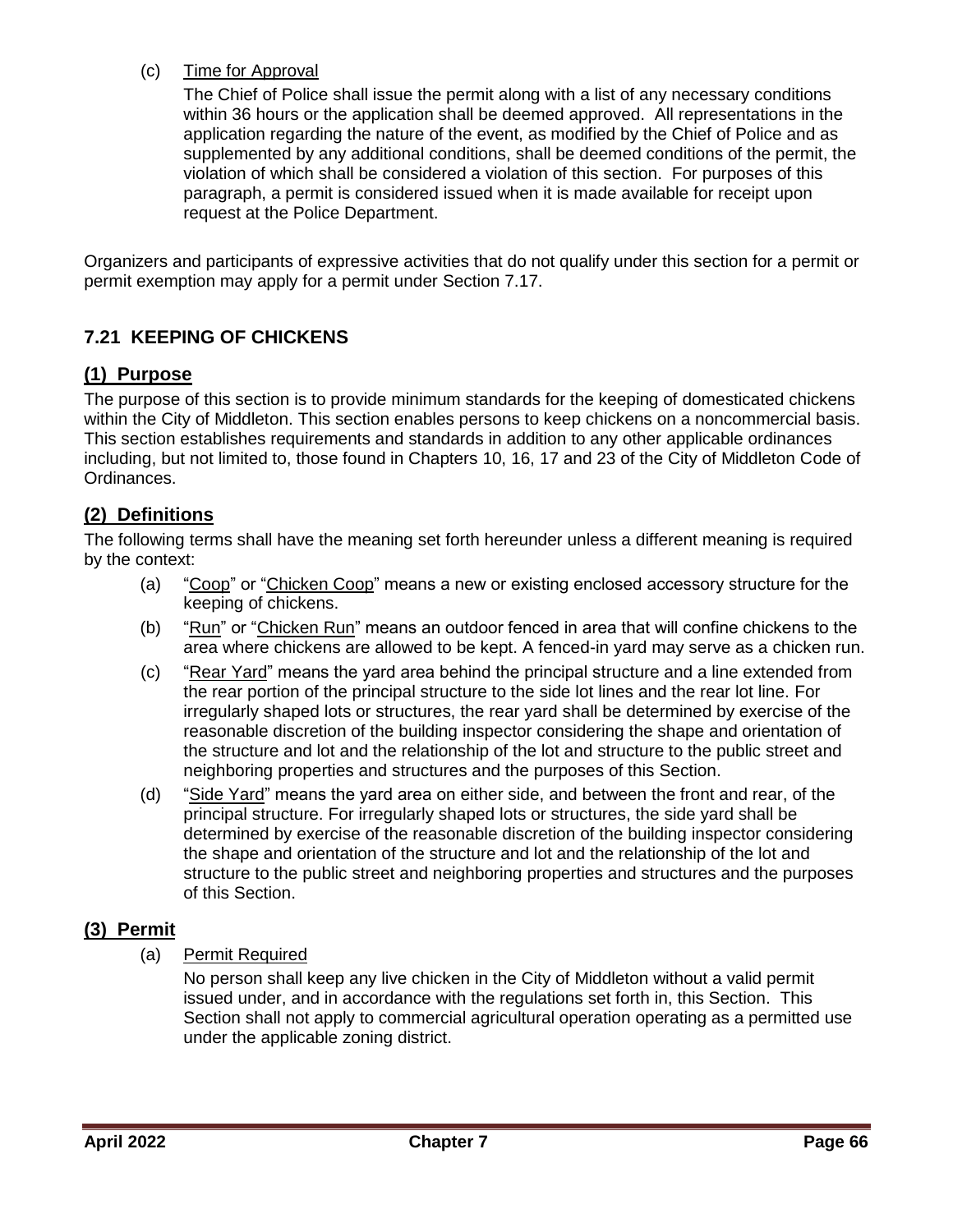### (b) Existing Chickens and Coops

All persons keeping chickens prior to the effective date of this ordinance shall apply for a permit and conform to the terms of this Section no later than July 31, 2022. Existing chickens over the number permitted by this ordinance may be kept until the total number is reduced by attrition or rehoming.

(c) Multi-Tenant Property

A permit under this section may be issued for property with multiple tenants; however, only one permit allowing a single coop and run shall be allowed. The owner of a multitenant property shall be the permittee or co-permittee on any permit. If a co-permittee, the owner shall be jointly and severally responsible with the tenant permittee for compliance with this Section.

(d) Variance

Where, owing to special conditions, strict compliance with the requirements of this subsection would unreasonably prevent a property owner from keeping chickens or would result in practical difficulty or unnecessary hardship, upon application, a variance from the terms of the subsection as will not be contrary to the public interest may be issued by the Board of Zoning Appeals. Applications and procedure shall be the same as for zoning variances. The conduct of any chicken keeping activity in violation of any conditions of the variance or of any statute or ordinance may result in the revocation of the variance in accordance with the process under Subsection (5)(b).

### <span id="page-66-0"></span>**(4) Application and Fee**

### (a) Building Inspector Review

Initial applications for a chicken keeping permit shall be filed with the City of Middleton Building Inspector. The application shall contain the following information:

- 1. The name, address, phone number and e-mail of the applicant and, if the applicant is different than the owner of the property, the same information for the owner.
- 2. A dimensioned drawing of the coop and site plan showing the dimensions of the proposed coop and chicken run, the location of the proposed coop and any chicken run, distances to lot lines and distances to the nearest dwelling unit on each abutting property.
- 3. A plan for management of waste.
- 4. Acknowledgement of the requirement to register livestock with the Wisconsin Department of Agriculture and Consumer Protection.
- 5. Any changes to the information submitted during the Permit period shall require notice to the Building Inspector within thirty (30) days of the change or upon renewal, whichever comes first.
- (b) Permit Period and Renewal

Permits shall expire on December 31 of each year. Existing permits may be renewed by filing written notice of renewal with the Building Inspector, including the permittee's name and address, along with notice of any information that has changed prior to the expiration date and the appropriate fee.

(c) Fee

The application and renewal shall be accompanied by a fee in the amount set forth in the Fee Schedule established under Section 3.12.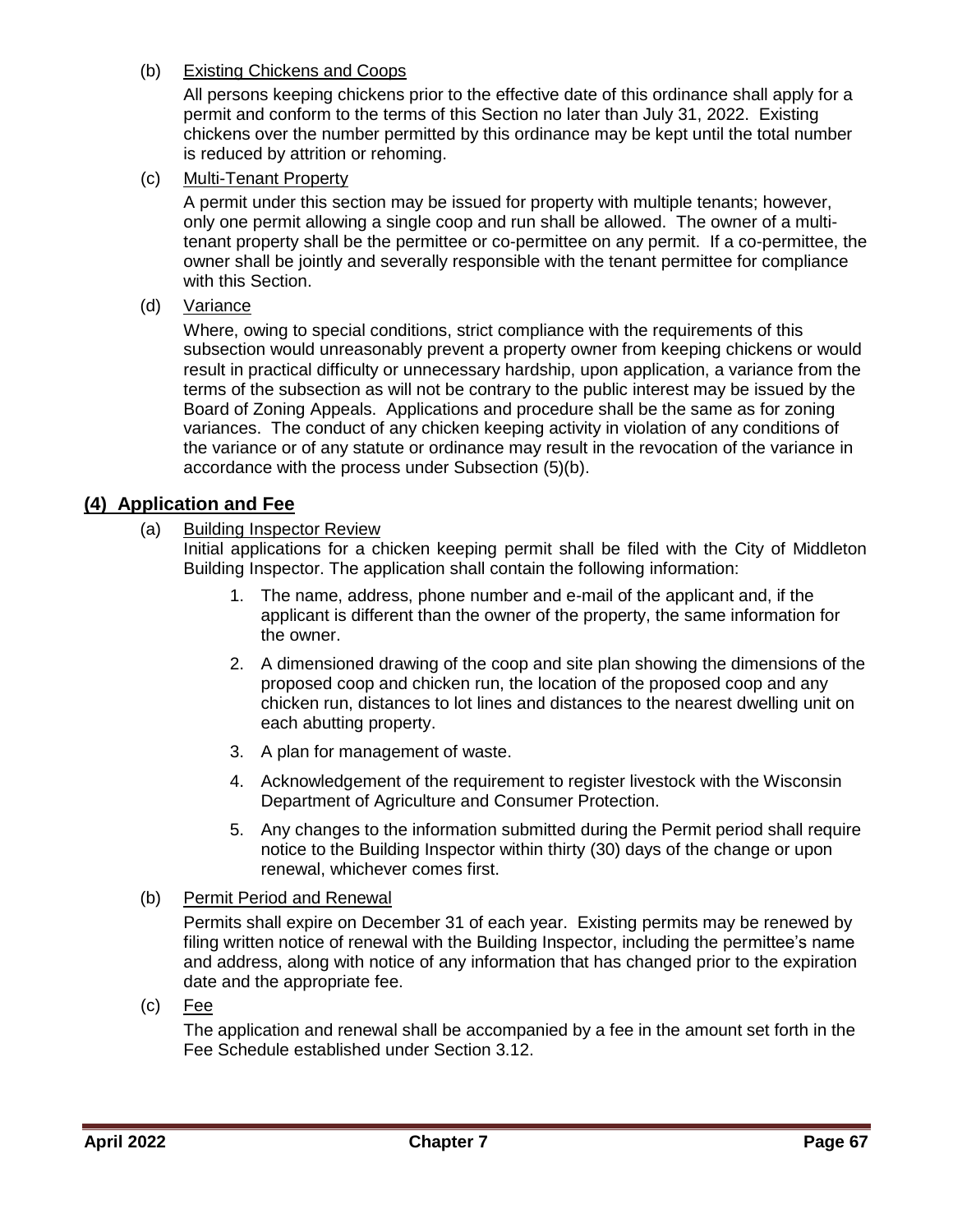## <span id="page-67-0"></span>**(5) Requirements and Standards**

The following requirements are considered to be the minimum standards necessary to protect the public health, welfare and safety. This Section does not necessarily establish all best practices for the keeping of chickens, nor does compliance with this Section preclude a finding that a public or private nuisance exists. Other ordinances, including, but not limited to Section 16.05(2)(c) may apply and in the case of conflict, the most restrictive provision shall control.

(a) Number Allowed

For parcels up to  $\frac{1}{2}$  acre, up to six (6) hens may be kept. For parcels greater than  $\frac{1}{2}$ acres, up to eight (8) hens may be kept.

(b) Crowing Fowl

Roosters and crowing hens are prohibited.

(c) Chicken Coops

All chickens shall be provided an enclosed and covered coop which shall:

- 1. Be located in rear yards only unless the property is a corner lot in which case a side yard may be used if it has larger dimensions than the rear yard, but in no case may a coop be located forward of the front of the primary structure.
- 2. Be located no closer than twenty-five (25) feet from the nearest dwelling unit on each abutting property and shall comply with zoning requirements relating to property lines.
- 3. Be sited in relationship to other structures on the property and oriented to avoid reflecting noise toward neighboring property.
- 4. Be kept in good repair and reasonably secure from predators and weather.

### (d) Chicken Runs

All chickens shall be provided an outdoor chicken run.

(e) Chickens Not to Run at Large

All chickens shall remain on the owner's property at all times. All chickens shall remain confined to a coop or run unless supervised.

(f) Feed

All stored feed not put out for active feeding shall be kept indoors or in weatherproof containers and shall be inaccessible to or otherwise secure from rodents, raccoons and other animals.

(g) Waste

Coops and runs shall be cleaned regularly and all waste shall be disposed of in a manner such that no odors offensive to a reasonable person of ordinary sensibilities are allowed to exist off-premises.

### <span id="page-67-1"></span>**(6) Enforcement**

(a) Forfeiture

Any person found keeping chickens in violation of any provision of this Section may be issued a citation and be subject to a forfeiture in an amount established under Section 30.04.

- (b) Revocation
	- 1. In the event any person is found to have violated this Section, or has been found to have violated any other provision of the City of Middleton Code of Ordinances arising from the keeping of chickens, three (3) or more times in any twelve (12) month period, the person's permit shall be revoked upon written